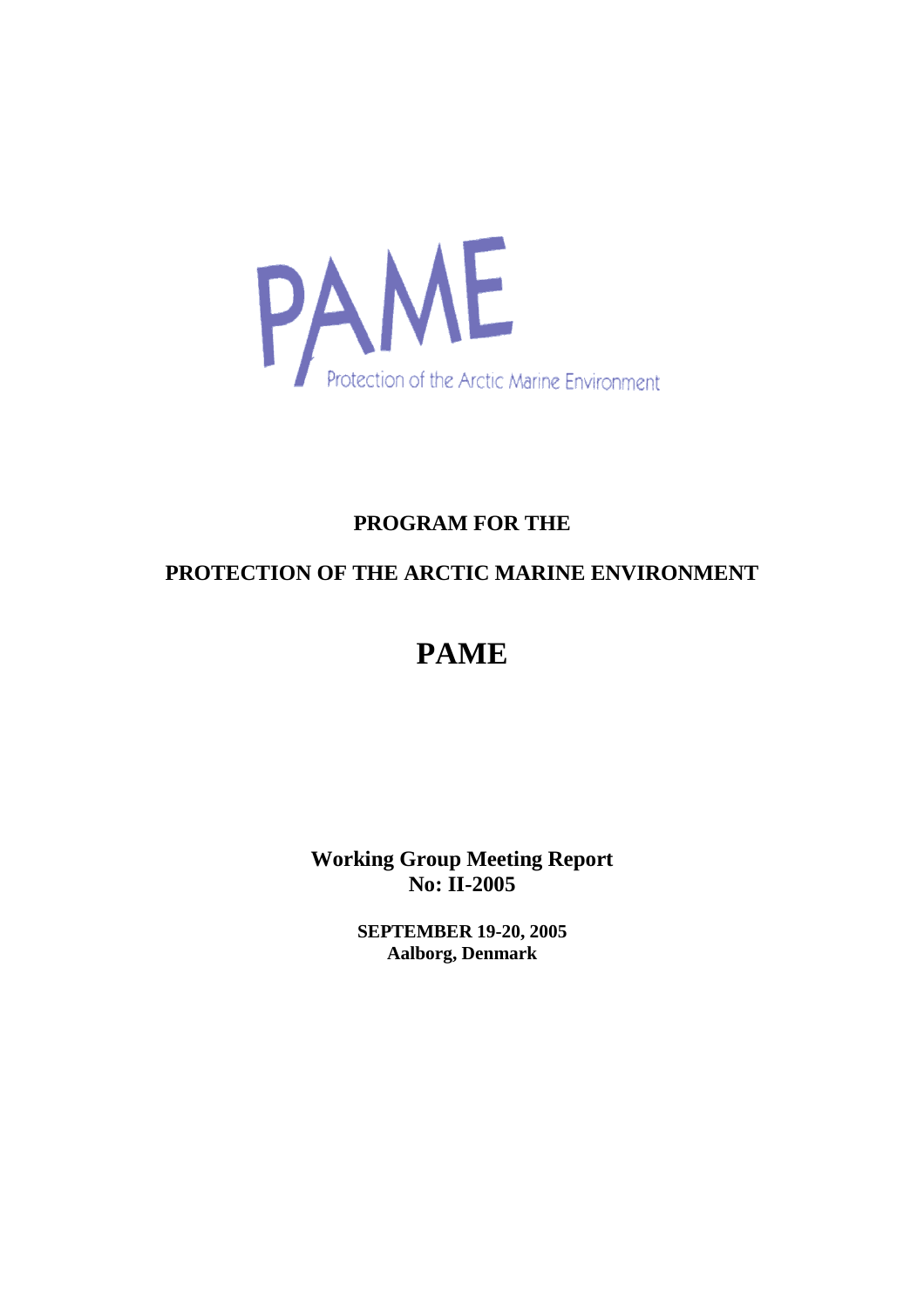# **TABLE OF CONTENT**

| WELCOME, INTRODUCTION AND ADOPTION OF AGENDA1                                           |    |
|-----------------------------------------------------------------------------------------|----|
| SESSION I: ARCTIC MARINE SHIPPING ASSESSMENT (AMSA)1                                    |    |
|                                                                                         |    |
| SESSION I (3): ARCOP RESULTS, LESSONS LEARNED AND INPUTS TO AMSA 3                      |    |
|                                                                                         |    |
| SESSION I (5): WORKING GROUP CONTRIBUTIONS (LINKAGES TO ITEM NO. 8, POINT (A))4         |    |
|                                                                                         |    |
|                                                                                         |    |
| (a) Participation and engagement of stakeholders (PPs, Observers, experts and others) 5 |    |
|                                                                                         |    |
|                                                                                         |    |
|                                                                                         |    |
|                                                                                         |    |
| SESSION II (2): OUTCOME FROM THE PAME/ECOSYSTEM APPROACH MEETING $7TH$ OF JULY .9       |    |
|                                                                                         |    |
|                                                                                         |    |
|                                                                                         |    |
|                                                                                         |    |
| SESSION III: REPORT FROM THE CHAIR AND THE SECRETARIAT13                                |    |
| SESSION III (2) OUTCOME OF THE AMAP INTERNATIONAL SYMPOSIUM ON OIL AND GAS              |    |
|                                                                                         |    |
| Interim Financial Report and proposed upgrade on PAME homepage14                        |    |
|                                                                                         |    |
|                                                                                         |    |
|                                                                                         |    |
| SESSION V: UPDATES FROM LEADS ON PAME-RELATED ACTIVITIES 17                             |    |
| SESSION V (1): ADVANCE THE IMPLEMENTATION OF THE RPA.                                   | 17 |
|                                                                                         |    |
| SESSION V (2): UPDATE STATUS OF THE GEF/RUSSIAN NPA-ARCTIC BY ACOPS 18                  |    |
|                                                                                         |    |
| <b>SESSION VI: OTHER PAME RELATED ACTIVITIES AND FUTURE WORK</b>                        |    |
|                                                                                         |    |
|                                                                                         |    |
| SESSION VI (2): GENERAL COOPERATION WITH ARCTIC COUNCIL WGS AND ACTIVITIES20            |    |
|                                                                                         |    |
|                                                                                         |    |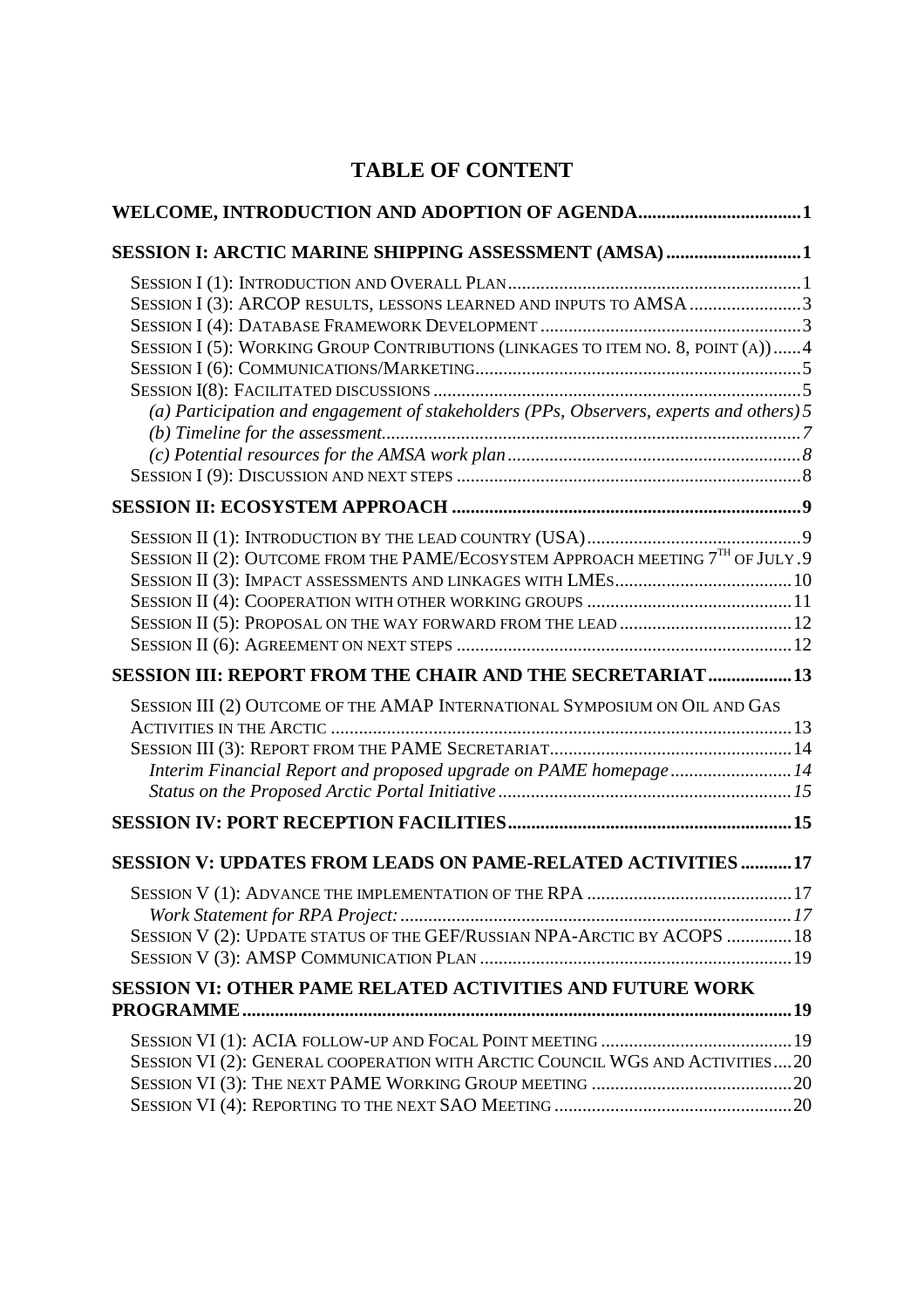### **LIST OF APPENDICIES**

**APPENDIX I List of Participants**

### **APPENDIX II**

**List of Documents**

### **APPENDIX III**

**Agenda**

### **APPENDIX IV**

**Draft revised AMSA Timeline**

### **APPENDIX V**

**Draft revised AMSA Workplan**

### **APPENDIX VI**

**Powerpoint Slides presented by Leads on AMSA Work Plan, Timeline and Organization**

### **APPENDIX VII**

**PAME Interim Finance Report**

### **APPENDIX VIII**

**Summary Paper on Port Reception Facilities, submitted by Norway**

#### **APPENDIX IX**

Update on ACOPS' involvement in the GEF/Russian NPA<sup>-Arctic</sup>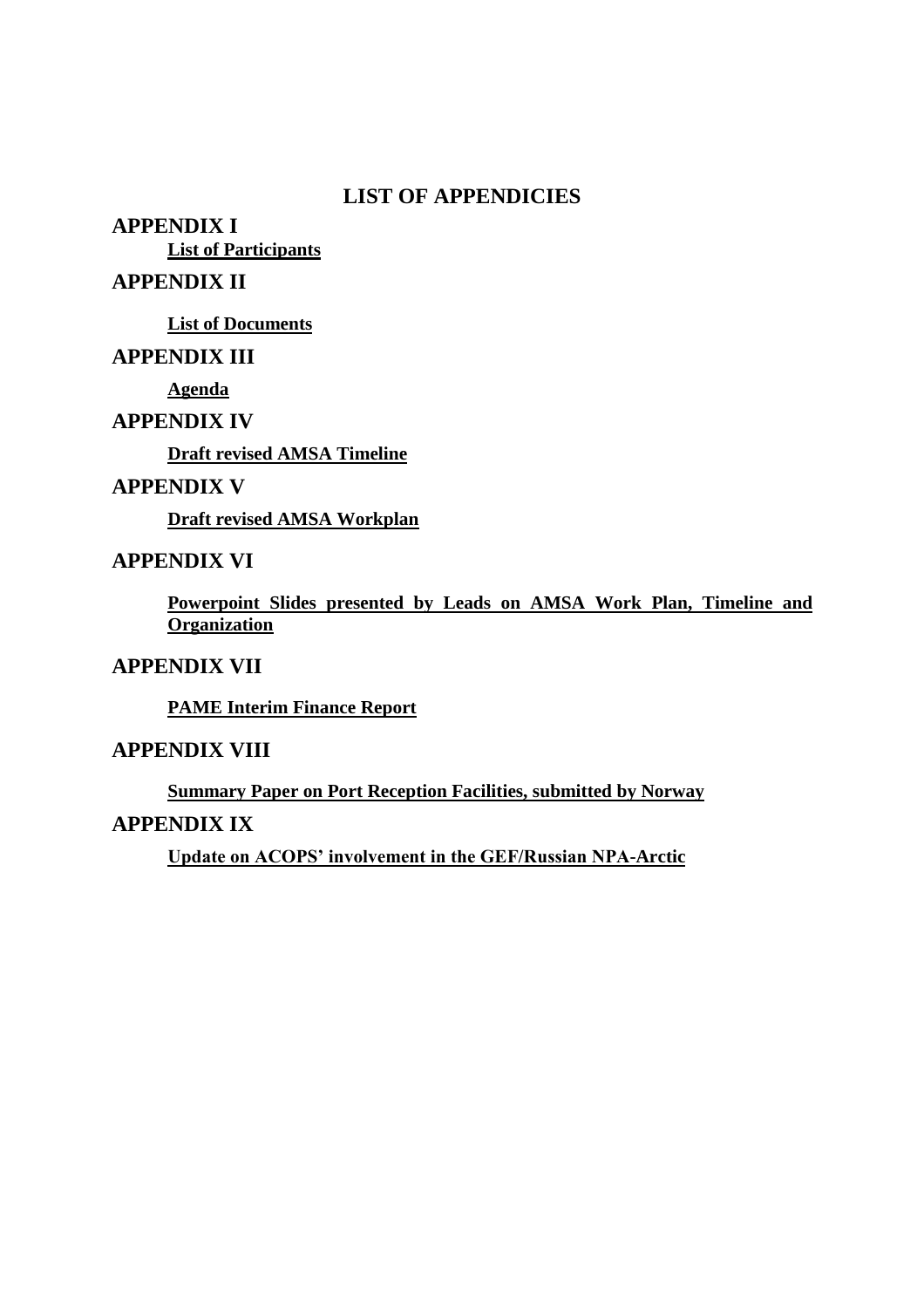#### **Welcome, Introduction and Adoption of Agenda**

The Protection of the Arctic Marine Environment (PAME) Working Group met 19-20 September 2005 in Aalborg, Denmark. The list of participants attending the Meeting is in Appendix I.

The meeting was chaired by Mr. Frank Sonne from the Danish EPA with the exception that the first day, Session I: Arctic Marine Shipping Assessment (AMSA) was chaired by Dr. Lawson Brigham, vice-chair of PAME and one of the AMSA leads. The Meeting expressed their gratitude to the Danish EPA in arranging the Meeting.

A list of documents submitted for consideration at the Meeting is in Appendix II. All powerpoint presentations will be sent out separately and are available on the PAME homepage.

*The Meeting adopted the agenda as presented in Appendix III.*

#### **Session I: Arctic Marine Shipping Assessment (AMSA)**

The leads for the AMSA, Canada, Finland and the United States, provided updates on the AMSA process and facilitated discussions on selected themes followed by agreement on next steps including decisions on work plan, timeline, involvement of experts and organization of work.

#### **Session I (1): Introduction and Overall Plan**

Dr. Lawson Brigham/United States provided an overview of the rationale, background of the assessment and summarized the draft AMSA Work Plan (presentation as a separate file and on the PAME homepage). He reiterated that AMSA was a natural follow-on to the Arctic Marine Strategic Plan (AMSP) and the Arctic climate Impact Assessment (ACIA) and will take into consideration the work of the International Maritime Organization, the Circumpolar Infrastructure Task Force (under SDWG), and other relevant studies. He further noted that the assessment is circumpolar, yet Regional (LME) with a host of stakeholders, both local and outside the Arctic Council, and that the leads would ensure a transparent and inclusive process.

AMSA will be undertaken during 2005-2008 and a final report will be presented to the Arctic Council in 2008. It is hoped that the first phase of AMSA might be completed to present an initial report (of a survey of current shipping levels) to the Arctic Council Ministers in October/November 2006.

Shipping is defined broadly in AMSA to include all possible ship activities and types: tankers, container ships, bulk carriers, fishing vessels, drilling ships, research ships, offshore supply/support vessels, and others. The need to carry out the study using the Large Marine Ecosystem (LME) framework was stressed.

Definitions  $\&$  'Modes' of Arctic Shipping: an overview of the different modes of Arctic marine transport to include the following definitions:

 $\triangleright$  Destination & Regional,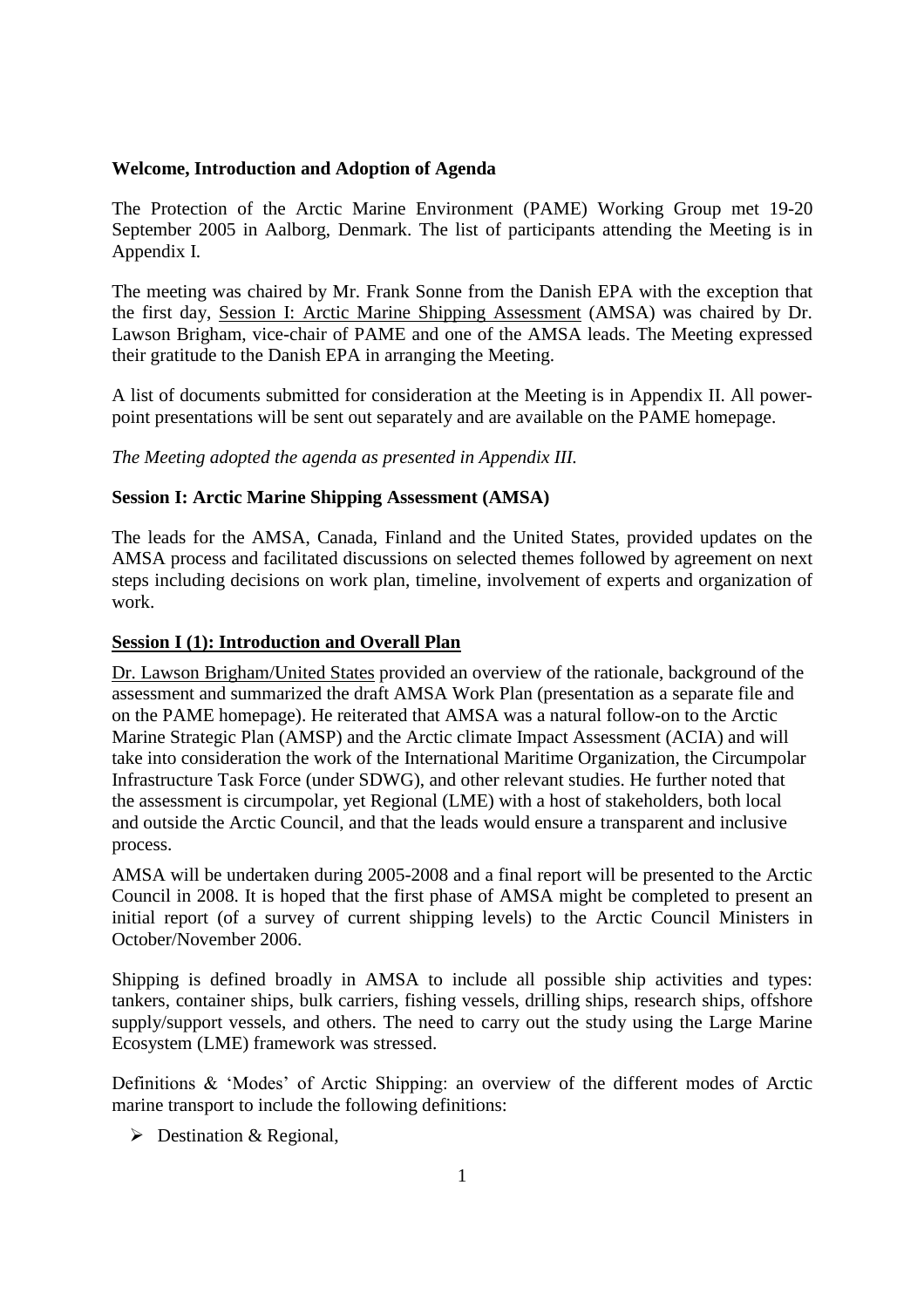- > Trans-Arctic,
- $\triangleright$  Trans-Arctic with Transshipment, and
- $\triangleright$  Intra-Arctic

Numerous selected resources will support this work and are being placed on the PAME homepage for ease of access.

AMSA Work Plan Phases:

**Phase 1** – Project Planning & Management

**Phase 2** – Determination of Current Level of Arctic Marine Activity (Database) Collection ~ Member States)

**Phase 3** – Projected levels of Arctic Marine Activity in 2020  $\&$  2050 (Plausible Future Scenarios ~ ACIA Sea Ice Projections and Regional Economics)

**Phase 4** – Environmental Impact of Today's Arctic Marine Activity

**Phase 5** – Environmental Impact of Arctic Marine Activity in 2020 & 2050

**Phase 6** – Risk Analyses

**Phase 7** – Social and Economic Impact

**Phase 8** – Analysis & Recommendations

The leads propose that the AMSA Organizational structure be as follows:

PAME – led Assessment and POLICY DIRECTION provided by SAOs

Arctic Council Working Group & Permanent Participant Involvement

Lead Countries –Canada, Finland, USA

#### Steering Group/Roundtable –RESEARCH DIRECTION BY EXPERTS

Estimated 16 –18 members:

*6 –lead country experts 3-4 –Barents Sea experts from Russia & Norway 1 –indigenous expert from regional government 1 –social scientist others: maritime industry (including marine tourism); scenario –building & environmental assessment*

Expert Groups: AMSA Phases  $2 - 7$ 

Steering Group Member AC Working Group experts, others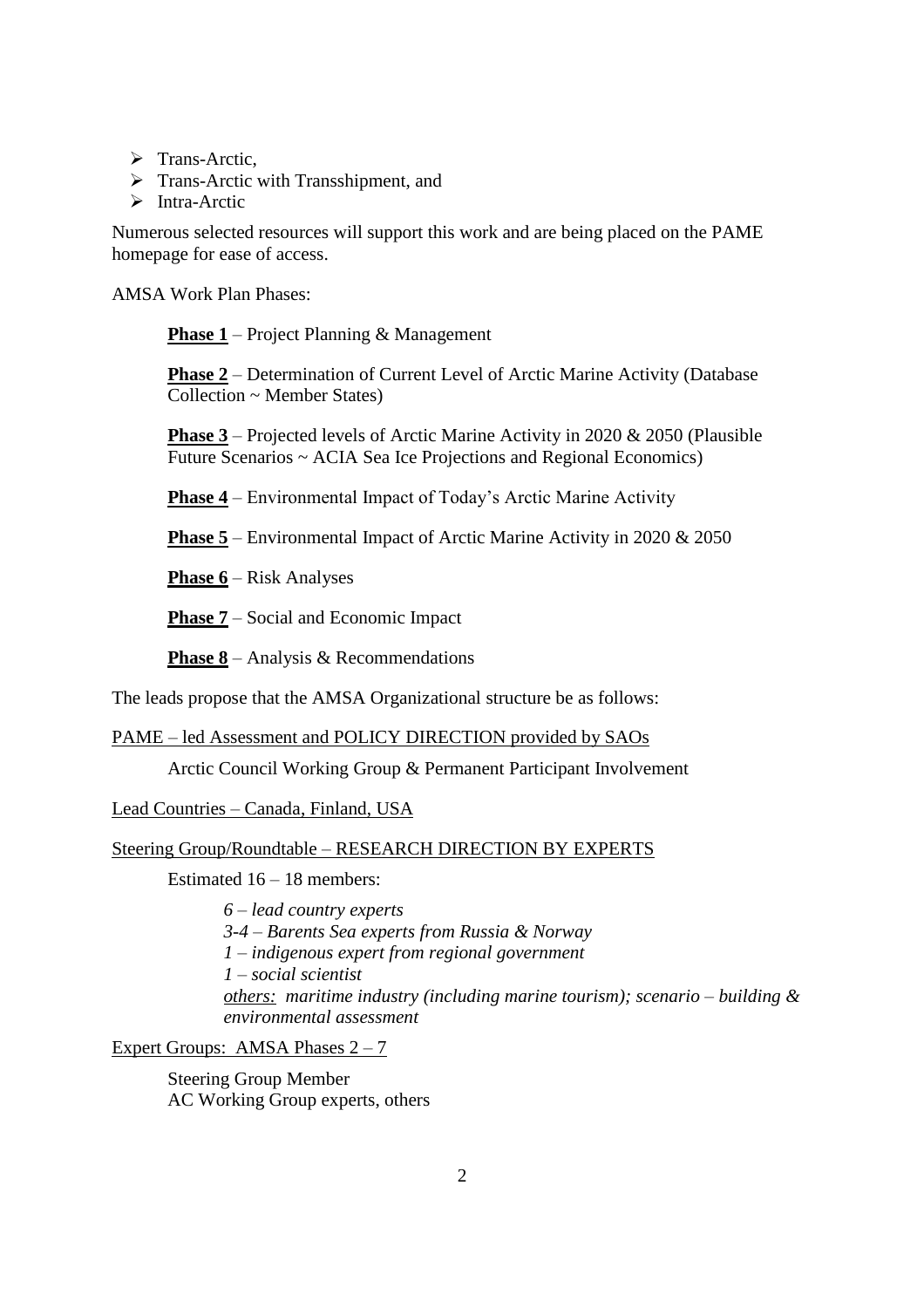#### Steering Group & Relevant Experts:

AMSA Phase 8 (Recommendations)

#### **Session I (3): ARCOP results, lessons learned and inputs to AMSA**

Mr. Kimmo Juurmaa/Finland gave an update on the ARCOP (Arctic Operational Platform) Project and how its outcome and findings can provide inputs into AMSA. The ARCOP project is a research and development project for the Northern Sea Route and Co-funded by the Directorate-General Energy and Transport under the 5th European Community Framework Program for Research and Technological Development. This project has been carried out by leading experts from EU, Russia and Norway and relates to development of the transport of the natural resources, particularly oil and gas, of the Arctic regions in Russia and consists of six parts.

He took examples of lessions learned from the ARCOP Project which could apply to each of the  $8<sup>th</sup>$  Phase AMSA work plan (presentation as a separate file and on the PAME homepage) and concluded by emphasising the importance of consistent results of the assessment as the prerequisit to make conclusions and develop new recommendations.

#### **Session I (4): Database Framework Development**

Mr. Ross McDonald/Canada summarized the data collection and the data management framework (presentation as a separate file and on the PAME homepage) which the leads are developing and noted the following objective:

*The development of a data framework to collect, catalogue and present Marine Shipping Activity, accounting for different data quality and quantity, available within the Arctic Council Member Countries.*

He reiterated the importance that the AMSA be based on data that is consistent, accurate, and sufficiently comprehensive in order to address the environmental, social, and economic issues that are of current and potential future significance. The AMSA Data collection will provide the basis for defining baseline activity; risk assessments; safety; environmental impact assessments; and social and economic impact assessments.

The dataset will include the following 3 distinct databases:

- $\triangleright$  Marine Activity Database
- Accident Database
- $\triangleright$  Ice Conditions Database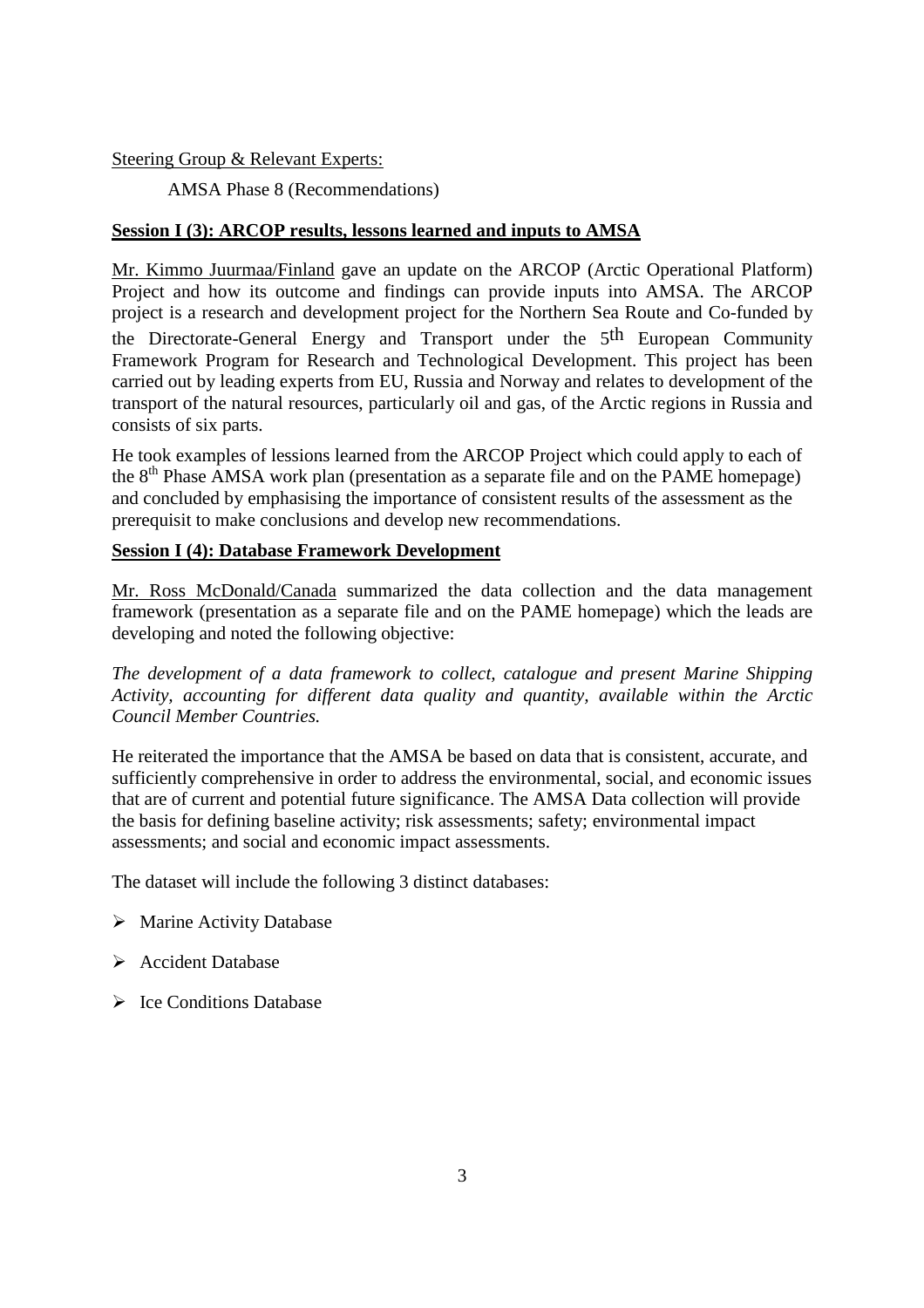

The leads emphasised that the Marine Activity Database is the main component of the AMSA dataset and data will be collected for a single year (2004) by sending a questionnaire that is being developed, to the Arctic Council Member States. Response to the questionnaire, which will populate data in the Marine Activity Database, will provide information on Arctic shipping activity.

The marine activity data collection will be requested of all member countries and a dedicated team will administer the database. The marine activity data entry will be streamlined to allow for multiple entries for the same ship.

Ice and Accident Data Collection will be collected for approximately a 5-year period (infrequency of accidents in Arctic requires a longer period of time to provide a sufficient level of information) and one of the years should include the year of the Marine Activity Database. The Ice and Accident Database will be integrated with (or at least kept in the same location as) the Marine Activity Database

An example of a pilot database was illustrated. Responsibility for timely and accurate completion of the AMSA Dataset collection will rest with each Arctic Council Member State.

#### **Session I (5): Working Group Contributions (linkages to item no. 8, point (a))**

The leads summarized the contributions from and collaborations with the other Arctic Council working groups. The Meeting noted the importance of ensuring links and synergies between PAME and other Arctic Council working groups such as:

AMAP: Relationship to the Oil & Gas Assessment

#### CAFF:

- $\triangleright$  Host of Reports & Experts on Conservation
- $\triangleright$  Linkages with Experts & Local Residents
- CPAN Protected Areas & Arctic Marine Transport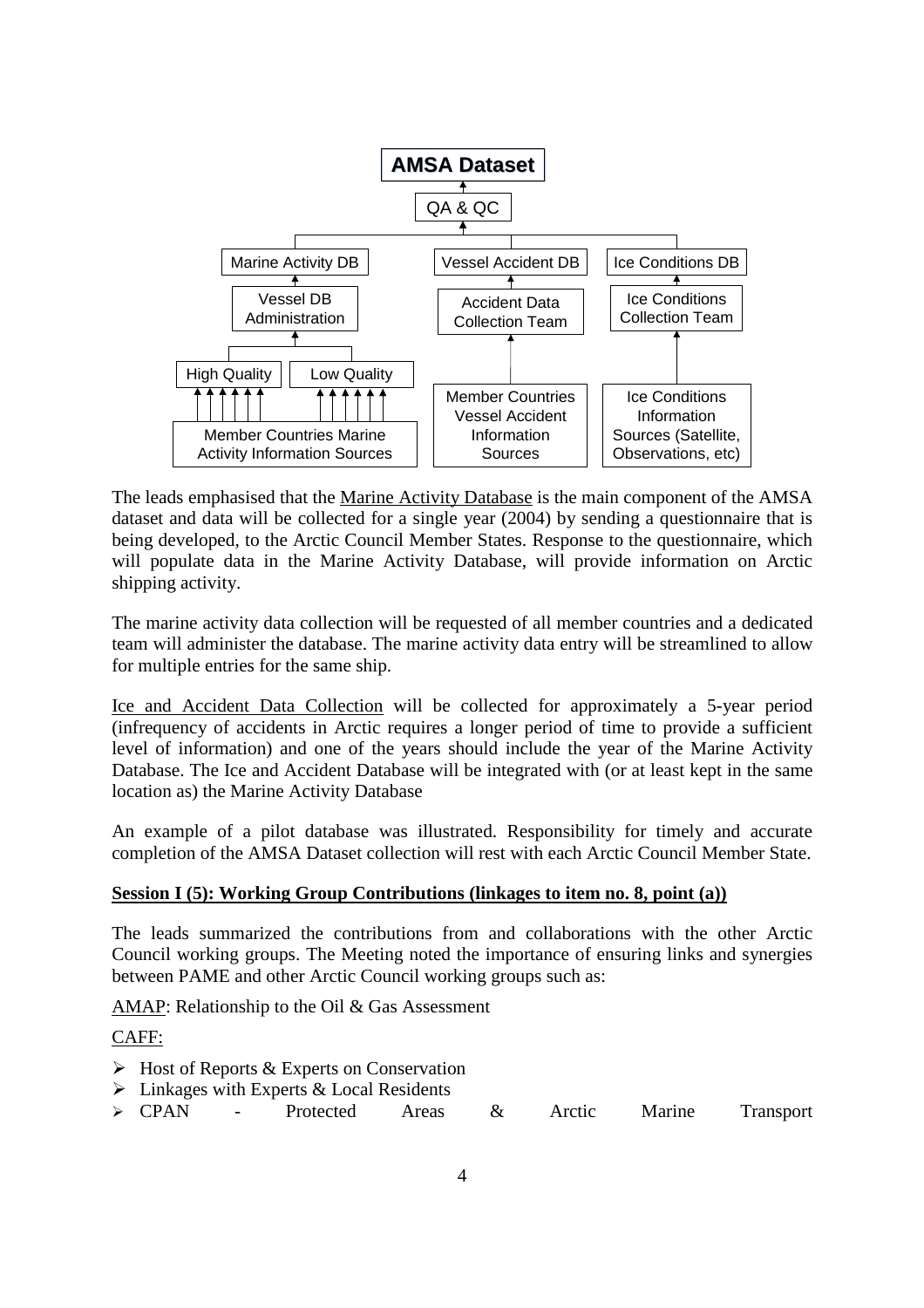#### EPPR:

- $\triangleright$  Environmental Risk Analysis of Arctic Activities
- $\triangleright$  Circumpolar Map of Resources at Risk
- $\triangleright$  Overall Arctic Emergency Response

#### SDWG:

- CITF Marine Transport
- $\triangleright$  Results of the Cambridge Arctic Marine Transport Workshop (Sept 2004)
- Regional Marine Economic Analysis**Session I (6): Communications/Marketing**

The PAME Secretariat introduced a draft AMSA brochure and noted that the PAME homepage would be used as an outreach and communication tool with background information and resources related to AMSA. The draft brochure will be updated and finalized based on inputs from participants by end of October.

#### **Session I(8): Facilitated discussions**

This session focused on facilitated discussion of the following three themes:

- (a) Participation and engagement of stakeholders (PPs, Observers, experts and others)
- (b) Timeline for the assessment
- (c) Potential resources for the AMSA work plan

#### *(a) Participation and engagement of stakeholders (PPs, Observers, experts and others)*

The leads noted that of key importance to the outcome of this assessment is the involvement and participation of all stakeholders - including Member States, Permanent Participants, the scientific community, the maritime community, and the Arctic Council's working groups. The comments below represent a range of comments or ideas put forward by different participants at the meeting.

Question: how can the necessary participants be supported and become engaged in AMSA?

- $\triangleright$  General assessment of environmental impacts of shipping and information on shipping from different ministries should not be a problem to get.
- $\triangleright$  Resources (experts and information) from working groups clearly required for conduct of the AMSA. Positive response from SDWG, AMAP, CAFF, e.g. AMAP will bring Oil and Gas Assessment
- AMAP produced several assessments using expert resources nominated by national delegates to the Secretariat and then selected by AMAP. Experts are generally not paid but if they are, its by in-kind contribution by their respective countries (resource issue)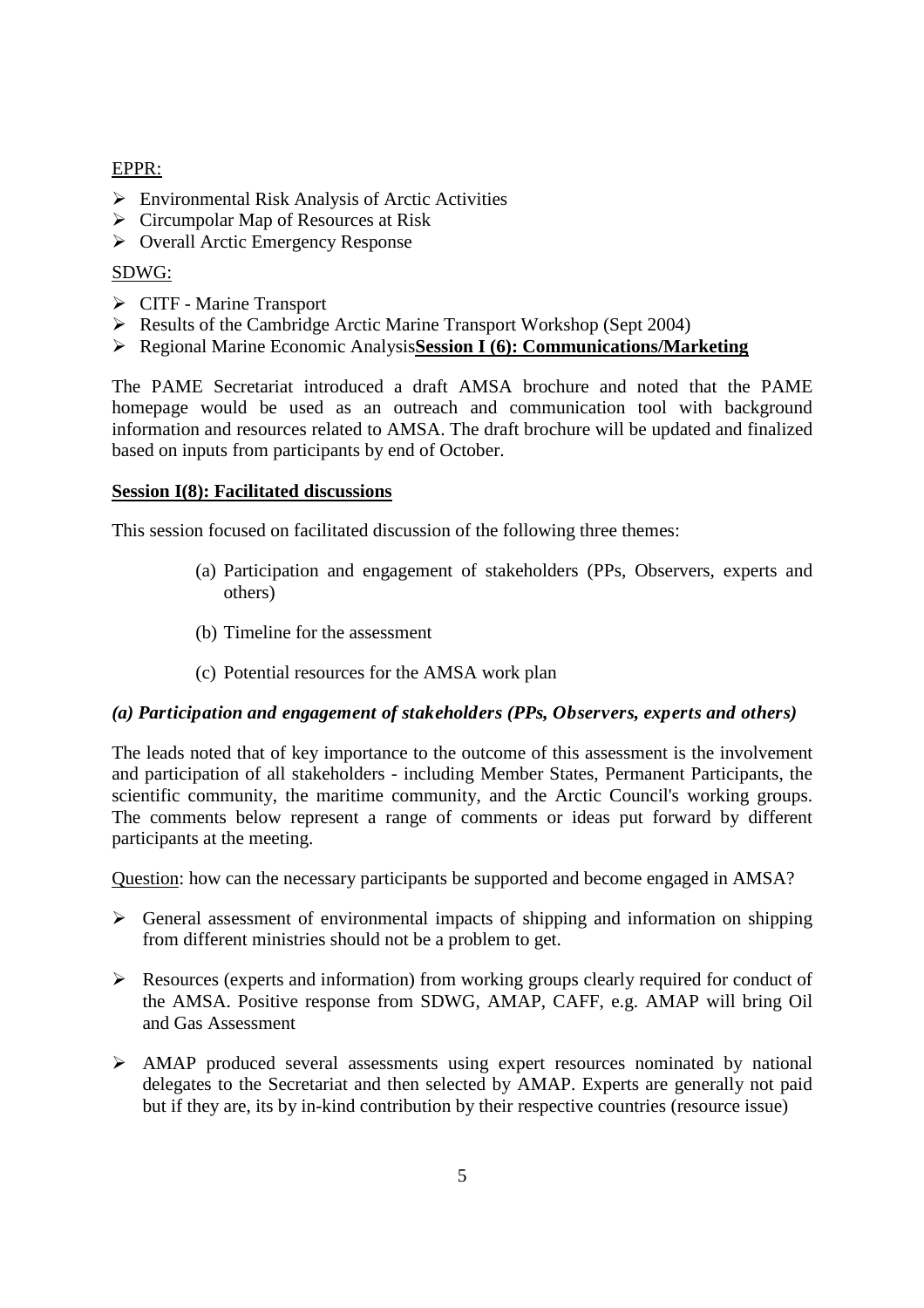- $\triangleright$  When we consider interested countries we are not only talking about the AC states. Shipping is Global. All flag states have a potential interest in Arctic shipping. A global problem needs global solutions (e.g. need for regulations  $-$  preference within IMO).
- $\triangleright$  ICC has been involved in many of the AC assessments. Inuit are indigenous people with negotiated rights and should not be considered as stakeholders. Inuit are clients with respect to the results of the shipping assessment. Successful engagement of IPs lies in the attributes of the leads in communicating (ACIA as an example of successful communication). AMSA Dataset needs to include "traditional ocean users". Suggest a parallel project on ocean use of IPs. Important to contact ocean users the soonest. Also for Phases 5-7 to contact the local people now. Also noted that in past e.g. AMAP assessments the data are also retrieved from universities, but this assessment only seems to focus on data from governments. Don´t view AMSA as an assessment of technical issues. Important to include health and cultural issues in addition to social and economic concerns.
- $\triangleright$  ICC will soon be led by Alaska July 2006 meeting presents an opportunity to inform/present AMSA during this exchange.
- $\triangleright$  PPs raised the issue of funding and the need to address it in order to secure participation.
- $\triangleright$  Saami Council supports ICC comments on the proposed ways in which to involve the IPs in AMSA, However Saami is not certain how they can become involved due to lack of funding. But noted that they are ready to participate and contribute, subject to available funding and human resources.
- IPS supports the PPs and noted that ICC Greenland and RAIPON had approached IPS for funding to attend this meeting but they could not provide.
- WWF had a seminar in May 2005 (latest version will be sent) on shipping. Most vulnerable areas should be defined as one of the first steps in AMSA. PSSA (particularly sensitive sea areas) and MPA´s (marine protected areas) may help to identify vulnerable areas. Also noted the connection with the IMO polar guidelines. WWF is willing to contribute to the process but not certain in what way at this point in time.
- Norway has published a report on uses of Barents Sea and has lots of background information and willing to share these data for the purpose of AMSA.
- $\triangleright$  Iceland will be involved in the assessment and contribute through e.g. the proposed workshop/conference (tentatively Spring 2006) as it relates to the Icelandic study on opportunities connected to trans-shipment. Details of information will be further explored within Iceland and contact made with the AMSA leads.
- $\triangleright$  Communication and sharing of information is very important and one potential tool is the Arctic Portal proposal. Also higher education is not connected properly and we should try to use this avenue in this assessment and others in the Arctic Council. There is a need to take account of coastal infrastructure (e.g. coastal permafrost) in this assessment (as has a great risk factor) as most of the pollution takes place in loading/unloading.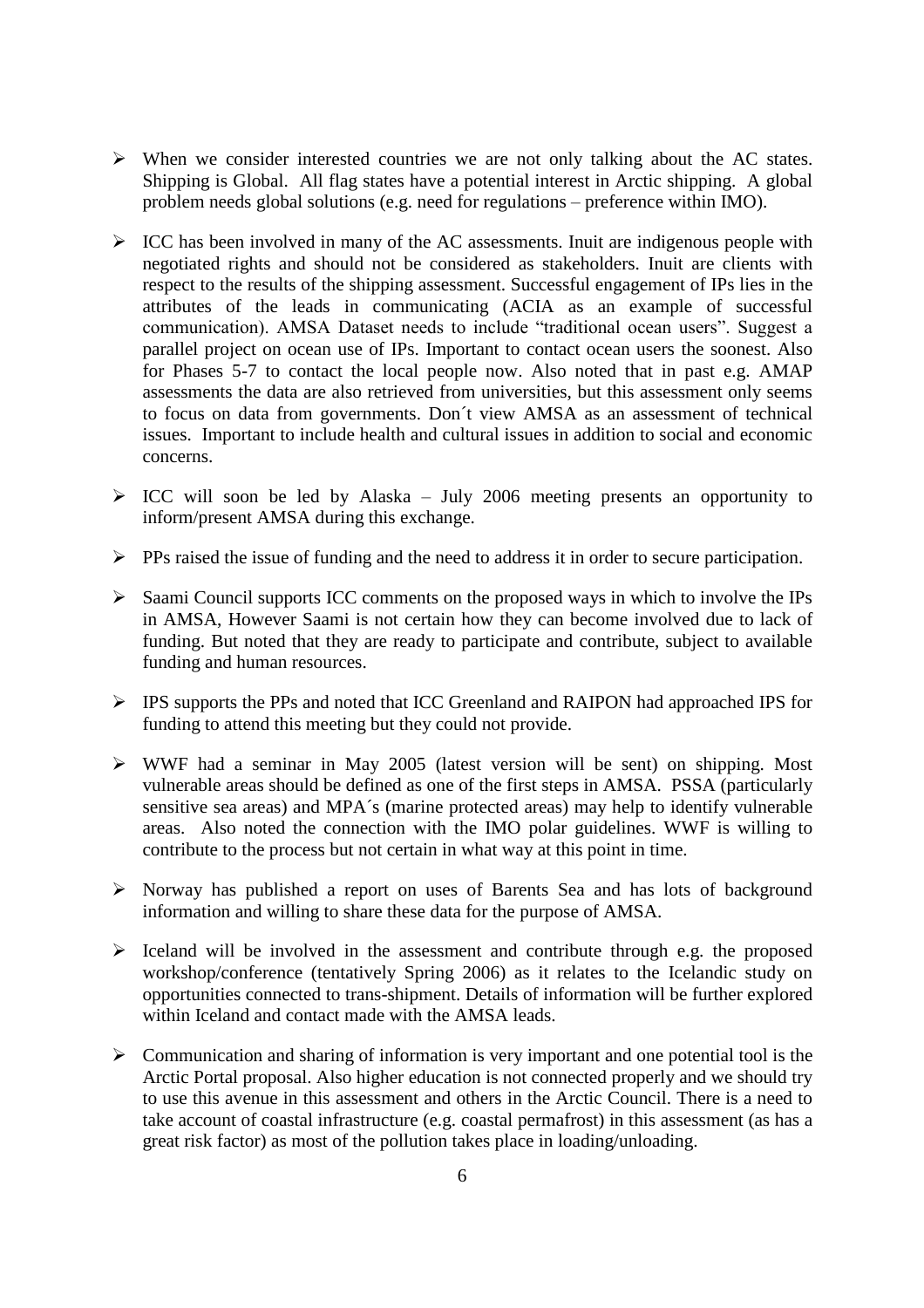- $\triangleright$  Infrastructure is particularly important when in comes to oil spill response and preparedness (should be a part of the risk assessment)
- $\triangleright$  Russia sees this as an important task which includes involvement of a number of ministries (transport, emergencies. agriculture, industry/energy) and the Russian Academia of Science. Procedure of submission of data must be of official nature. Would like to organize an inter-agencies group within Russia and involve regional development agencies to provide their coordinated role n this AMSA. Involvement of NGOs within Russia will also be important. Financial resources for involvement of NGOs and others will be needed. Ministries will most likely include expected costs of their involvement in their annual budget. Will need at least 3 months to organize internally the involvement of ministries/agencies as previously noted.
- Engagement of IMO important in this assessment (as experts). Non-Arctic States, Japan, in particular is also important. Town-hall meetings go to Arctic communities and the question is where should we go? (for point (b)).
	- o Capture of data on indigenous hunting –an effort that can start asap.
	- o Funding
	- o Higher education involvement
	- o Member States asked to contact their EPPR delegates for their involvement in this assessment.
	- o Member States are the key-player in the data capture activity.
- $\triangleright$  A challenge in the mandate is to be more than just a technical assessment. What do we need to be involved in, from a need to know basis? Suggesting that core players be identified and use the timeline to select engagement opportunities.
- $\triangleright$  There may be lessons to be learned about engagement from the integrated ecosystem management approach. This approach engages different stakeholders and intergrated management planning is brought to bear.
- $\triangleright$  Comment on slide 17 (Lawson) on the Social and Economic Impact (Phase 7) to consider cultural/archaeological impacts. If the leads plan to seek marine industry participation then there are two options - could contact industry associations in member states or the national administrations in that sector. Example given was oil industry associations and the national oil industry regulators.

#### *(b) Timeline for the assessment*

The leads presented a draft AMSA timeline which was revised based on inputs from participants (Appendix IV). Further updates will be made by the leads, sent out and included in the context paper.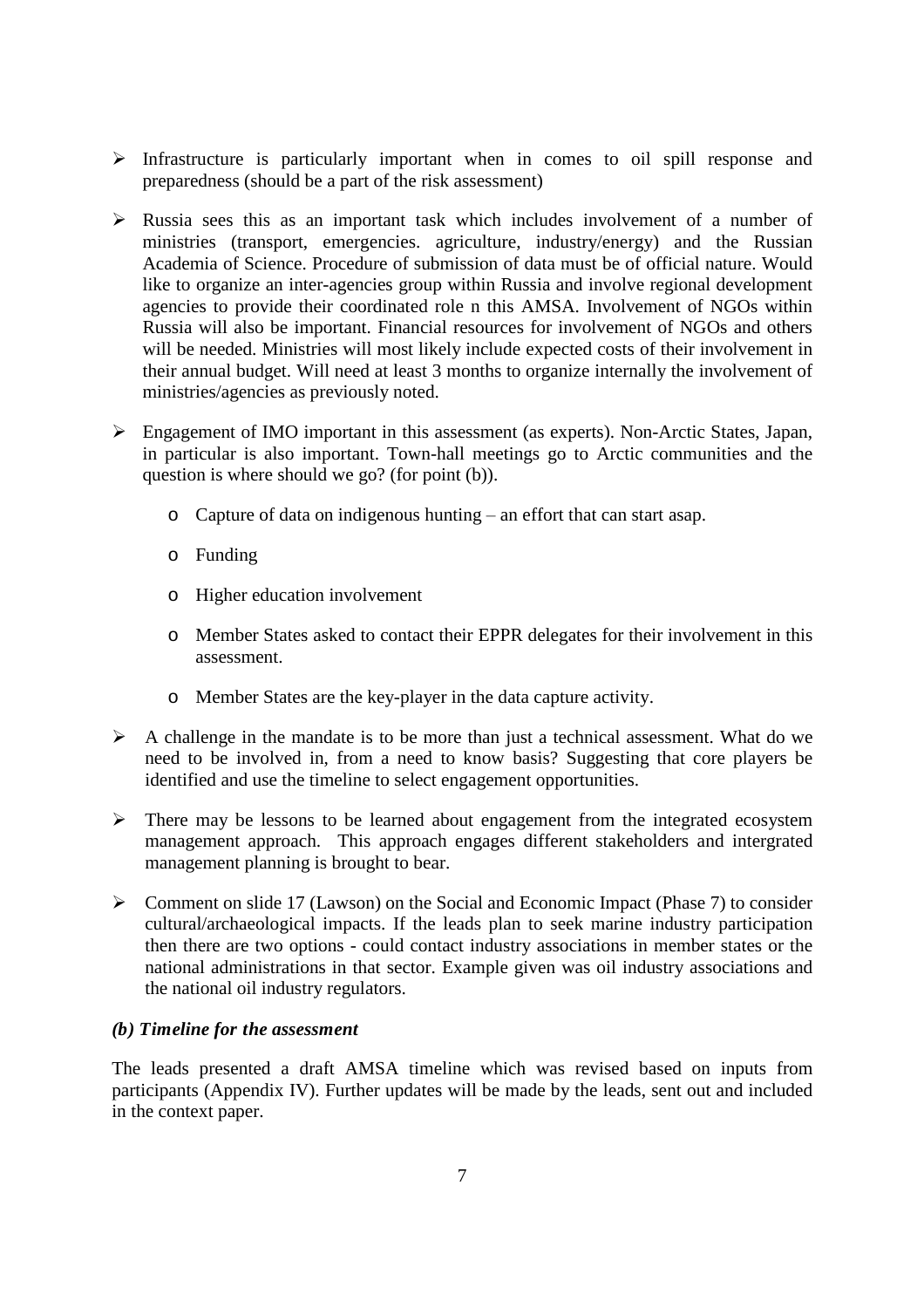#### *(c) Potential resources for the AMSA work plan*

Participants discussed and explored potential experts and expert groups for possible involvement within the individual tasks/phases as identified in the draft AMSA work plan and gave advice on potential sources of information that could be of use in this work. The resource section of the draft AMSA work plan was updated and is presented in Appendix V.

#### **Session I (9): Discussion and next steps**

The leads reiterated that of key importance to the outcome of this initiative is the involvement and participation of all stakeholders. This will be accomplished by an active engagement and involvement over the period 2005-2008 through different venues such as:PAME & other WG

Meetings

- $\triangleright$  Town Hall Meetings in the Arctic
- $\triangleright$  Stakeholder Meetings
- $\triangleright$  Steering Group / Roundtable Discussions
- $\triangleright$  Expert Groups ~ AMSA Phases
- Venues: Conferences / Workshops

*The Meeting agreed on the following next steps based on the discussions:*

*The Leads will revise the draft AMSA work plan, timeline and organizational structure based on the discussions. [refer to Appendix VI for powerpoint slides on these issues as presented at the Meeting]*

*The Leads will send out as soon as possible a proposal on possible candidates to serve as experts in this assessment including candidates for the steering group/roundtable and experts for individual tasks of the in work plan.*

*The initial task will be to conduct an inventory/survey of Arctic shipping or marine activity and the Meeting endorsed the draft survey instruments with amendments. Revised version will be sent out after the leads have run an in-house quality check to ensure a user-friendly process. The Meeting asked the leads to secure that information for boats such as small fishing vessels and coast boats would be collected on a fleet bases and not on individual shop bases.*

*The marine activity data will be collected for a single year (2004) and the questionnaire will be sent out in Oct/Nov 2005 with approximately 4-5-month turnaround time. The aim is to have most of the information collected prior to the next PAME meeting.*

*Survey information for 2004 and the revised survey instruments will be sent out to the Arctic coastal states accompanied by a cover note that provides explanations to assist countries in completing the questionnaire, including explanations on how ice and risk information will be*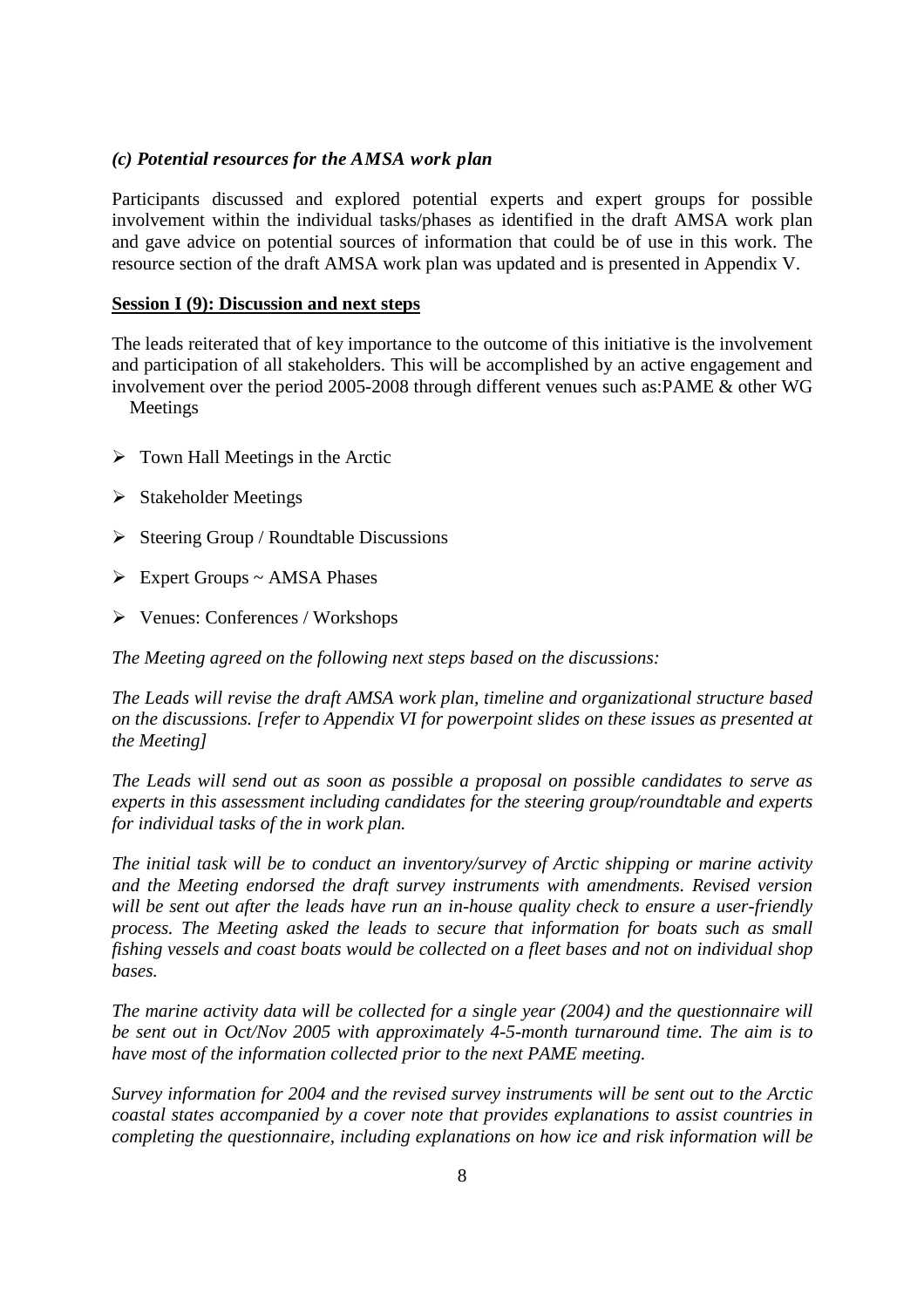*collected. It will be the responsibility of the Arctic coastal states to provide this baseline. The information submitted via the survey will be sent to a coordinating authority established by the leads for review of quality and consistency and for generation of reports.*

*The Meeting recognized that the responsibility for timely and accurate completion of the AMSA Dataset collection rest with each Arctic coastal state and that their commitment and support with data collection is essential to this work.*

*The Leads will develop a concept paper with the aim to clarify and expand on the nature of the work plan, including the expert requirements discussions and inputs from participants.*

#### **Session II: Ecosystem Approach**

#### **Session II (1): Introduction by the lead country (USA)**

Dr. Kenneth Sherman of the National Oceanic and Atmospheric Administration (NOAA) gave a general overview and update of the Large Marine Ecosystem Approach (LME) since last PAME meeting (February 2005) on behalf of the lead country (presentation as a separate file and on the PAME homepage).

He noted that the World Summit on Sustainable Development called for the application of the ecosystem approach by 2010. He noted that the LME approach is applied within geographical management areas which are based on distinctive ecosystems rather then political boundaries. LMEs are relatively large regions, on the order of  $200,000$  km<sup>2</sup> or greater, based on four ecological criteria: (1) bathymetry, (2) hydrography, (3) productivity, and (4) trophic relationships.

A five-module indicator approach to the assessment and management of LMEs consist of 3 science-based indicators focused on: (1) productivity, (2) fish and fisheries, (3) pollution/ecosystem health. The other two are (4) socio-economic conditions, and (5) governance.

The GEF Council has included the concept of LMEs in its GEF Operational Strategy as a vehicle for promoting ecosystem-based management of coastal and marine resources in the international waters focal area within the framework of sustainable development. The fivemodule approach is customized to fit the situation within the context of a transboundary diagnostic analysis (TDA) (i.e. the first four modules) process and a strategic action plan (SAP) (i.e. the governance module) development process for the groups of nations or states sharing an LME.

He noted potential links with the proposed ACOPS pilot project for the West Bering Sea LME within the framework of the GEF/Russian NPA-Arctic project (refer to Session V (2)):

# **Session II (2): Outcome from the PAME/Ecosystem Approach meeting 7th of July**

The United States, as the lead country for ecosystem approach, summarized the outcome of a one-day meeting that was held in Paris July 7, 2005 following the IOC-IUCN-NOAA-UNEP Large Marine Ecosystem Consultative meeting. The aim of this meeting was to start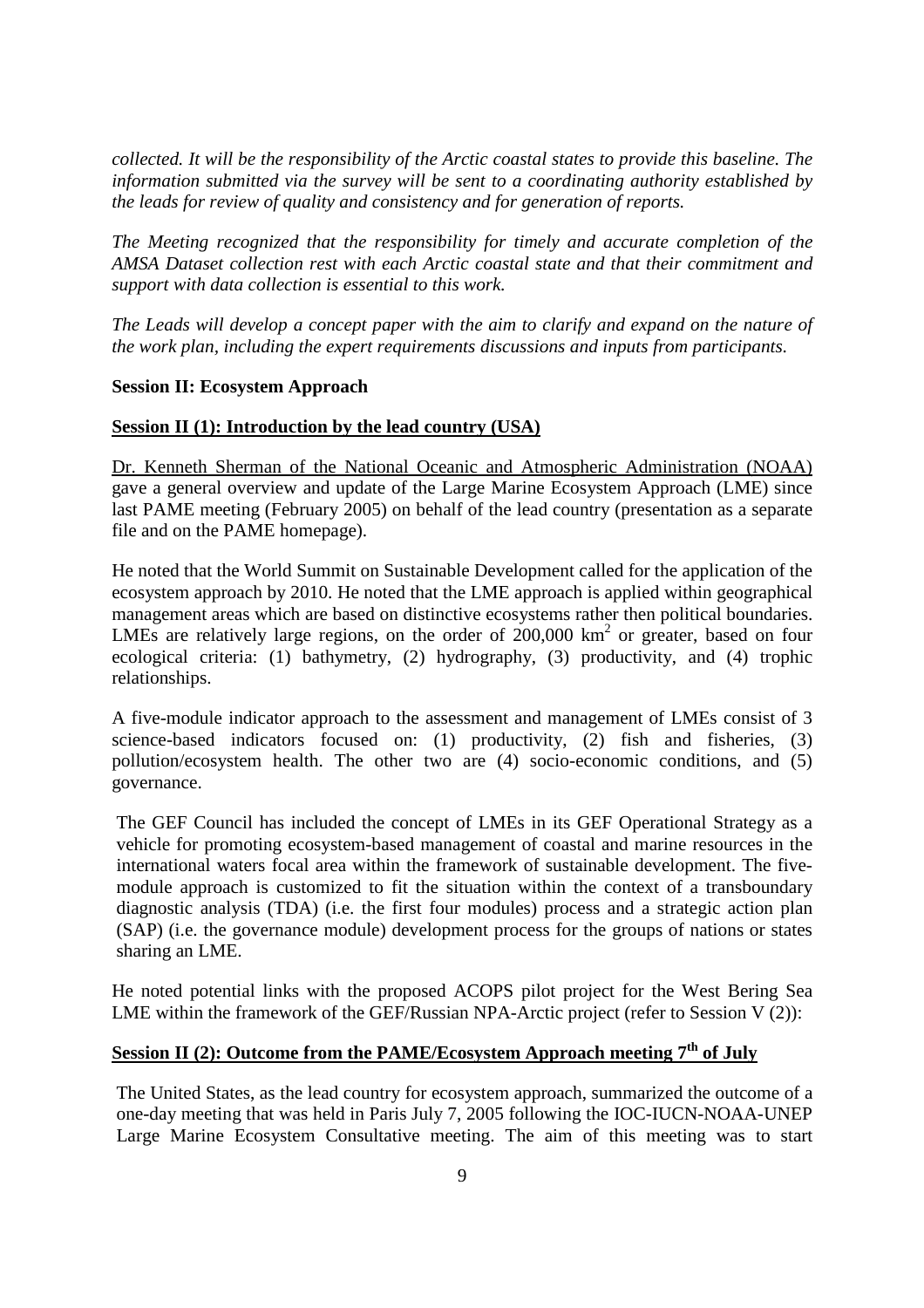gathering input from Arctic countries and ecosystem experts on applying the ecosystem approach within the Arctic Council. Participants identified criteria for defining marine ecosystems; recommended that these criteria be applied to review the boundaries of Arctic Large Marine Ecosystems (LMEs); and recommended criteria for monitoring.

The lead urged participants to discuss the outputs from the  $7<sup>th</sup>$  of July meeting with respect to criteria for identifying LMEs; further development of a LME map for the region based on the criteria; and recommended criteria for monitoring. An opportunity to discuss possible Arctic LME pilot projects was also noted.

The United States informed the Meeting that an updated map of LMEs had been prepared in collaboration with Canada and Norway based on the outcome of the  $7<sup>th</sup>$  of July meeting.

Dr. Hein Rune Skjoldal from the Institute of Marine Research in Norway emphasised that the four criteria used to delineate LMEs are general in nature and interrelated and hence the LME boundaries might need to be revisited in the future. This is partly because the knowledge basis upon which to apply the criteria is presently limited for some areas of the Arctic. He further noted that the AMAP Oil and Gas Assessment was using the LME boundaries for descriptive purposes to assess impacts of oil and gas activities in the Arctic.

Iceland noted the need to have experts at home view the map prior to agreement on revised boundaries and raised the question on how the LME takes account of straddling stocks that move between different LMEs.

Canada noted that climatic change and indigenous peoples might reflect the need for somewhat different indicators from other regions of the world.

Dr. Hein Rune Skjoldal emphasised that while the 5 modules accommodate all aspects regarding monitoring, some of these aspects are also cross-cutting over several modules and/or could be viewed as a separate module. One such aspect is climate variability and change. Climate variability affects the plankton production and is thus a part of the Productivity module. At the same time climate variability affects living marine resources, both directly and indirectly through productivity, and is therefore also relevant for the Fish and fisheries module. Climate variability furthermore affects the changing baseline for ecosystem status and is relevant for the Pollution and ecosystem health module. Finally, climate variability and its expression as meteorological conditions and events at hourly and daily time scales, affect maritime operations and the risk for and responses to accidents.

#### **Session II (3): Impact assessments and linkages with LMEs**

Professor Gennady G. Matishov, Director of the Murmansk Marine Biological Institute of the Russian Academy of Sciences (MMBI RAS) and Chairperson of the Southern Scientific Centre of the Russian Academy of Sciences (SSC RAS) provided information on the MMBI-SSC RAS research directions and development perspectives as it relates to the Arctic ecosystems (presentation as a separate file and available on the PAME homepage). He noted that the GIWA study included 66 sub-regions of which the Barents Sea Large Marine Ecosystem was sub-region No. 11. He gave detailed information on research activities associated with the Barents Sea LME and Kara Sea from the perspective of the five-module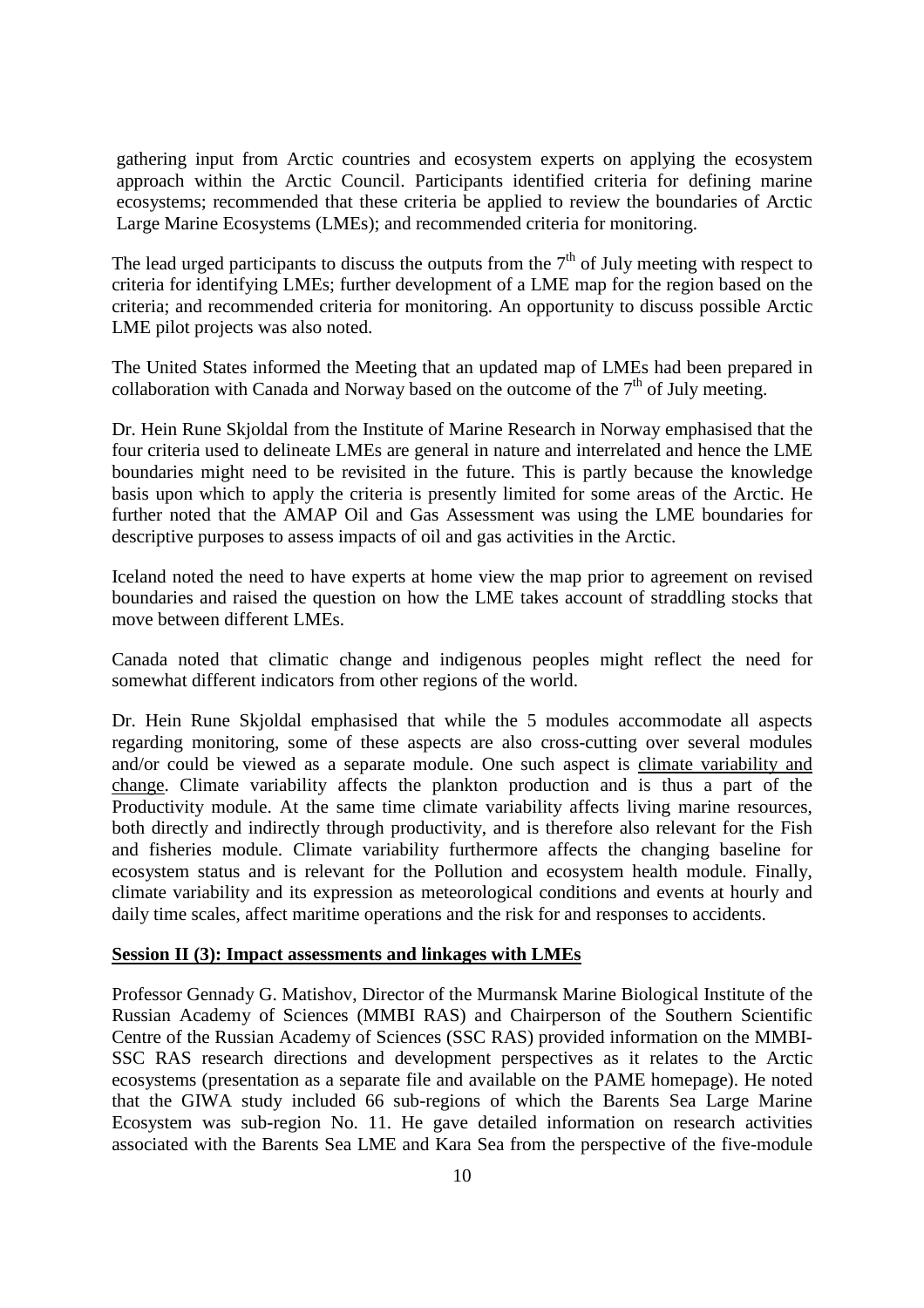indicator approach to the assessment and management of LMEs with particular focus on climate, productivity and natural mortality of fish. He noted the clash of interests within the geopolitics sphere in the Barents region as illustrated below:

# *GEOPOLITICS IN THE BARENTS REGION: CLASH OF INTERESTS*



He gave a summary of oil and gas activities in the Barents Sea and provided illustrations of position of oil and gas fields and fishery areas in the Barents Sea and ways of transporting oil from the Arctic regions. In closing he informed the meeting of a new project: Changes in Barents and White Seas over 130 years: Climate, fisheries, marine biology and the goal of this project is to quantify changes in the marine ecosystem within different space-time domains.

Norway informed the Meeting of their collaborative monitoring efforts with Russia in the Barents Sea.

NOAA/USA informed the Meeting of NOAA and Murmansk cooperation and interest in extending it to other coastal areas.

#### **Session II (4): Cooperation with other working groups**

Based on the nature of the 5-module indicator approach and their cross-cutting aspects, the Meeting stressed the importance of cooperation and collaboration with other working groups of the Arctic Council, particularly AMAP and CAFF.

CAFF informed the Meeting of its interest in this work and relevance to its mandate and asked that the lead contact their respective CAFF representative to inform of progress and ensure that a CAFF ecosystem expert be nominated to this work.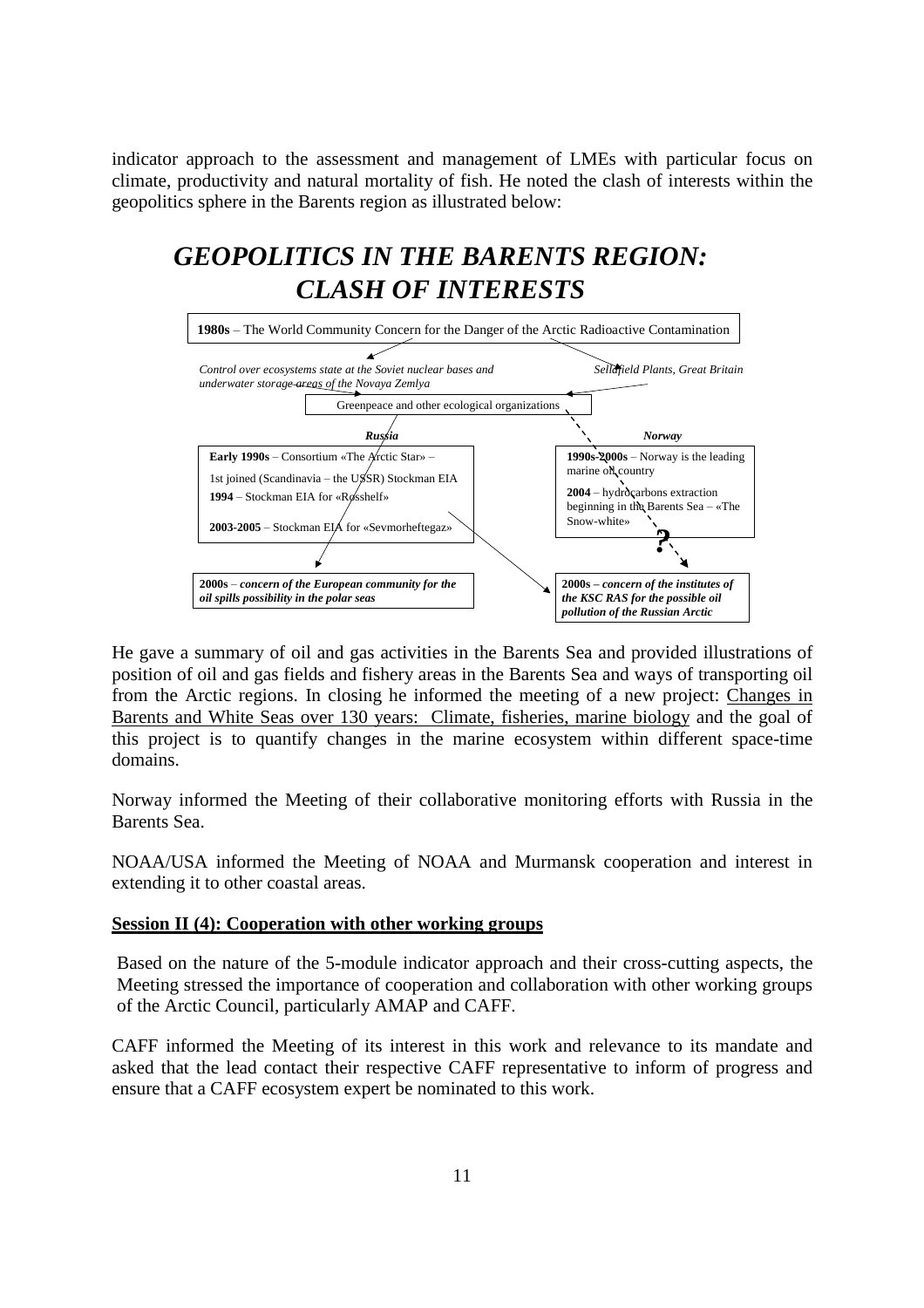AMAP noted their mandate as the monitoring and assessment group and informed the meeting that their involvement would be explored with their Heads of Delegation. AMAP asked for clarification of plans PAME has within LME assessments. The United States emphasised that the direction to move on ecosystem approach was clearly stated in the AMSP Strategic Action 7.4 "Apply an Ecosystem Approach to Management" and emphasised that such efforts would need to be progressed in cooperation and collaboration with in particular AMAP and CAFF working groups.

AMAP and CAFF noted that climate and biological components where a part of their shared monitoring programme and would work with relevant experts on those issues as they relate to LMEs and possible pilot project.

#### **Session II (5): Proposal on the way forward from the lead**

PAME was urged to move ahead with the LME work due to the hot-spot characteristic of the Arctic. It was noted that opportunity to extending the GEF-LME project network to the Arctic and the possibility of developing and implementing a GEF supported LME assessment and management projects for the West Bering Sea and the Barents Sea in addition to possible synergies that could be explored within the framework of the GEF/Russian NPA-Arctic.

The lead informed the Meeting of the following reports:

- $\triangleright$  Arctic Environment The European Perspective, Environmental Issue Report No. 38
- Driving Forces Affecting Resources Sustainability in LME (Ken Sherman and Porter Hoagland)
- Water Directive of the European Union, 23 October 2000

#### **Session II (6): Agreement on next steps**

The Meeting noted that this was only the first step in operationalizing the ecosystem approach within the Arctic for the purpose of providing a more integrated, holistic approach in assessing and managing the Arctic marine environment and agreed on the following next steps to further develop the ecosystem approach:

- *Good progress has been made in delineating the boundaries of the Arctic LMEs. The lead will do further revisions to the updated map of Arctic LMEs which was prepared by the United States in collaboration with Canada and Norway based on the outcome of the 7th of July meeting.*
- *The revised Arctic LME map will be sent out for review in Oct/Nov 2005. Final revised map will be ready prior to the next PAME meeting for adoption as a working document.*
- *A Large Marine Ecosystem Steering Group will be established for promoting the further integration and harmonization of monitoring activities to meet assessment and management needs. This will include consideration of suites of indicators of the changing status of Arctic LME´s as measured against baselines of the five-module indicator*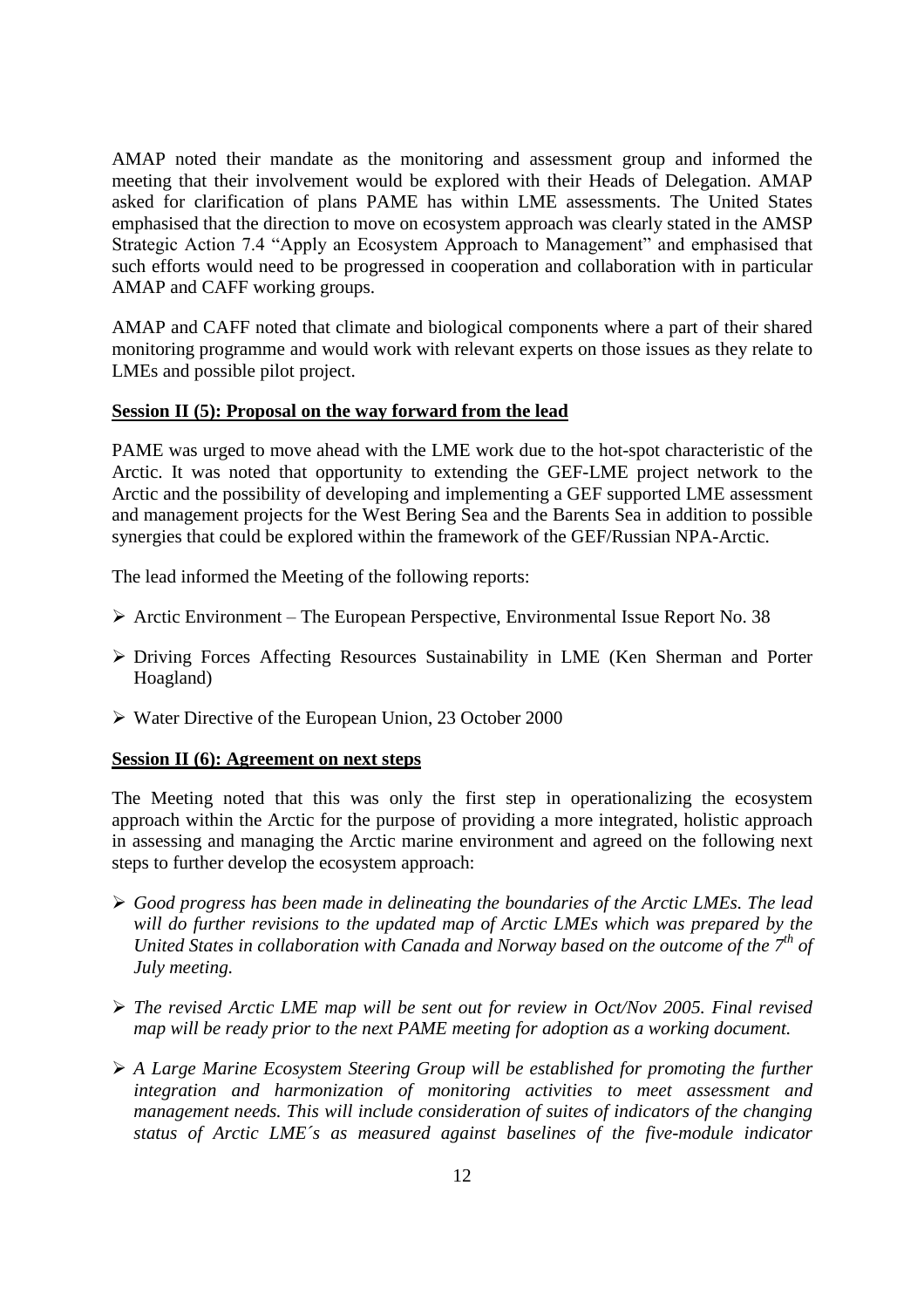*approach to the assessment and management of LMEs. Terms of Reference and timetable for the LME Steering Group will be prepared and ready for review at the next PAME meeting.*

- *The Steering Group will among other things collaborate with pertinent existing LME information sources such as the European Environmental Agency, as it prepares assessments of Arctic LME´s, including scenarios related to climate change.*
- *Based on the nature of the 5-module indicator approach and their cross-cutting aspects, the Meeting stressed the importance of cooperation and collaboration with other working groups of the Arctic Council, particularly AMAP and CAFF.*

#### **Session III: Report from the Chair and the Secretariat**

#### **Session III (2) Outcome of the AMAP International Symposium on Oil and Gas Activities in the Arctic**

The chair of AMAP informed the Meeting of the main outcomes of the AMAP International Symposium on Oil and Gas Activities in the Arctic held 13-15 September in St. Petersburg, Russia and provided a summary of the progress in the Oil and Gas Assessment (OGA).

He informed the Meeting that the OGA chapters cover an introduction, oil and gas activities in the Arctic covering the next ten years, socio-economic issues, sources, pathways, and fate of pollutants related to oil and gas activities, comprehensive information on biological effects and effects on human health, and the status and vulnerability of Arctic ecosystems: focussing on key functions of ecology, key populations, especially migratory species, and key areas. LMEs are being applied in this assessment. These chapters are written by experts and are the views of those experts.

He noted that following the symposium several gaps were identified and plans made to fill them. Also some new information was presented at the symposium, in particular for Russian Arctic which will be disseminated into the OGA. After being approved by the AMAP Working Group the OGA will be presented to the Ministerial meeting in 2006 and the final packaging is being explored and is subject to how quickly they receive additional needed information and how well the review process goes.

The AMAP Chair noted that those interested to get on the review list for the OGA should contact their AMAP national representatives.

*The Meeting noted that there are clear linkages between the AMAP Oil and Gas Assessment and the PAME shipping assessment which should be kept in mind as the shipping assessment proceeds.*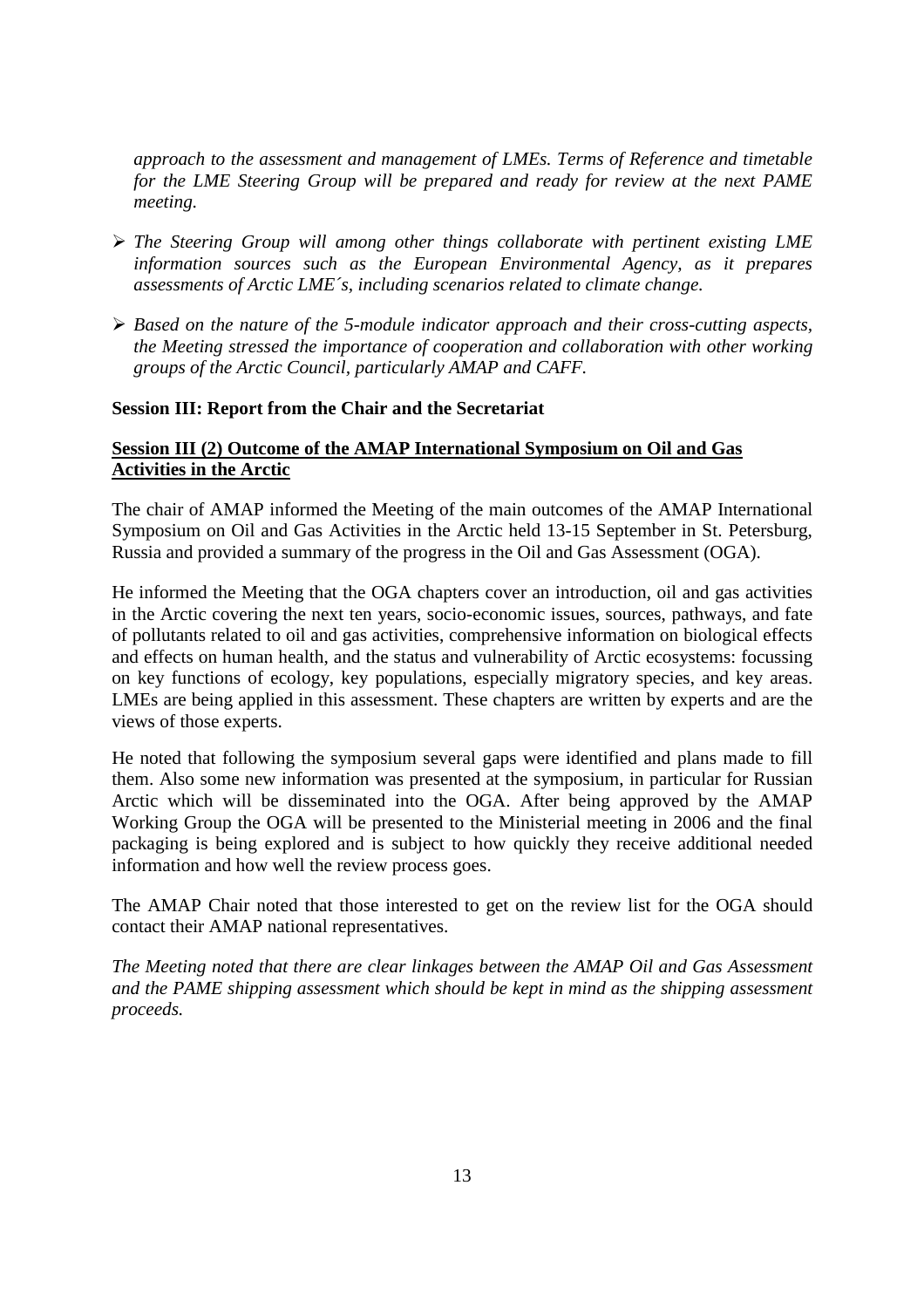#### **Session III (3): Report from the PAME Secretariat**

#### *Interim Financial Report and proposed upgrade on PAME homepage*

The PAME Secretariat gave a summary of the interim finances of the PAME International Secretariat and noted that contributions from countries had been increasing leaving the balance a bit healthier than in the past. The finance reports are provided in the ISK currency as all expenditures and countries are encouraged to provide their voluntary contributions in this currency. The main reasons for the PAME Secretariat having been undersupplied in the past is the increase in the Consumer Price Index and the weak exchange rate of USD towards the ISK. The Secretariat noted that the finances of the secretariats of the Arctic Council working groups would be discussed at the upcoming SAO meeting.

A summary of the activities and a budget statement for the period of January 1, 2005 – September 1, 2005 as well as the total voluntary contributions and expenditures for the period of 1999-2005 are presented in Appendix VII.

The PAME Secretary introduced a proposal to upgrade the PAME website consisting of the following components:

- 1) Upgrade the design of the PAME home page, as per previous design suggestions put  $forth - see picture in appendix.$
- 2) Create areas for the expert groups to use for storage of information, data exchange, correspondence etc.
- 3) Improve the web tree structure to better serve the needs of the Secretariat
- 4) Upgrade the CMS system and thus making the site easier to update and manage.
- 5) Allow for better document storage and access improve how featured or new publications are displayed and ordered.
- 6) Location map in the Inter-Map browser to show the PAME office location and its address in Akureyri.
- 7) Set up a database of arctic marine projects, similar to AMAP´s.

The Secretariat noted that this work would contribute to and be compatible with a new proposed internet portal i.e. the Arctic Portal concept. The estimated cost of this upgrade is between US\$ 11,000 and 15,000 and if this upgrade is integrated with similar update on the CAFF website a price reduction of approx. 25% is estimated, since coordination and some of the technical work could be shared.

The CAFF Secretariat informed the Meeting of a positive response from the CAFF Working Group and that CAFF would proceed with their upgrade and thus it would be of benefit if PAME would collaborate to realize approximately 25% less costs.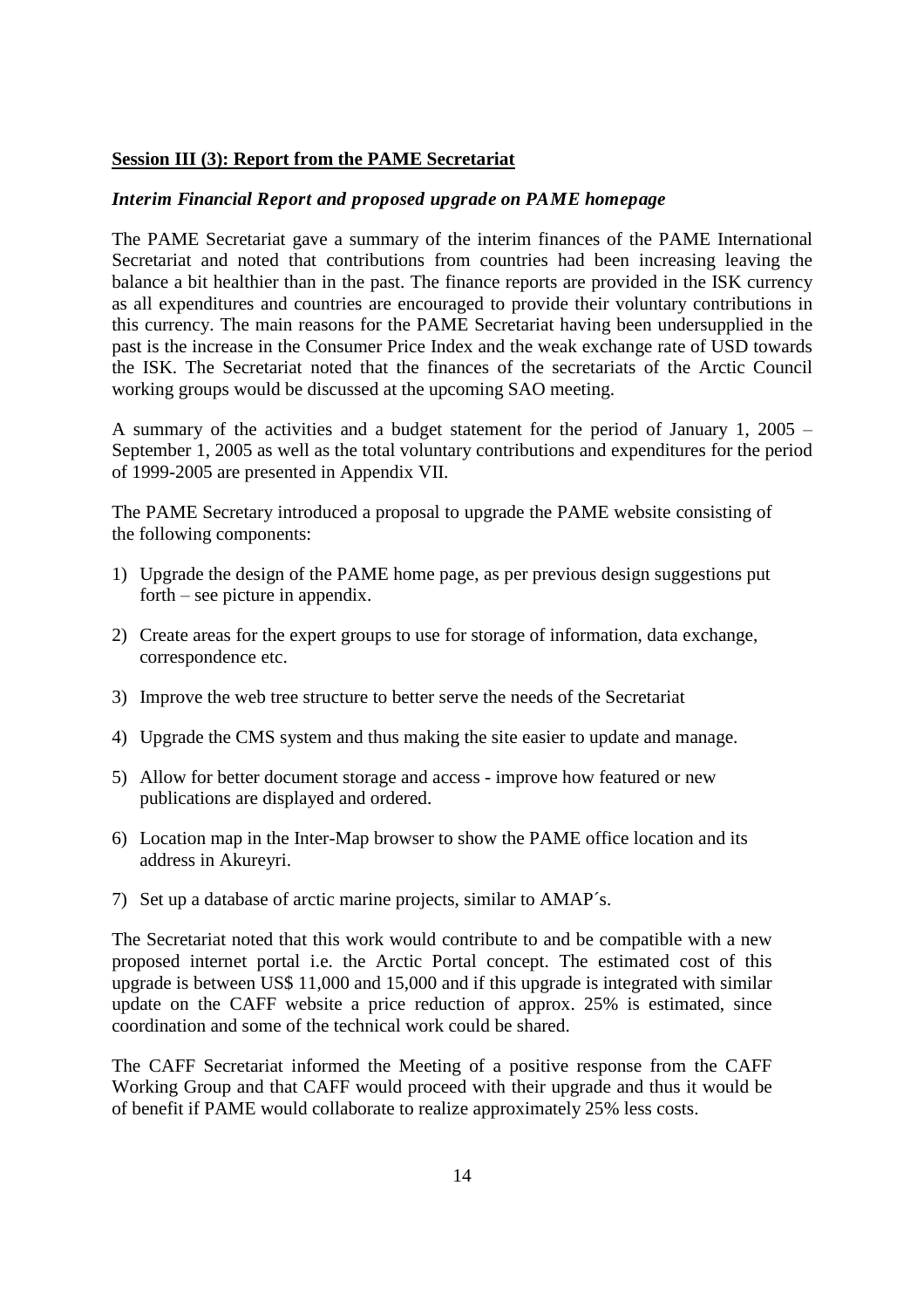Even though the PAME finances are doing better, the existing budget does not allow for such expenditures and thus guidance and possible contributions was sought.

*The Meeting noted that 2005 contributions had already been decided and/or paid to the Secretariat and that countries where not in a position to confirm additional funding at the Meeting but would explore this within their respective 2006 voluntary contributions and await the results from SAO discussions on the funding issue.*

#### *Status on the Proposed Arctic Portal Initiative*

The CAFF Secretary gave an update on the development of the Arctic Portal concept and a proposed outline of a feasibility study for the proposed Arctic Portal. This paper had been distributed to participants prior to the Meeting and a new revised version was distributed at the Meeting with the inclusion of comments received from those working groups that had already had their meetings. The revised document will be presented at the upcoming SAO meeting for guidance on its further work.

*The Meeting noted the need for this work to be led by a country or countries and raised concerns of funding and maintenance of such an initiative. However PAME is prepared to provide expert assistance to this initiative subject to SAO decision and guidance.*

#### **Session IV: Port Reception Facilities**

Norway as the lead country on the assessment of existing measures for port reception facilities for ship-generated waste and cargo residues (PRF-Norway) informed the Meeting that no progress had been made since the last PAME meeting (February 22-23, 2005) due to lack of response from some PAME countries in providing contacts to establish a correspondence group for this work to start.

Norway emphasises that this work would commence immediately following this Meeting and provided a summary of a paper on project description (provided in Appendix VIII) and the following updated list of contacts (as of  $14<sup>th</sup>$  of March 2005) for countries to review for accuracy.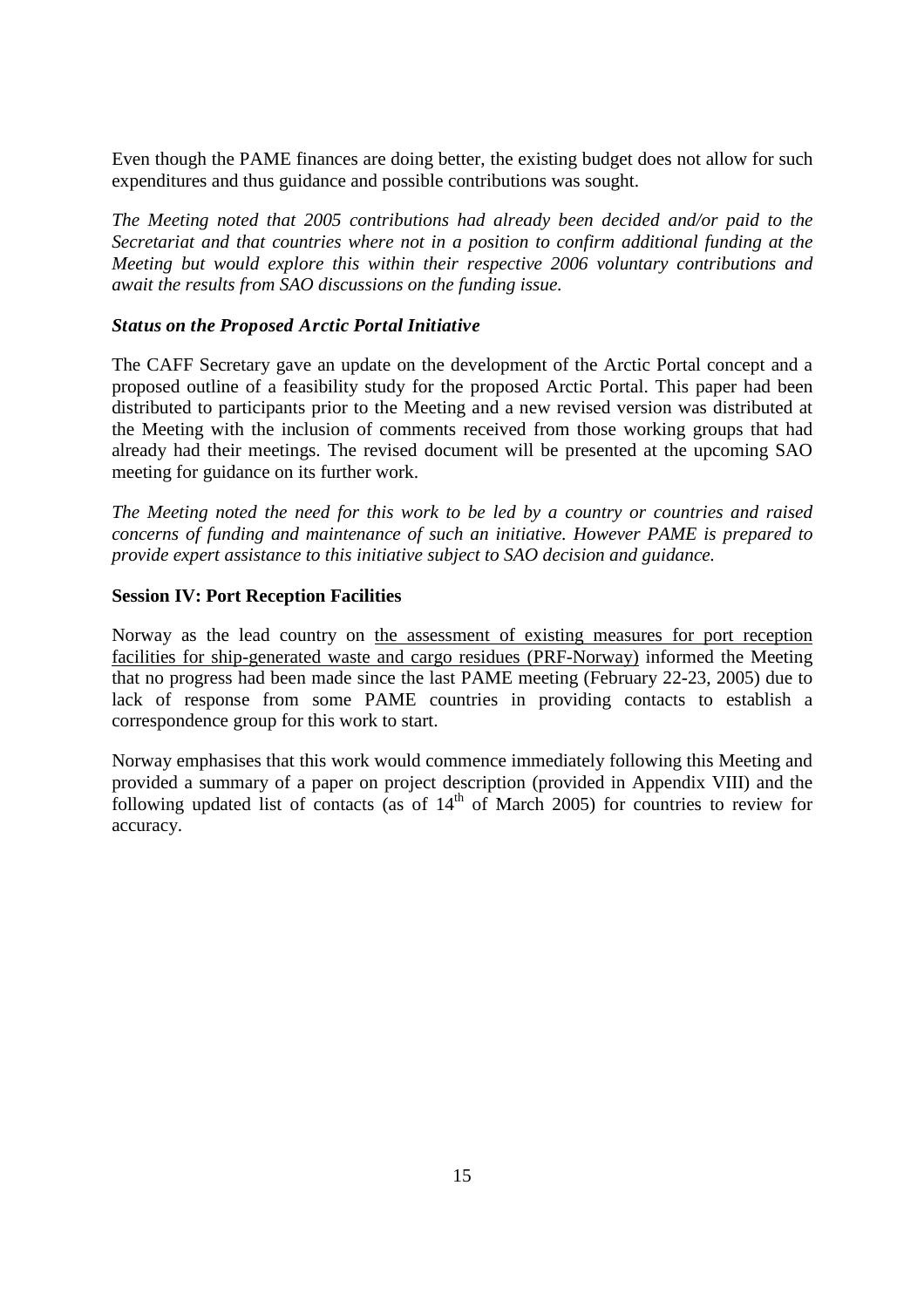| <b>CONTACT PERSON</b>                                                              | <b>COORDINATES</b>                  |
|------------------------------------------------------------------------------------|-------------------------------------|
| <b>Tom Morris</b>                                                                  | Tel: $+1$ (613) 991-3170            |
| <b>Transport Canada Marine Safety</b>                                              | Fax:                                |
| 330 Sparks Street, 10th floor,                                                     | Email: morrist@tc.gc.ca             |
| Ottawa, Ontario,                                                                   |                                     |
| Canada, K1A 0N8                                                                    |                                     |
| <b>Suni Petersen</b>                                                               | Tel: +298 356400                    |
| Food-, Veterinary- and Environmental Agency                                        | Fax: +298 356401                    |
| Falkavegur 6                                                                       | Email: sunip@hfs.fo                 |
| FO-100 Tórshavn                                                                    |                                     |
| Faroe Islands                                                                      |                                     |
| <b>Andreas Vedel</b>                                                               | Tel: +299 34 67 07                  |
| The Ministry of Environment and Nature                                             | Fax: +299 32 52 86                  |
| Government of Greenland                                                            | Email: <u>ave@gh.gl</u>             |
| P.O. Box 1614                                                                      |                                     |
| <b>DK-3900 Nuuk</b>                                                                |                                     |
| Greenland                                                                          |                                     |
| <b>Kjeld F. Jørgensen</b>                                                          | Tel: +45 32 66 04 42                |
| Water Unit, National Agency of Ennironmental                                       | Fax: $+4532660500$                  |
| Protection                                                                         | Email: kfj@mst.dk                   |
| Ministry of the Environment                                                        |                                     |
| Strandgade 29                                                                      |                                     |
| DK-1401 Copenhagen K                                                               |                                     |
| Denmark                                                                            |                                     |
| Outi Väkevä                                                                        | Tel: +358 9 1603 9736               |
| Senior Advisor                                                                     | Fax: +358 9 1603 9717               |
| Ministry of the Environment                                                        | Email: outi.vakeva@ymparisto.fi     |
| Kasarmikatu 25, Helsinki                                                           |                                     |
| P.O.Box 35, 00023 Valtioneuvosto                                                   |                                     |
| Yuri Yu Alexandrovskiv                                                             | Tel: $+7(095)$ 254 56 62            |
| Head, Division of cooperation with international                                   | Fax: +7(095)254 82 83               |
| organisations and EU                                                               | E-mail: yalex@mnr.gov.ru            |
| Ministry of Natural Resources                                                      |                                     |
| 4/6 Bolshaya "Gruzniskaya str.                                                     |                                     |
| 123995 Moscow, D-242, GSP-5                                                        |                                     |
| <b>RUSSIA</b>                                                                      |                                     |
| Elisabeth S. McLanahan                                                             | TEL: +1 202 482 5140                |
| <b>International Affairs Specialist</b>                                            | Fax: $+ 12024614307$                |
| USDOC7noaa, Office of International Affairs 14 <sup>th</sup><br>& Constitution, NW | Email: Elizabeth.McLanahan@noaa.gov |
| Room 6228, MS 5230washington, DC 20230                                             |                                     |

**Port Reception Facilities - PAME Correspondence Group**

Norway reiterated that the objective of this project is to assess existing measures for port reception facilities for ship-generated waste and cargo residues, and to develop harmonized guidelines for member states for their consideration.

This project will be divided into the following three phases as discussed and agreed at last PAME meeting (22-23 Feb. 2005):

Phase 1 – Assess availability of and measures for port reception facilities for shipgenerated and cargo residues in the PAME region and which regulations and incentives for delivery each country has implemented.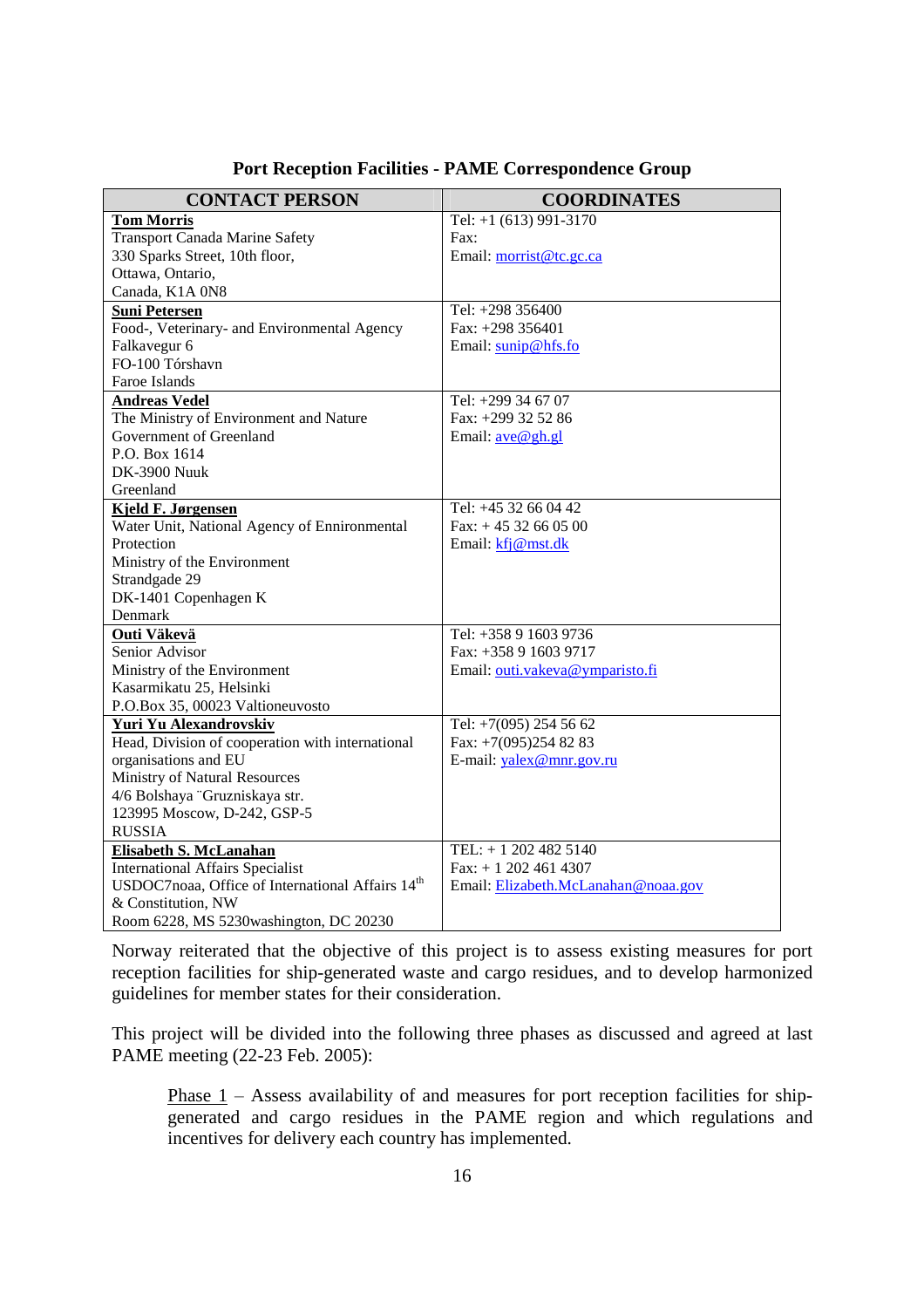Phase  $2$  – Identify gaps in existing coverage and possible improvements in availability and incentives for delivery

Phase  $3$  – recommendation for a harmonized guidelines based on the gap analysis

This project will be done as cooperation between Det Norske Veritas (DNV) and the Norwegian Maritime Directorate and is funded by the Norwegian Ministry of Foreign Affairs. The estimated total cost (Phases 1-3) for the work done by DNV is 250.000 NOK.

WWF raised the question of inclusion of ballast water reception facilities as a part of this assessment. Norway noted that port reception facilities are not required to accept ballast water but will further explore its possible inclusion in this project.

*The Meeting took a note of the updated project description and agreed to the following steps to ensure that this work could start:*

- *Countries to provide updates to the list of contacts*
- *The lead will review the IMO list of Port Reception Facilities which exists for countries of the Arctic Council (except for Finland and Sweden), for completion (in particular for garbage).*
- *The lead will contact persons as identified from the PRF Correspondence Group for information as seen necessary.*
- *An update on progress will be provided at the next PAME meeting*

#### **Session V: Updates from leads on PAME-related activities**

#### **Session V (1): Advance the implementation of the RPA**

Canada as the lead-country in advancing the implementation of the Regional Programme of Action for the Protection of the Arctic Marine Environment from Land-based Activities (RPA) provided an update on proposed follow-up and update of the RPA over the next 2 years as discussed and agreed at the last PAME meeting (Feb. 2005) and introduced a draft Work Statement for a RPA Project as presented below:

#### *Work Statement for RPA Project:*

#### Project Design/ Tasks:

- To undertake a qualitative assessment and review of the RPA.
- Prepare a report on the need to update the RPA taking into account new information available since 1997.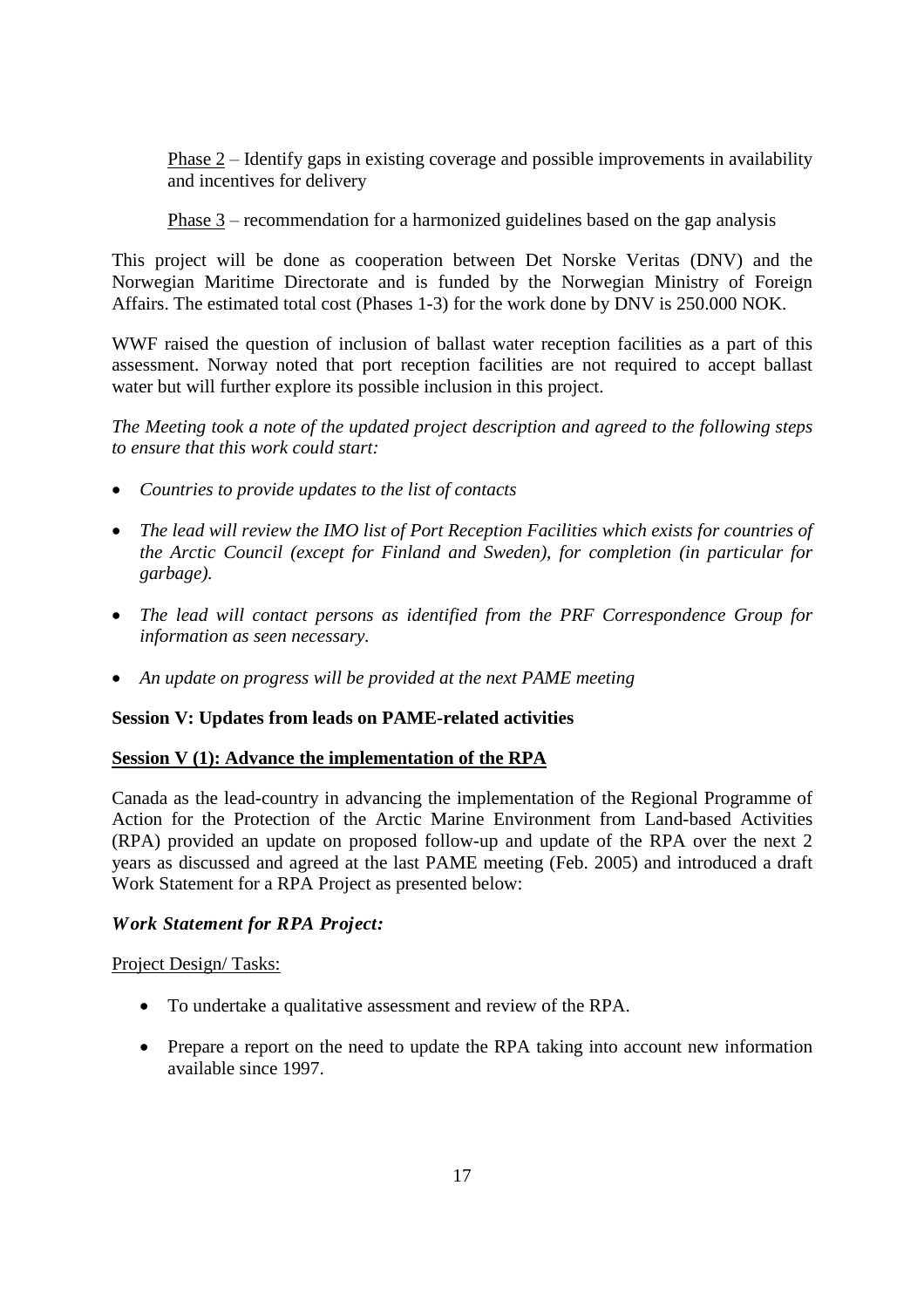- To consider possible expansion of the scope of the RPA to address additional priority source categories beyond POPs and heavy metals to cover medium priority issues: radionuclides, petroleum hydrocarbons and physical degradation of habitat.
- To contact Arctic countries to seek national information as needed.

#### Schedule / Timelines:

- This project will be initiated in the Fall 2005, such that the report can be presented to SAOs and Ministers (in the Fall 2006).
- This report on the RPA should be completed in time for 2006 GPA Intergovernmental Review Meeting in China (October 16-20, 2006).

#### Country Leads:

• This project will be led by Canada, but would have to be supported with information / input from member states and permanent participants.

#### Resource Requirements / Budget:

- The lead country will provide the necessary resources to prepare the report.
- Estimated Costs: \$20K CDN.
- A contract will be initiated to undertake this work.

*The Meeting agreed with the content of the draft Work Statement. Canada will contact member states and permanent participants for information and input to this update in due time and report on progress at the next PAME meeting.*

#### **Session V (2): Update status of the GEF/Russian NPA-Arctic by ACOPS**

Mr. Terry Jones of the Advisory Committee on Protection of the Sea (ACOPS) provided an updated status of the GEF Project "Russian Federation – Support to the National Program of Action for Protection of the Arctic Marine Environment" from ACOPS perspective (presentation provided in Appendix IX).

He informed the Meeting that since the Second Consultative Meeting (Geneva, July 2004), during which the Ministry of Economic Development and Trade of the Russian Federation was designated as the sole Executing Agency and two Partner Agencies were established (NEFCO & ACOPS), two further meetings have taken place. On 16-17th March 2005, a 'Donors Meeting' was held in London between ACOPS, the bilateral donors (USA, Canada, Italy, Iceland, also representing NEFCO) and Russia and at the GEF Secretariat in Washington, D.C. on 30 May 2005. The starting date for project implementation was set at 15 June 2005, and it was agreed that the Ministry should conclude the recruitment of necessary Project Office personnel by this date. It was also agreed that the First Meeting of the Steering Committee should be held in the first half of September 2005 in Moscow (this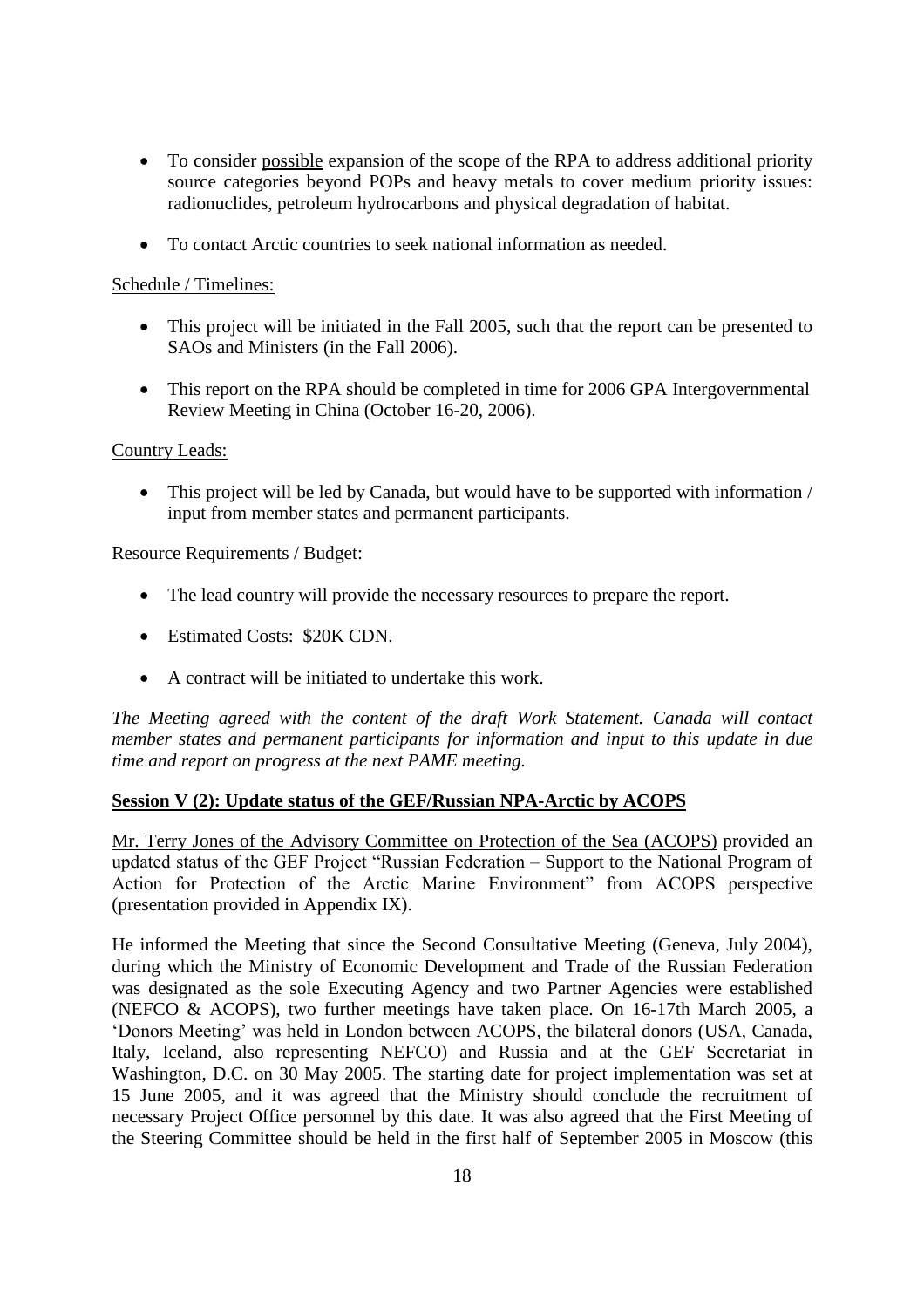will now probably take place in October/November). Participants also welcomed the intention to undertake steps to prepare the Partnership Conference in accordance with the Ministerial Declarations of the Arctic Council.

ACOPS have reviewed the project document to see how it fits in with the Arctic Council programmes and how it could be improved to meet strategic goals of both the Government of the Russian Federation, the Arctic Council and the GEF. The proposed pilot projects for bilateral funding are:

- Methane Research Project
- Rehabilitation of Disused Military Bases
- Development and Early Implementation of an Ecosystem Management Plan for the Kara Sea LME
- Ecosystem-based Management of Fisheries in the West Bering Sea LME.

Russia confirmed that the First Meeting of the Steering Committee would be held  $31<sup>st</sup>$  of October in Moscow.

*The Meeting noted the update on progress and agreed that the PAME Chair would report on this to the next SAO meeting.*

#### **Session V (3): AMSP Communication Plan**

Canada and Iceland as the co-leads on the Arctic Marine Strategic Plan (AMSP), provided a the 1 st draft AMSP Communication Plan in advance of the Meeting and asked countries to provide comments to this draft by end of November 2005. Canada will provide an updated version of the AMSP Communication Plan prior to the next PAME meeting.

USA suggested that the  $1<sup>st</sup>$  draft AMSP Communication Plan be sent out for comments to the other working groups of the Arctic Council.

*The Meeting reached a general agreement on the framework of the 1st draft AMSP Communication Plan.*

#### **Session VI: Other PAME Related Activities and Future Work Programme**

#### **Session VI (1): ACIA follow-up and Focal Point meeting**

The Chair referred to a letter sent out on this issue prior to the Meeting he noted that the next ACIA Focal Point meeting will be held on 21 September in Oslo and He informed the Meeting of the possibility to use the opportunity to bring up the implementation of plans such as the PAME-led Regional Plan of Action (RPA) and the Arctic Marine Strategy Plan (AMSP). The ACIA Focal Point meeting is a venue for the chair of the SAOs and the chairs of the working groups to explore and discuss ways to forward the ACIA policy decisions (i.e. mitigation, adaptation and research, observations, monitoring and modelling) and could also provide an opportunity to discuss other issues than ACIA follow-up.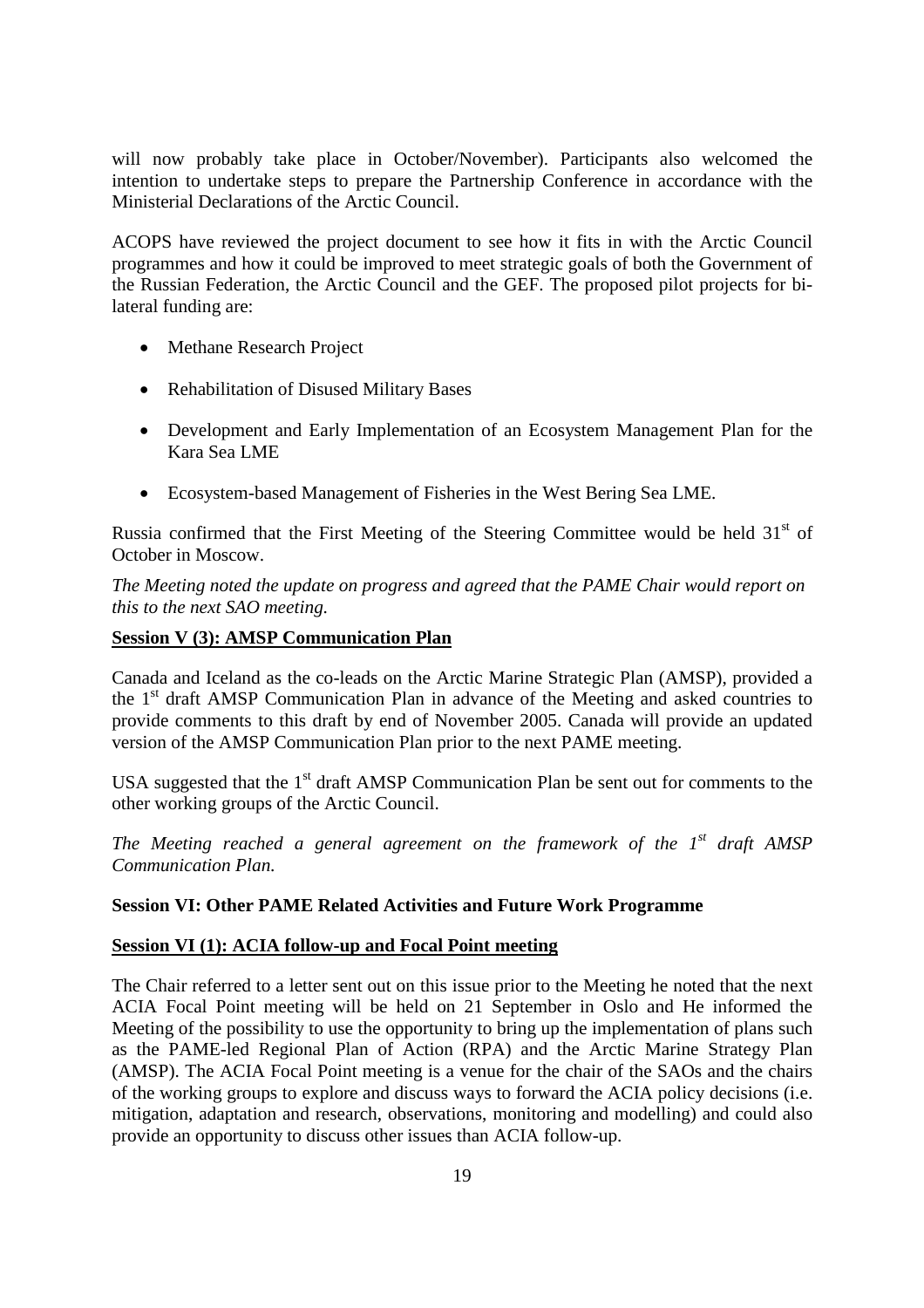*The Meeting emphasised that the ACIA follow-up through the Focal Point should avoid the creation of a new working group and instead explore opportunities for adjusting the mandates/work plans of the existing working groups.*

*The Meeting agreed that PAME should begin considering the content of its 2006-2008 Work Plan. First steps in this process to be drafted by the Chair and Secretary for distribution prior to the next PAME meeting.*

#### **Session VI (2): General cooperation with Arctic Council WGs and Activities**

Collaboration and apparent synergies with AMAP and CAFF on the ecosystem approach and, in particular, EPPR and SDWG working groups on the shipping assessment are fully recognized and representatives from AMAP and CAFF participated at this Meeting for this purpose.

#### **Session VI (3): The next PAME Working Group meeting**

The next Meeting will be hosted by Norway from 1-2 March 2006 in Oslo, Norway. Further details on the meeting will be sent out in due time.

#### **Session VI (4): Reporting to the next SAO Meeting**

The Chair will report on the outcome of the PAME meeting at the next SAO meeting that will be held in Khanty-Mansyisk, Russia, 12-14 October 2005.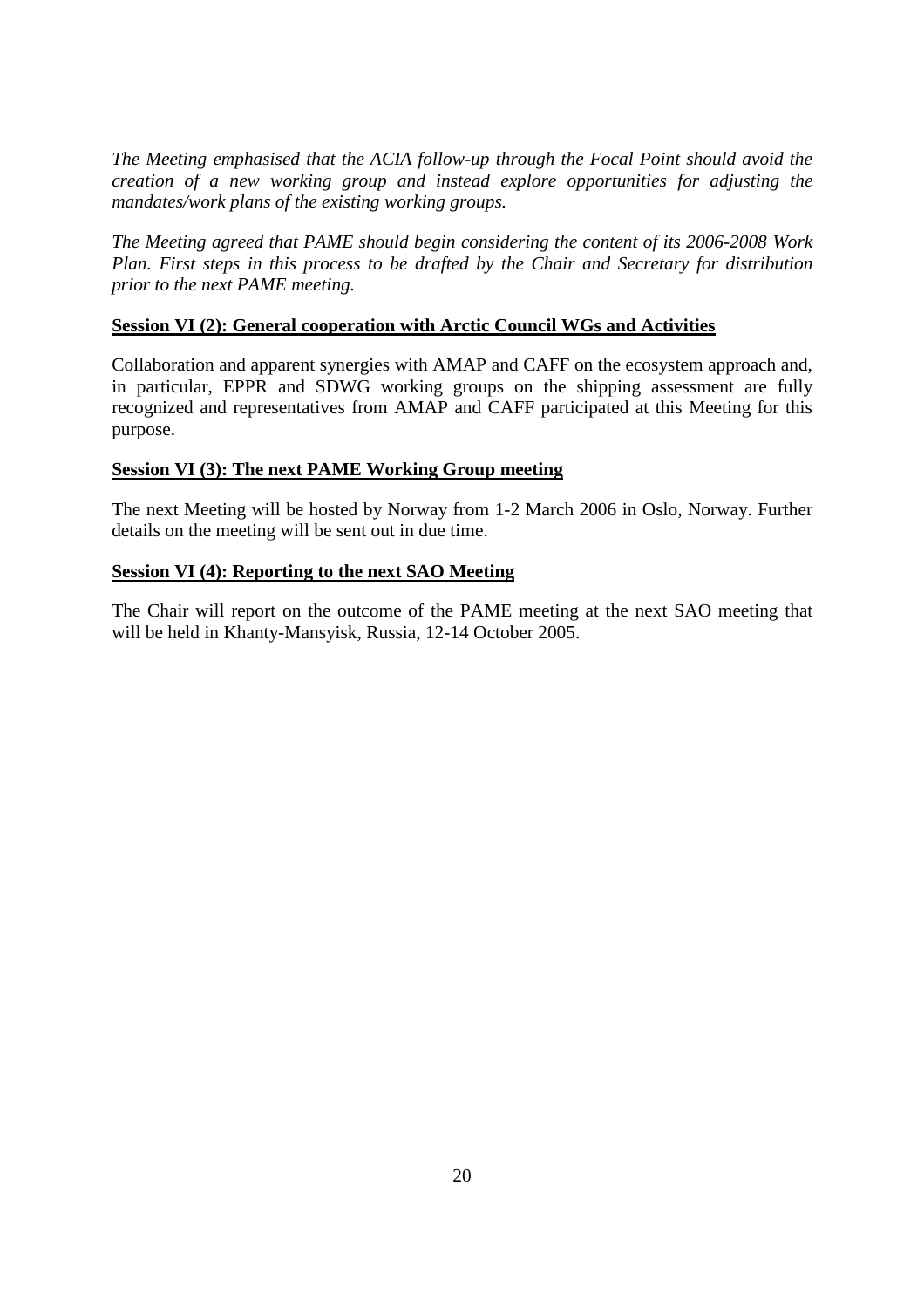# **APPENDIX I –LIST OF PARTICIPANTS**

| <b>PAME</b> Secretariat                |                                               |  |
|----------------------------------------|-----------------------------------------------|--|
| <b>Frank Sonne</b>                     | Soffia Gudmundsdottir                         |  |
| Ministry of Environment and Energy     | <b>Executive Secretary</b>                    |  |
| Danish Environmental Protection Agency | <b>PAME</b> International Secretariat         |  |
| Strandgade 29                          | <b>Borgir</b>                                 |  |
| DK-1401 Copenhagen K                   | Nordurslod                                    |  |
|                                        | 600 Akureyri                                  |  |
| Tel: $+45$ 3266 0330                   | Iceland                                       |  |
| $Fax: + 4532660201$                    |                                               |  |
| Email: fms@mst.dk                      | Tel: +354 461 1355                            |  |
|                                        | Fax: $+3544623390$                            |  |
|                                        | Email: pame@pame.is                           |  |
|                                        | Olga Pálsdóttir                               |  |
|                                        | <b>PAME</b> International Secretariat         |  |
|                                        | Borgir                                        |  |
|                                        | Nordurslod                                    |  |
|                                        | 600 Akureyri                                  |  |
|                                        | <b>Iceland</b>                                |  |
|                                        |                                               |  |
|                                        | Tel: +354 461 1355                            |  |
|                                        | Fax: $+3544623390$                            |  |
|                                        | Email: olga@caff.is                           |  |
|                                        | <b>CANADA</b>                                 |  |
| <b>Chris Cuddy</b>                     | <b>Ross McDonald</b>                          |  |
| Chief                                  | Manager, Special Projects and Arctic Shipping |  |
| Land and Water Management Division     | <b>Transport Canada</b>                       |  |
| Indian and Northern Affairs Canada     | Tower C, Place de Ville, 330 Sparks St.       |  |
| 10 Wellington St., Room 648            | Ottawa, Ontario K1A 0N5                       |  |
| Gatineau, Quebec, K1A 0H4              |                                               |  |
|                                        | Tel: +1 613 991 3145                          |  |
| Tel: +1 819 994-7483                   | Fax: $+1$ 613 991-4818                        |  |
| Fax: +1 819 997-9623                   | Email: MACDORA@tc.gc.ca                       |  |
| Email: cuddyc@ainc-inac.gc.ca          |                                               |  |
| <b>Maureen Copley</b>                  | Dr. Robert Siron                              |  |
| Head, Land-based Activities Division   | Marine Environmental Quality                  |  |
| Marine Environment Branch              | <b>National Coordinator</b>                   |  |
| National Programs Directorate          | Oceans Directorate                            |  |
| Environment Canada                     | Fisheries and Oceans, Canada                  |  |
| 351 St. Joseph Blvd., 12th floor       | 200 Kent, 12E-229                             |  |
| Gatineau, Quebec Canada 1A 0H3         | Ottawa (ON) K1A 0E6                           |  |
| Tel. (819) 953-6949                    | Tel: +1 (613) 993-9801                        |  |
| Fax. (819) 953-0913                    | Fax: $+1$ (613) 993-6414                      |  |
| Email: maureen.copley@ec.gc.ca         | Email: sironr@dfo-mpo.gc.ca                   |  |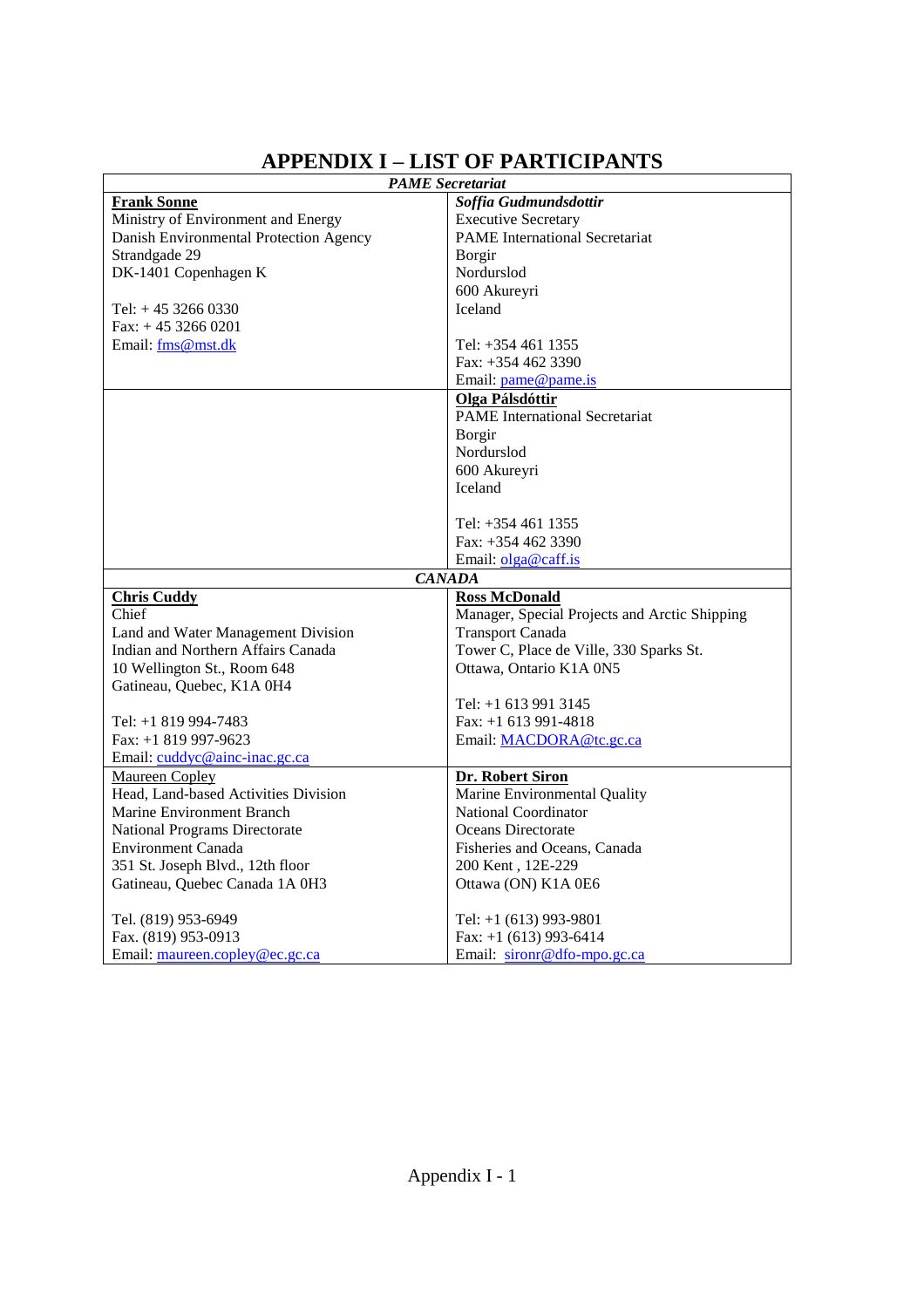| Heidi Nexø<br><u>Kjeld F. Jørgensen</u><br>Danish EPA Water<br><b>Bureau of Minerals and Petroleum</b><br>Government of Greenland<br>Strandgade 29<br>DK-1401 København K<br>P.O. Box 930<br><b>DK-3900 Nuuk</b><br>Tel: +45 32 66 04 42<br>Greenland<br>Fax: +45 32 66 05 00<br>Email: kfj@mst.dk / http://www.mst.dk<br>Tel. $+299346800$<br>Fax: +299 32 43 02<br>Email: HENE@gh.gl<br><b>Ivan Andersen</b><br><b>Suni Petersen</b><br>Danish EPA Water<br>Food-, Veterinary- and Environmental Agency<br>Head of Section<br>Falkavegur 6<br>FO-100 Tórshavn<br>Strandgade 29<br>DK-1401 København K<br>Faroe Islands<br>Tel: +45 32 66 01 00<br>Tel. $+298,356400$<br>Fax: +45 32 66 04 79<br>Fax: $+298$ 356401<br>Email: ia@mst.dk<br>Email: sunip@hfs.fo<br><b>FINLAND</b><br><b>Kimmo Juurmaa</b><br>Outi Väkevä<br>Aker Finnyards<br>Senior Advisor<br>P.O. Box 132<br>Ministry of the Environment<br>Kasarmikatu 25, Helsinki<br>FI-00151 Helsinki<br>P.O.Box 35, 00023 Valtioneuvosto<br>Finland<br>Finland<br>Tel. $+358$ 10 6700<br>Fax +358 10 670 6700<br>Tel: $+358916039736$<br>Fax: +358 9 1603 9717<br>Email: kimmo.juurmaa@masa-yards.fi<br>Email: outi.vakeva@ymparisto.fi<br><b>ICELAND</b><br><b>Gísli Viggósson</b><br><b>Óttar Freyr Gíslason</b><br>Ministry for the Environment<br>Director of Research and Development<br>Skuggasund 1<br>Icelandic Maritime Adiministration<br>IS-150 REYKJAVÍK<br>Vesturvor 2<br>$P.O.$ hox 120<br>Tel: +354 545 8600<br>202 Kopavogur<br>$Fax: + 3545624566$<br>Email: ottar.gislason@umhverfisraduneyti.is<br>Tel. +354-560 0000<br>Fax $+354-5600000$<br>Email: $gish@sigling.is$<br>Dr. Björn Gunnarsson<br>Dean<br>Faculty of Natural Resource Sciences<br>University of Akureyri<br>Borgir at Nordurslod<br>600 Akureyri<br>Iceland<br>Tel: $+ 354-460-8501$<br>Fax: +354-460-8998 | <b>DENMARK/GREENLAND/FAROE ISLANDS</b> |  |  |  |
|--------------------------------------------------------------------------------------------------------------------------------------------------------------------------------------------------------------------------------------------------------------------------------------------------------------------------------------------------------------------------------------------------------------------------------------------------------------------------------------------------------------------------------------------------------------------------------------------------------------------------------------------------------------------------------------------------------------------------------------------------------------------------------------------------------------------------------------------------------------------------------------------------------------------------------------------------------------------------------------------------------------------------------------------------------------------------------------------------------------------------------------------------------------------------------------------------------------------------------------------------------------------------------------------------------------------------------------------------------------------------------------------------------------------------------------------------------------------------------------------------------------------------------------------------------------------------------------------------------------------------------------------------------------------------------------------------------------------------------------------------------------------------------------------------------------------------------------------------------|----------------------------------------|--|--|--|
|                                                                                                                                                                                                                                                                                                                                                                                                                                                                                                                                                                                                                                                                                                                                                                                                                                                                                                                                                                                                                                                                                                                                                                                                                                                                                                                                                                                                                                                                                                                                                                                                                                                                                                                                                                                                                                                        |                                        |  |  |  |
|                                                                                                                                                                                                                                                                                                                                                                                                                                                                                                                                                                                                                                                                                                                                                                                                                                                                                                                                                                                                                                                                                                                                                                                                                                                                                                                                                                                                                                                                                                                                                                                                                                                                                                                                                                                                                                                        |                                        |  |  |  |
|                                                                                                                                                                                                                                                                                                                                                                                                                                                                                                                                                                                                                                                                                                                                                                                                                                                                                                                                                                                                                                                                                                                                                                                                                                                                                                                                                                                                                                                                                                                                                                                                                                                                                                                                                                                                                                                        |                                        |  |  |  |
|                                                                                                                                                                                                                                                                                                                                                                                                                                                                                                                                                                                                                                                                                                                                                                                                                                                                                                                                                                                                                                                                                                                                                                                                                                                                                                                                                                                                                                                                                                                                                                                                                                                                                                                                                                                                                                                        |                                        |  |  |  |
|                                                                                                                                                                                                                                                                                                                                                                                                                                                                                                                                                                                                                                                                                                                                                                                                                                                                                                                                                                                                                                                                                                                                                                                                                                                                                                                                                                                                                                                                                                                                                                                                                                                                                                                                                                                                                                                        |                                        |  |  |  |
|                                                                                                                                                                                                                                                                                                                                                                                                                                                                                                                                                                                                                                                                                                                                                                                                                                                                                                                                                                                                                                                                                                                                                                                                                                                                                                                                                                                                                                                                                                                                                                                                                                                                                                                                                                                                                                                        |                                        |  |  |  |
|                                                                                                                                                                                                                                                                                                                                                                                                                                                                                                                                                                                                                                                                                                                                                                                                                                                                                                                                                                                                                                                                                                                                                                                                                                                                                                                                                                                                                                                                                                                                                                                                                                                                                                                                                                                                                                                        |                                        |  |  |  |
|                                                                                                                                                                                                                                                                                                                                                                                                                                                                                                                                                                                                                                                                                                                                                                                                                                                                                                                                                                                                                                                                                                                                                                                                                                                                                                                                                                                                                                                                                                                                                                                                                                                                                                                                                                                                                                                        |                                        |  |  |  |
|                                                                                                                                                                                                                                                                                                                                                                                                                                                                                                                                                                                                                                                                                                                                                                                                                                                                                                                                                                                                                                                                                                                                                                                                                                                                                                                                                                                                                                                                                                                                                                                                                                                                                                                                                                                                                                                        |                                        |  |  |  |
|                                                                                                                                                                                                                                                                                                                                                                                                                                                                                                                                                                                                                                                                                                                                                                                                                                                                                                                                                                                                                                                                                                                                                                                                                                                                                                                                                                                                                                                                                                                                                                                                                                                                                                                                                                                                                                                        |                                        |  |  |  |
|                                                                                                                                                                                                                                                                                                                                                                                                                                                                                                                                                                                                                                                                                                                                                                                                                                                                                                                                                                                                                                                                                                                                                                                                                                                                                                                                                                                                                                                                                                                                                                                                                                                                                                                                                                                                                                                        |                                        |  |  |  |
|                                                                                                                                                                                                                                                                                                                                                                                                                                                                                                                                                                                                                                                                                                                                                                                                                                                                                                                                                                                                                                                                                                                                                                                                                                                                                                                                                                                                                                                                                                                                                                                                                                                                                                                                                                                                                                                        |                                        |  |  |  |
|                                                                                                                                                                                                                                                                                                                                                                                                                                                                                                                                                                                                                                                                                                                                                                                                                                                                                                                                                                                                                                                                                                                                                                                                                                                                                                                                                                                                                                                                                                                                                                                                                                                                                                                                                                                                                                                        |                                        |  |  |  |
|                                                                                                                                                                                                                                                                                                                                                                                                                                                                                                                                                                                                                                                                                                                                                                                                                                                                                                                                                                                                                                                                                                                                                                                                                                                                                                                                                                                                                                                                                                                                                                                                                                                                                                                                                                                                                                                        |                                        |  |  |  |
|                                                                                                                                                                                                                                                                                                                                                                                                                                                                                                                                                                                                                                                                                                                                                                                                                                                                                                                                                                                                                                                                                                                                                                                                                                                                                                                                                                                                                                                                                                                                                                                                                                                                                                                                                                                                                                                        |                                        |  |  |  |
|                                                                                                                                                                                                                                                                                                                                                                                                                                                                                                                                                                                                                                                                                                                                                                                                                                                                                                                                                                                                                                                                                                                                                                                                                                                                                                                                                                                                                                                                                                                                                                                                                                                                                                                                                                                                                                                        |                                        |  |  |  |
|                                                                                                                                                                                                                                                                                                                                                                                                                                                                                                                                                                                                                                                                                                                                                                                                                                                                                                                                                                                                                                                                                                                                                                                                                                                                                                                                                                                                                                                                                                                                                                                                                                                                                                                                                                                                                                                        |                                        |  |  |  |
|                                                                                                                                                                                                                                                                                                                                                                                                                                                                                                                                                                                                                                                                                                                                                                                                                                                                                                                                                                                                                                                                                                                                                                                                                                                                                                                                                                                                                                                                                                                                                                                                                                                                                                                                                                                                                                                        |                                        |  |  |  |
|                                                                                                                                                                                                                                                                                                                                                                                                                                                                                                                                                                                                                                                                                                                                                                                                                                                                                                                                                                                                                                                                                                                                                                                                                                                                                                                                                                                                                                                                                                                                                                                                                                                                                                                                                                                                                                                        |                                        |  |  |  |
|                                                                                                                                                                                                                                                                                                                                                                                                                                                                                                                                                                                                                                                                                                                                                                                                                                                                                                                                                                                                                                                                                                                                                                                                                                                                                                                                                                                                                                                                                                                                                                                                                                                                                                                                                                                                                                                        |                                        |  |  |  |
|                                                                                                                                                                                                                                                                                                                                                                                                                                                                                                                                                                                                                                                                                                                                                                                                                                                                                                                                                                                                                                                                                                                                                                                                                                                                                                                                                                                                                                                                                                                                                                                                                                                                                                                                                                                                                                                        |                                        |  |  |  |
|                                                                                                                                                                                                                                                                                                                                                                                                                                                                                                                                                                                                                                                                                                                                                                                                                                                                                                                                                                                                                                                                                                                                                                                                                                                                                                                                                                                                                                                                                                                                                                                                                                                                                                                                                                                                                                                        |                                        |  |  |  |
|                                                                                                                                                                                                                                                                                                                                                                                                                                                                                                                                                                                                                                                                                                                                                                                                                                                                                                                                                                                                                                                                                                                                                                                                                                                                                                                                                                                                                                                                                                                                                                                                                                                                                                                                                                                                                                                        |                                        |  |  |  |
|                                                                                                                                                                                                                                                                                                                                                                                                                                                                                                                                                                                                                                                                                                                                                                                                                                                                                                                                                                                                                                                                                                                                                                                                                                                                                                                                                                                                                                                                                                                                                                                                                                                                                                                                                                                                                                                        |                                        |  |  |  |
|                                                                                                                                                                                                                                                                                                                                                                                                                                                                                                                                                                                                                                                                                                                                                                                                                                                                                                                                                                                                                                                                                                                                                                                                                                                                                                                                                                                                                                                                                                                                                                                                                                                                                                                                                                                                                                                        |                                        |  |  |  |
|                                                                                                                                                                                                                                                                                                                                                                                                                                                                                                                                                                                                                                                                                                                                                                                                                                                                                                                                                                                                                                                                                                                                                                                                                                                                                                                                                                                                                                                                                                                                                                                                                                                                                                                                                                                                                                                        |                                        |  |  |  |
|                                                                                                                                                                                                                                                                                                                                                                                                                                                                                                                                                                                                                                                                                                                                                                                                                                                                                                                                                                                                                                                                                                                                                                                                                                                                                                                                                                                                                                                                                                                                                                                                                                                                                                                                                                                                                                                        |                                        |  |  |  |
|                                                                                                                                                                                                                                                                                                                                                                                                                                                                                                                                                                                                                                                                                                                                                                                                                                                                                                                                                                                                                                                                                                                                                                                                                                                                                                                                                                                                                                                                                                                                                                                                                                                                                                                                                                                                                                                        |                                        |  |  |  |
|                                                                                                                                                                                                                                                                                                                                                                                                                                                                                                                                                                                                                                                                                                                                                                                                                                                                                                                                                                                                                                                                                                                                                                                                                                                                                                                                                                                                                                                                                                                                                                                                                                                                                                                                                                                                                                                        |                                        |  |  |  |
|                                                                                                                                                                                                                                                                                                                                                                                                                                                                                                                                                                                                                                                                                                                                                                                                                                                                                                                                                                                                                                                                                                                                                                                                                                                                                                                                                                                                                                                                                                                                                                                                                                                                                                                                                                                                                                                        |                                        |  |  |  |
|                                                                                                                                                                                                                                                                                                                                                                                                                                                                                                                                                                                                                                                                                                                                                                                                                                                                                                                                                                                                                                                                                                                                                                                                                                                                                                                                                                                                                                                                                                                                                                                                                                                                                                                                                                                                                                                        |                                        |  |  |  |
|                                                                                                                                                                                                                                                                                                                                                                                                                                                                                                                                                                                                                                                                                                                                                                                                                                                                                                                                                                                                                                                                                                                                                                                                                                                                                                                                                                                                                                                                                                                                                                                                                                                                                                                                                                                                                                                        |                                        |  |  |  |
|                                                                                                                                                                                                                                                                                                                                                                                                                                                                                                                                                                                                                                                                                                                                                                                                                                                                                                                                                                                                                                                                                                                                                                                                                                                                                                                                                                                                                                                                                                                                                                                                                                                                                                                                                                                                                                                        |                                        |  |  |  |
|                                                                                                                                                                                                                                                                                                                                                                                                                                                                                                                                                                                                                                                                                                                                                                                                                                                                                                                                                                                                                                                                                                                                                                                                                                                                                                                                                                                                                                                                                                                                                                                                                                                                                                                                                                                                                                                        |                                        |  |  |  |
|                                                                                                                                                                                                                                                                                                                                                                                                                                                                                                                                                                                                                                                                                                                                                                                                                                                                                                                                                                                                                                                                                                                                                                                                                                                                                                                                                                                                                                                                                                                                                                                                                                                                                                                                                                                                                                                        |                                        |  |  |  |
|                                                                                                                                                                                                                                                                                                                                                                                                                                                                                                                                                                                                                                                                                                                                                                                                                                                                                                                                                                                                                                                                                                                                                                                                                                                                                                                                                                                                                                                                                                                                                                                                                                                                                                                                                                                                                                                        |                                        |  |  |  |
|                                                                                                                                                                                                                                                                                                                                                                                                                                                                                                                                                                                                                                                                                                                                                                                                                                                                                                                                                                                                                                                                                                                                                                                                                                                                                                                                                                                                                                                                                                                                                                                                                                                                                                                                                                                                                                                        |                                        |  |  |  |
|                                                                                                                                                                                                                                                                                                                                                                                                                                                                                                                                                                                                                                                                                                                                                                                                                                                                                                                                                                                                                                                                                                                                                                                                                                                                                                                                                                                                                                                                                                                                                                                                                                                                                                                                                                                                                                                        |                                        |  |  |  |
|                                                                                                                                                                                                                                                                                                                                                                                                                                                                                                                                                                                                                                                                                                                                                                                                                                                                                                                                                                                                                                                                                                                                                                                                                                                                                                                                                                                                                                                                                                                                                                                                                                                                                                                                                                                                                                                        |                                        |  |  |  |
|                                                                                                                                                                                                                                                                                                                                                                                                                                                                                                                                                                                                                                                                                                                                                                                                                                                                                                                                                                                                                                                                                                                                                                                                                                                                                                                                                                                                                                                                                                                                                                                                                                                                                                                                                                                                                                                        |                                        |  |  |  |
|                                                                                                                                                                                                                                                                                                                                                                                                                                                                                                                                                                                                                                                                                                                                                                                                                                                                                                                                                                                                                                                                                                                                                                                                                                                                                                                                                                                                                                                                                                                                                                                                                                                                                                                                                                                                                                                        |                                        |  |  |  |
|                                                                                                                                                                                                                                                                                                                                                                                                                                                                                                                                                                                                                                                                                                                                                                                                                                                                                                                                                                                                                                                                                                                                                                                                                                                                                                                                                                                                                                                                                                                                                                                                                                                                                                                                                                                                                                                        |                                        |  |  |  |
|                                                                                                                                                                                                                                                                                                                                                                                                                                                                                                                                                                                                                                                                                                                                                                                                                                                                                                                                                                                                                                                                                                                                                                                                                                                                                                                                                                                                                                                                                                                                                                                                                                                                                                                                                                                                                                                        |                                        |  |  |  |
|                                                                                                                                                                                                                                                                                                                                                                                                                                                                                                                                                                                                                                                                                                                                                                                                                                                                                                                                                                                                                                                                                                                                                                                                                                                                                                                                                                                                                                                                                                                                                                                                                                                                                                                                                                                                                                                        |                                        |  |  |  |
|                                                                                                                                                                                                                                                                                                                                                                                                                                                                                                                                                                                                                                                                                                                                                                                                                                                                                                                                                                                                                                                                                                                                                                                                                                                                                                                                                                                                                                                                                                                                                                                                                                                                                                                                                                                                                                                        |                                        |  |  |  |
|                                                                                                                                                                                                                                                                                                                                                                                                                                                                                                                                                                                                                                                                                                                                                                                                                                                                                                                                                                                                                                                                                                                                                                                                                                                                                                                                                                                                                                                                                                                                                                                                                                                                                                                                                                                                                                                        |                                        |  |  |  |
|                                                                                                                                                                                                                                                                                                                                                                                                                                                                                                                                                                                                                                                                                                                                                                                                                                                                                                                                                                                                                                                                                                                                                                                                                                                                                                                                                                                                                                                                                                                                                                                                                                                                                                                                                                                                                                                        |                                        |  |  |  |
|                                                                                                                                                                                                                                                                                                                                                                                                                                                                                                                                                                                                                                                                                                                                                                                                                                                                                                                                                                                                                                                                                                                                                                                                                                                                                                                                                                                                                                                                                                                                                                                                                                                                                                                                                                                                                                                        |                                        |  |  |  |
|                                                                                                                                                                                                                                                                                                                                                                                                                                                                                                                                                                                                                                                                                                                                                                                                                                                                                                                                                                                                                                                                                                                                                                                                                                                                                                                                                                                                                                                                                                                                                                                                                                                                                                                                                                                                                                                        |                                        |  |  |  |
|                                                                                                                                                                                                                                                                                                                                                                                                                                                                                                                                                                                                                                                                                                                                                                                                                                                                                                                                                                                                                                                                                                                                                                                                                                                                                                                                                                                                                                                                                                                                                                                                                                                                                                                                                                                                                                                        | Gsm: $+354-847-0682$                   |  |  |  |
| Email: bjorng@unak.is                                                                                                                                                                                                                                                                                                                                                                                                                                                                                                                                                                                                                                                                                                                                                                                                                                                                                                                                                                                                                                                                                                                                                                                                                                                                                                                                                                                                                                                                                                                                                                                                                                                                                                                                                                                                                                  |                                        |  |  |  |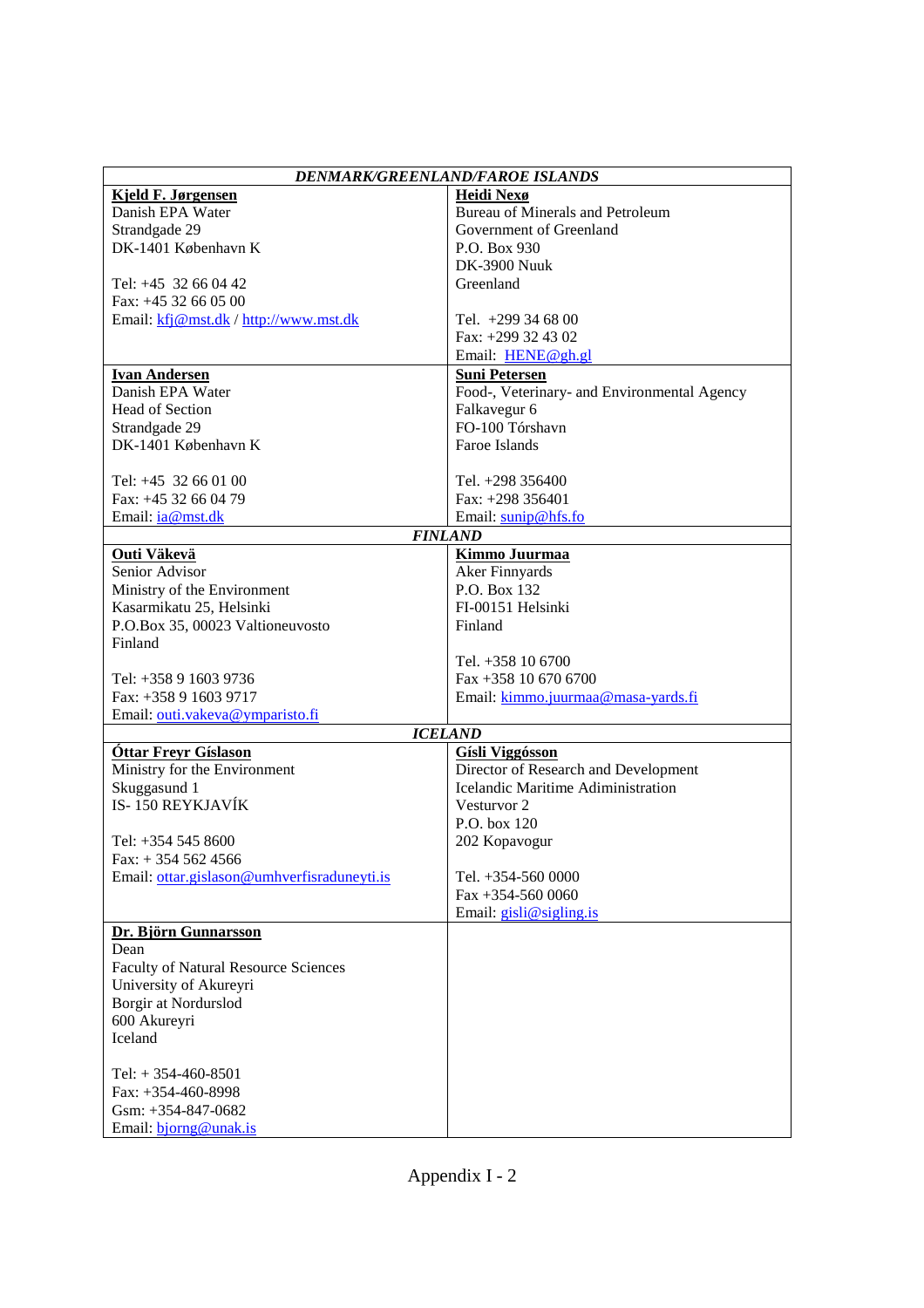| <b>NORWAY</b>                                  |                                             |  |  |
|------------------------------------------------|---------------------------------------------|--|--|
| <b>Morten Taraldsvik</b>                       | <b>Jens Koefoed</b>                         |  |  |
| Norwegian Pollution Control Authority (SFT)    | Norwegian Maritime Directorate              |  |  |
| P.O. Box 8100 Dep.                             | P.O. Box 8123 Dep                           |  |  |
| 0032 Oslo                                      | 0032 Oslo                                   |  |  |
| Norway                                         | Norway                                      |  |  |
|                                                |                                             |  |  |
| Tel: ++47 22 57 36 62                          | Tel: +47 22 45 45 00                        |  |  |
| Email: morten.taraldsvik@sft.no                | Fax: +47 22 45 45 01                        |  |  |
|                                                | Email: jens.koefoed@sjofartsdir.dep.no      |  |  |
| Dr. Hein Rune Skjoldal                         |                                             |  |  |
| <b>Institute of Marine Research</b>            |                                             |  |  |
| PO Box 1870                                    |                                             |  |  |
| Nordnesparkon 2                                |                                             |  |  |
| Bergen, NORWAY 5024                            |                                             |  |  |
|                                                |                                             |  |  |
| Tel: +47-55-23-8500                            |                                             |  |  |
| Email: hein.rune.skjoldal@imr.no               |                                             |  |  |
|                                                | <b>RUSSIA</b>                               |  |  |
| Yuri Yu. Alexsandrovskiy                       | <b>Professor Gennady G. Matishov</b>        |  |  |
| Ministry of Natural Resources                  | Director                                    |  |  |
| 4/6 Bolshaya Gruzniskaya str.                  | Murmansk Marine Biological Institute of the |  |  |
| 123995 Moscow, D-242, GSP-5                    | Russian Academy of Sciences (MMBI RAS)      |  |  |
| Russia                                         | 41 Chekhov Street                           |  |  |
|                                                | 344006 Rostov-on-Don, Russia                |  |  |
| Tel: +7 (095) 254 56 61                        |                                             |  |  |
| Fax: +7 (095) 943 0013                         | Tel.: $+7$ (863) 266-64-26                  |  |  |
| Email: yualex@mnr.gov.ru                       | Fax: $+7$ (863) 266-56-77                   |  |  |
|                                                | E-mail: icd@mmbi.info                       |  |  |
| <b>Roman G. Mikhalyuk</b>                      |                                             |  |  |
| <b>International Communications Department</b> |                                             |  |  |
| Southern Scientific Centre of the              |                                             |  |  |
| <b>Russian Academy of Sciences</b>             |                                             |  |  |
| 41 Chekhov Street                              |                                             |  |  |
| 344006 Rostov-on-Don, Russia                   |                                             |  |  |
|                                                |                                             |  |  |
| Tel.: $+7$ (863) 266-64-26                     |                                             |  |  |
| Fax: $+7$ (863) 266-56-77                      |                                             |  |  |
| Email: icd@mmbi.krinc.ru                       |                                             |  |  |
|                                                | <b>UNITED STATES</b>                        |  |  |
| <b>Elizabeth S. McLanahan</b>                  | <b>Kenneth Sherman</b>                      |  |  |
| <b>International Affairs Specialist</b>        | Director                                    |  |  |
| USDOC/NOAA, Office of International Affairs    | <b>USDOC/NOAA/NMFS</b>                      |  |  |
| $14th$ & Constitution, NW,                     | Narragansett Laboratory                     |  |  |
| Room 6228, MS 5230                             | 28 Tarzwell Drive                           |  |  |
| Washington, DC 20230                           | Narragansett, RI 02882                      |  |  |
|                                                | <b>United States</b>                        |  |  |
| Tel: +1 202 482 5140                           |                                             |  |  |
| Fax: $+1$ 202 461 4307                         | Tel: +1 401 782 3211                        |  |  |
| Email: Elizabeth.McLanahan@noaa.gov            | Email: ksherman@mola.na.nmfs.gov            |  |  |
|                                                |                                             |  |  |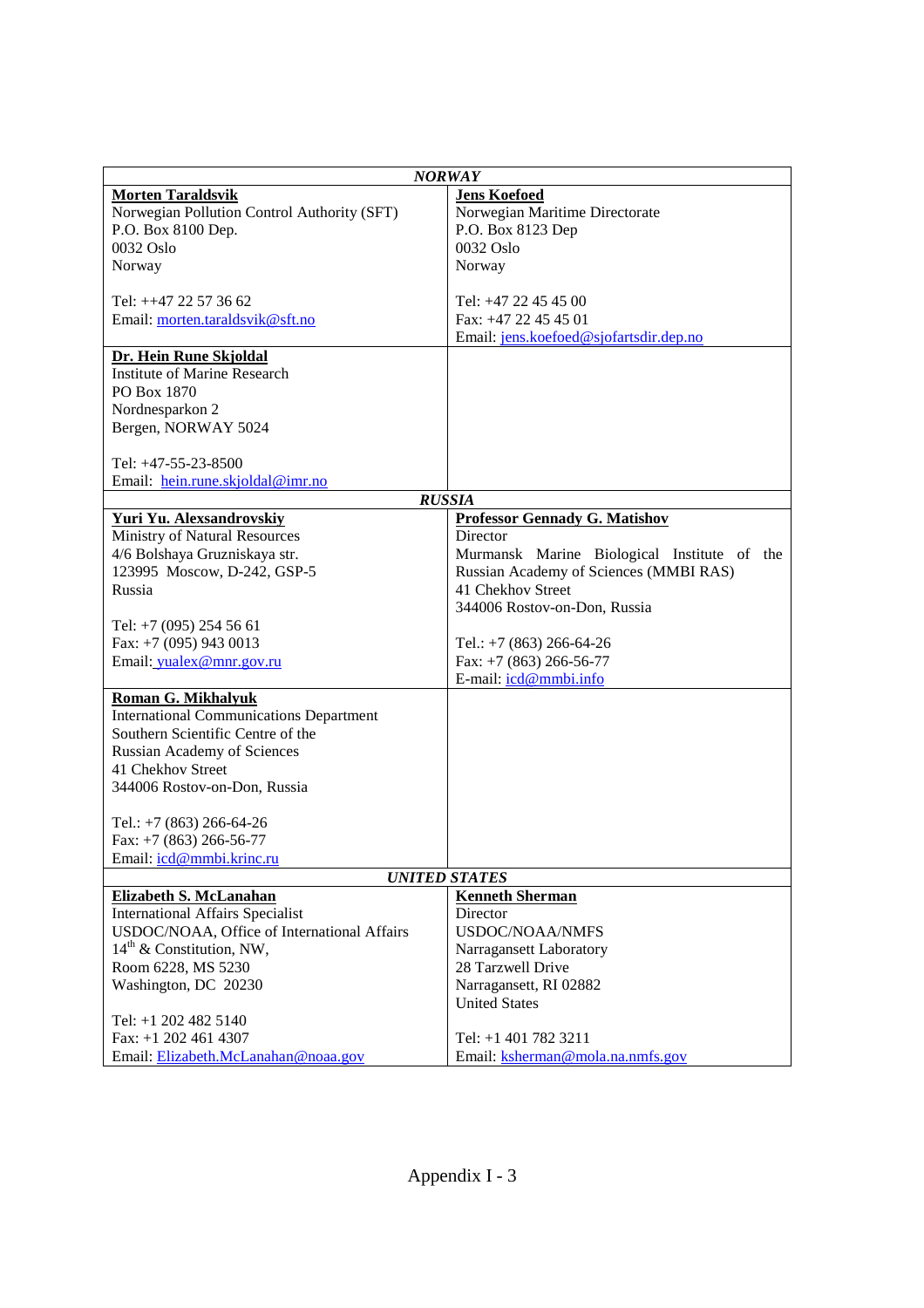| Dr. Lawson W. Brigham                           |                                                   |
|-------------------------------------------------|---------------------------------------------------|
| Deputy Director                                 |                                                   |
| <b>U.S. Arctic Research Commission</b>          |                                                   |
| 420 L Street, Suite 315                         |                                                   |
| Anchorage, Alaska 99501 USA                     |                                                   |
|                                                 |                                                   |
| Ph: 1-907-271-4577                              |                                                   |
| Fax: 1-907-271-4578                             |                                                   |
| E-mail: usarc@acsalaska.net                     |                                                   |
| <b>ARCTIC COUNCIL</b>                           | <b>SDWG</b>                                       |
| <b>Ambassador Vitaly Churkin</b>                | <b>Ben Ellis</b>                                  |
| Chairman of SAOs                                | Managing Director, Institute of the North         |
| The Ministry of Foreign Affairs of Russia       | Circumpolar Infrastructure Task Force Secretariat |
| 32/34 Smolenskaya-Sennaya pl.                   | 935 W. 3rd Ave.                                   |
| 119200, Moscow G-200                            | Anchorage, Alaska 99501                           |
| Russia                                          | <b>USA</b>                                        |
|                                                 |                                                   |
| Tel.: +7 (095) 244 1239                         | Tel: +1 907 343-2445                              |
| fax: $+7$ (095) 244 2559                        | Fax: $+1907343-2466$                              |
| Email: vitaly.churkin@mid.ru                    | Email 1: benellisco@aol.com                       |
| Alt. Email: ac-chair@mid.ru                     | Email 2: bellis@institutenorth.org                |
| AMAP                                            | <b>CAFF</b>                                       |
| Dr. John A. Calder                              | María Victoría Gunnarsdóttir                      |
| <b>AMAP</b> Chair                               | <b>CAFF Executive Secretary</b>                   |
| Arctic Research Program                         | Borgir                                            |
| National Oceanic and Atmospheric Administration | Nordurslod                                        |
| 1100 Wayne Avenue, Suite 1200                   | 600 Akureyri                                      |
| Silver Spring, MD 20910                         | <b>Iceland</b>                                    |
|                                                 |                                                   |
| Tel: +1-301-427-2348                            | Tel: $+3544623350$                                |
| Fax: $+1-301-427-2082$                          | Fax: $+3544623390$                                |
| Mobile: +1-301-938-8847                         | Email: maria@caff.is                              |
| Email: john.calder@noaa.gov                     |                                                   |
| <b>IPS</b>                                      | <b>ICC</b>                                        |
| Mette Uldall Naver                              | <b>Terry Fenge</b>                                |
| Indigenous Peoples' Secretariat                 | <b>ICC</b> Canada                                 |
| Strangade 91, 4.                                | <b>Strategic Counsel</b>                          |
| P.O. Box 2151                                   | 170 Laurier Avenue West, Suite 504                |
| 1016 Copenhagen K                               | K1P 5V5 Canada                                    |
| Tel: +45 32 83 37 90                            | Tel: $+16135632642$                               |
| Fax: +45 32 83 37 91                            |                                                   |
|                                                 | $Fax: + 16135653089$                              |
| Email: ips@ghsdk.dk                             | Email: tfenge7006@rogers.com                      |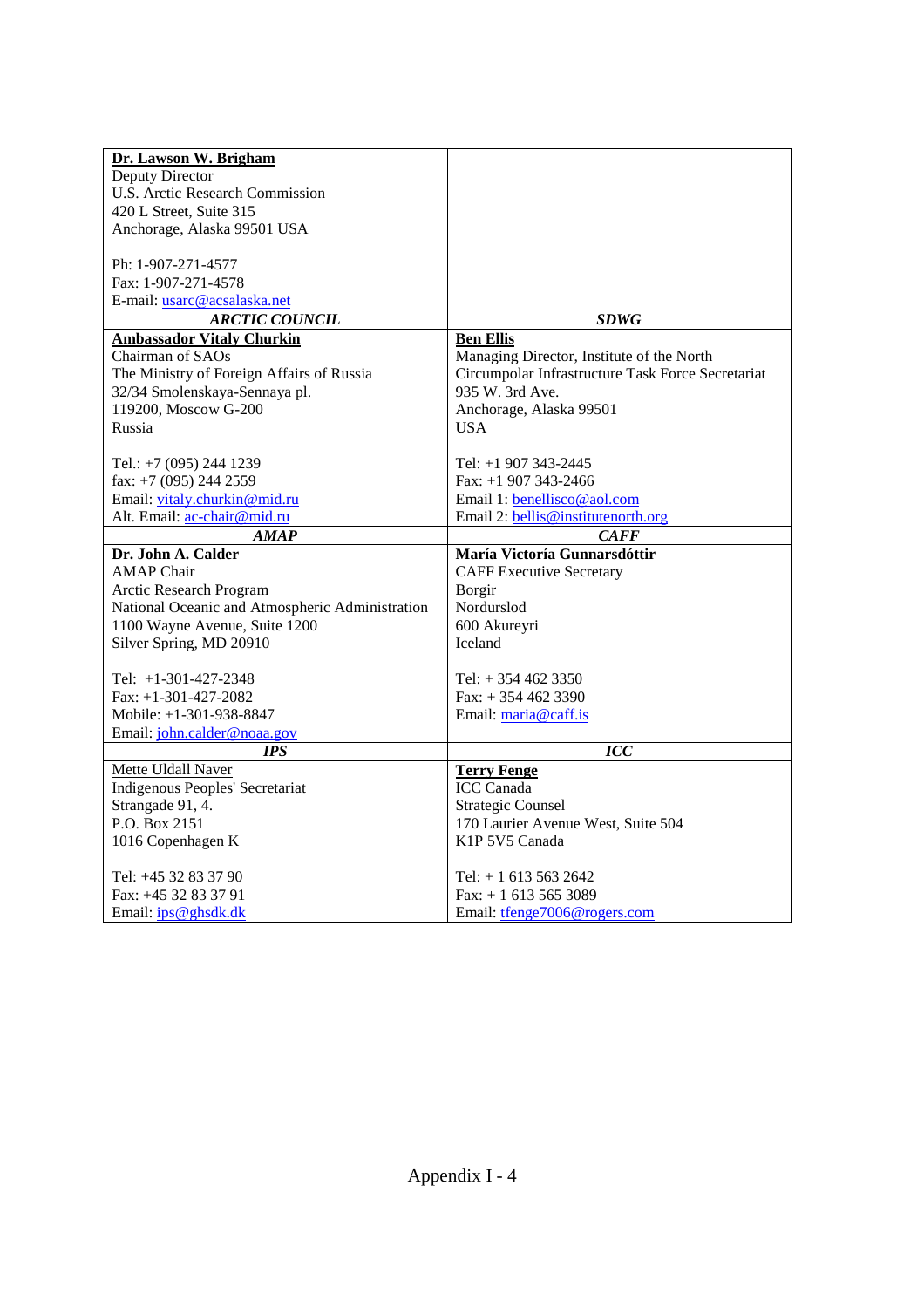| WWF                                      | <b>ACOPS</b>                                    |
|------------------------------------------|-------------------------------------------------|
| <b>Anne-Beth Skrede</b>                  | <b>Terry Jones</b>                              |
| Marine Conservation Officer              | <b>Assistant Executive Director</b>             |
| WWF-Norway                               | Advisory Committee on the Protection of the Sea |
| Kristian Augusts gt. 7A                  | (ACOPS)                                         |
| P.O. Box 6784                            | 11, Dartmouth Street                            |
| St. Olavs plass                          | London, SW1H 9BN                                |
| NO-0130 Oslo                             | United Kingdom                                  |
| Norway                                   |                                                 |
|                                          | Tel: +44 207 799 3033                           |
| Tel: +47 90 74 76 98                     | Fax: +44 207 799 2933                           |
| Fax: +47 22 20 06 66                     | Email: terry.jones@acops.org                    |
| Email: abskrede@wwf.no                   | Website: www.acops.org                          |
| Maritime and Coastguard Agency           | Saami Council                                   |
| <b>Simon Cockburn</b>                    | <b>Gunn-Britt Retter</b>                        |
| MCA Representative to the European Union | <b>SAAMI COUNCIL Secretariat</b>                |
| Maritime and Coastguard Agency (MCA)     | Seitatie 35                                     |
| 2/24 Spring Place                        | Fin-99980 OHCEJOHKA                             |
| 105 Commercial Road                      |                                                 |
| Southampton SO15 1EG                     | Tel: $+358(0) 16677351$                         |
| Tel: +44(0)23-8032-9144                  | Fax: $+358$ (0) 16 677 353                      |
| E-mail: simon cockburn@mcga.gov.uk       | Email: gunnbritt@gmail.com                      |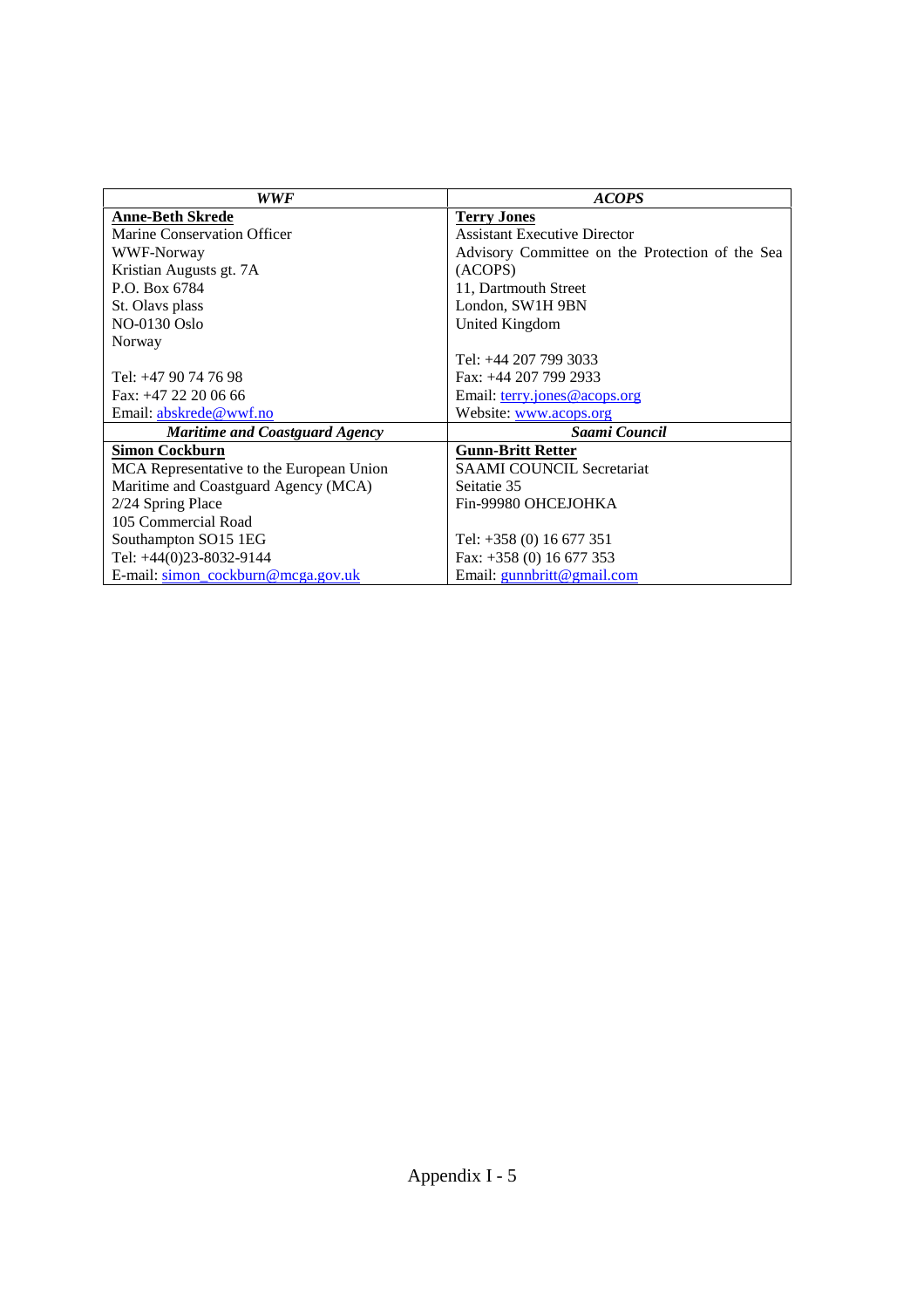# **APPENDIX II –LIST OF DOCUMENTS**

| <b>AGENDA ITEMS</b>                                              | <b>DOCUMENTS</b>                                               |
|------------------------------------------------------------------|----------------------------------------------------------------|
| Agenda Item I:                                                   | - A cover note with guidance from the leads                    |
| <b>Arctic Marine Shipping Assessment</b>                         | (1) Draft work plan                                            |
|                                                                  | (4) Description of the data collection and the data management |
|                                                                  | framework                                                      |
| <b>Agenda Item II:</b>                                           | (2) PAME Meeting Report on Ecosystem approach 7 July           |
| Ecosystem Approach                                               | 2005                                                           |
|                                                                  | - Letter from the lead on Ecosystem Approach                   |
|                                                                  | - LME Meeting Report 5-6 July 2005 - short version             |
|                                                                  | - LME Meeting Report 5-6 July 2005 - long version              |
|                                                                  | Following papers on LME's are only for information             |
|                                                                  | purposes:                                                      |
|                                                                  | - Legal Regimes for Management of Large Marine Ecosystem       |
|                                                                  | and Their Component Resources - Martin H Belsky                |
|                                                                  | - Driving forces Affecting Resource Sustainability in Large    |
|                                                                  | Marine Ecosystems - Kenneth Sherman and Porter Hoagland        |
| <b>Agenda Item III:</b>                                          | (3) Finances of the Secretariat                                |
| Report from the Chair and the Secretariat                        | (3) Draft Arctic Portal Proposal                               |
| <b>Agenda Item IV:</b>                                           |                                                                |
| Port Reception Facilities                                        |                                                                |
| <b>Agenda Item V:</b>                                            | (1) Work Statement for RPA Project                             |
| Updates from leads on PAME-related                               | Cover note on RPA                                              |
| activities                                                       | (3) Draft AMSP Communications Plan                             |
|                                                                  | - Cover note from Canada                                       |
| <b>Agenda Item VI:</b>                                           | (1) Letter from the Chair on AMSP actions                      |
| Other PAME Related Activities and Future Background information: |                                                                |
| <b>Work Programme</b>                                            | <b>AMSP</b> Strategic Actions (i)                              |
|                                                                  | - Terms of Reference for Arctic Council "Focal Point" (ii)     |
|                                                                  | - Minutes from the 1st ACIA Focal Point Meeting, Oslo June     |
|                                                                  | 17, 2005 (iii)                                                 |
|                                                                  | - Contribution to the 1st ACIA Focal Point Meeting 17th of     |
|                                                                  | June $2005$ (iv)                                               |
|                                                                  | <b>ACIA Policy Document</b>                                    |
| <b>General Documents</b>                                         | - PAME I Report - 2005                                         |
|                                                                  | PAME Work Plan 2004-2006                                       |
|                                                                  | 2004 Reykjavik Declaration                                     |
|                                                                  | SAO Report to Ministers Nov 2004                               |
| <b>Logistical information</b>                                    | Draft Agenda                                                   |
|                                                                  | - List of Participants                                         |
|                                                                  | - Logistical Information                                       |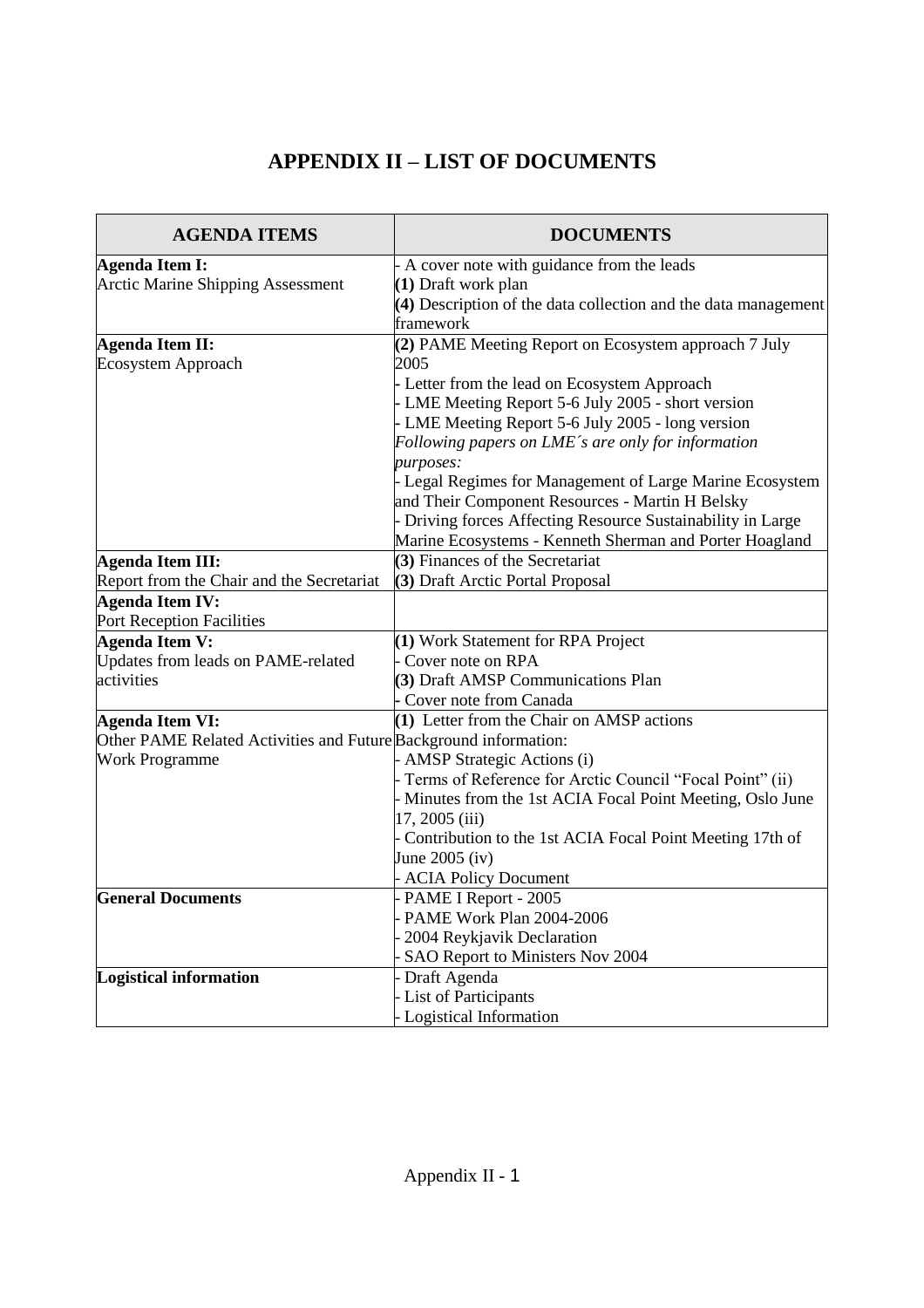# **APPENDIX III –AGENDA**

*Coffee breaks: 10:30-11:00 and 15:00-15:30*

# **MONDAY, September 19**

### **09:00-09:30 Registration and Coffee**

### **09:30-09:45, Welcome, Introduction and Adoption of the Agenda (PAME Chair)**

### **09:45-12:30, Session I: Arctic Marine Shipping Assessment (AMSA)**

- 1. Introduction and Overall Plan  $-1<sup>st</sup>$  draft Context Paper and Work Plan/Timeline (Dr. Lawson W. Brigham/USA)
- 2. Definitions & 'Modes' of Arctic Shipping (Mr. Kimmo Juurmaa/Finland)
- 3. ARCOP results, lessons learned and inputs to AMSA (Mr. Kimmo Juurmaa/Finland)
- 4. AMSA Survey Instrument/Questionnaire (Mr. Ross MacDonald/Canada)
- 5. Working Group Contributions (linkages to item no. 8, point (a)) (Dr. Lawson W. Brigham/USA)
- 6. Communications/Marketing (PAME Secretariat)
- 7. Tour de table

# **13:30-17:30, Session I: Cont.**

- 8. Facilitated discussions' of three focused themes:
	- (d) Participation and engagement of stakeholders (PPs, Observers, experts and others)
	- (e) Timeline for the assessment
	- (f) Potential resources for the AMSA work plan
- 9. Discussion and an agreement on next steps (including decisions on work plan, timeline, involvement of experts and organization of work)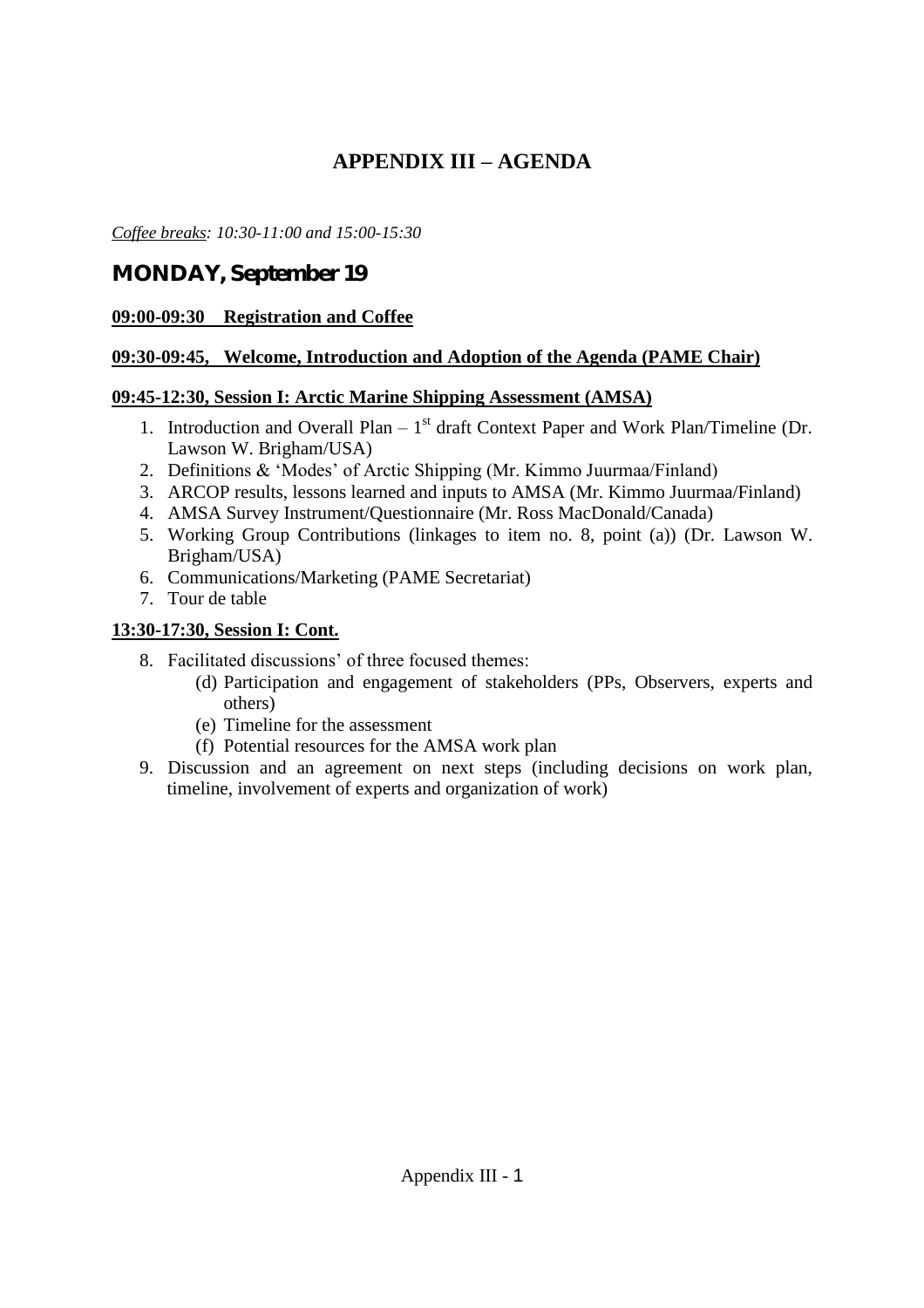# **TUESDAY, September 20**

# **09:00-09:15 –Session I: Cont.**

1. Outcomes and decisions from Mondays discussions

# **09:15-11:15, Session II: Ecosystem Approach**

- 1. Introduction by the lead country (USA)
- 2. Outcome from the PAME/Ecosystem Approach meeting  $7<sup>th</sup>$  of July (USA)
- 3. Impact assessments and linkages with LMEs (Dr. Matishov/Russia TBD)
- 4. Cooperation with other working groups (AMAP and CAFF)
- 5. Proposal on the way forward from the lead
- 6. Tour de table and agreement on next steps

# **[13:00-16:00, Breakout/working session for the Ecosystem Approach parallel to the plenary, if needed]**

# **11:15-12:00, Session III: Report from the Chair and the Secretariat**

- 1. The SAO meeting in April 2005 (Chair)
- 2. Short summary on the outcome of the AMAP International Symposium on Oil and Gas Activities in the Arctic, 13-15 September (AMAP Chair - TBD)
- 3. Report from the Secretariat (Finances and status of the proposed internet portal)

# **13:00-13:30, Session IV: Port Reception Facilities**

- 1. Update by the lead country (Norway)
- 2. Discussion and an agreement on next steps

# **13:30-14:30, Session V: Updates from leads on PAME-related activities**

- 1. Progress on updating the RPA (Canada)
- 2. Update status of the GEF/Russian NPA-Arctic (Russia TBD)
- 3. AMSP Communication Plan (Canada/Iceland)

# **15:30-16:30, Session VI: Other PAME Related Activities and Future Work Programme**

- 1. ACIA follow-up and Focal Point meeting (Chair)
- 2. General cooperation with Arctic Council WGs and activities (e.g. AMSP followup activities) (Chair)
- 3. The next PAME Working Group meeting (timing and place)
- 4. Reporting to the next SAO Meeting

# **16:30-17:00, Session VII: Any other business and closing of the Meeting**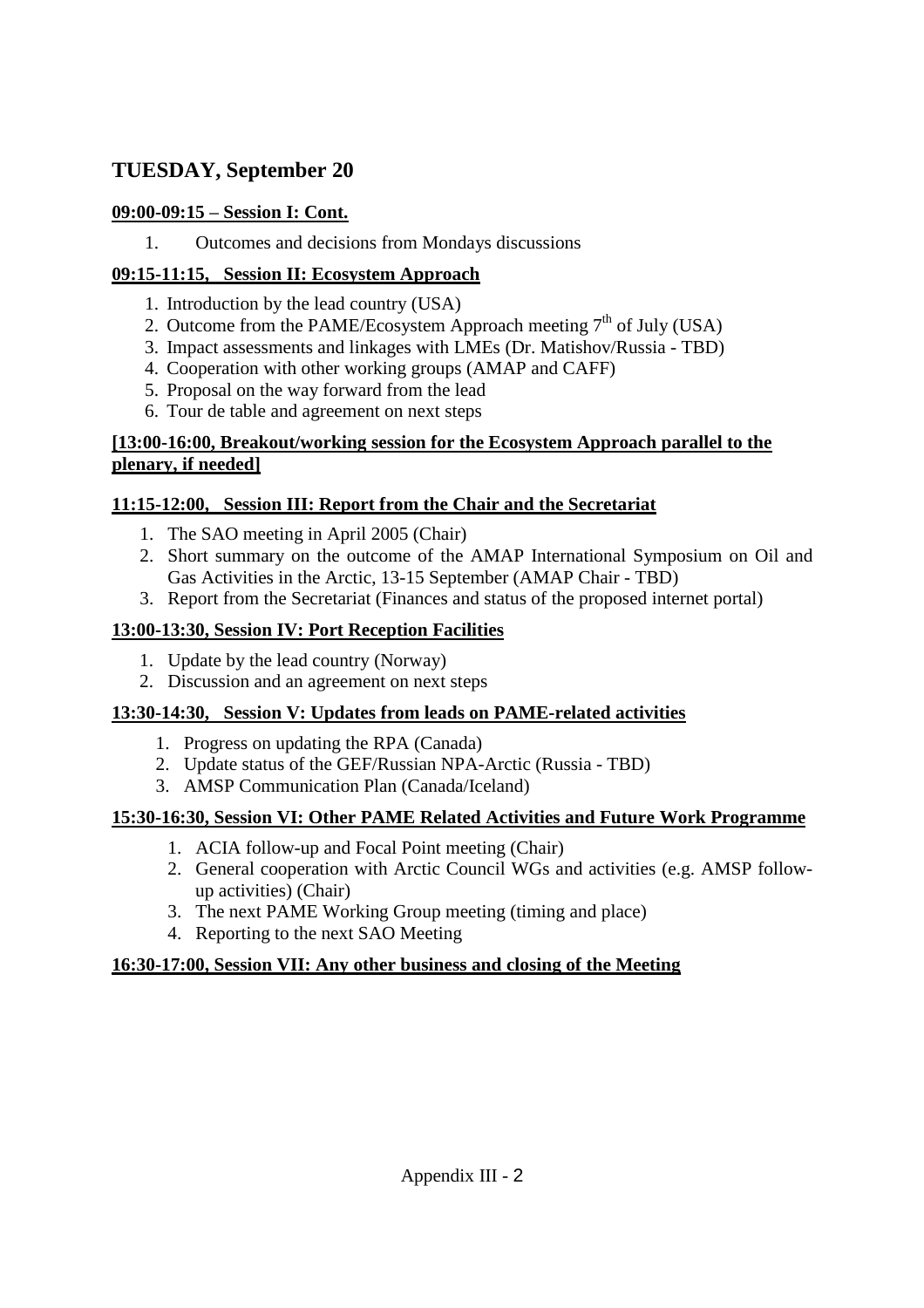| <b>PERIOD</b>    | <b>DELIVERABLES/ACTIONS</b>                                                                 |                                                              |
|------------------|---------------------------------------------------------------------------------------------|--------------------------------------------------------------|
| <b>SEP 2005</b>  |                                                                                             |                                                              |
| Sep 19-20        | PAME Working Group Meeting, Aalborg, Copenhagen                                             |                                                              |
|                  | Session I: Shipping Assessment on 19 <sup>th</sup> of Sep                                   |                                                              |
| Sep              | Prepare for the SAO meeting.                                                                |                                                              |
| <b>OCT 2005</b>  |                                                                                             |                                                              |
| Oct. 12-13       | Senior Arctic Officials Meeting, Khanty-Mansyisky, Russia                                   |                                                              |
| Around<br>the    | Prep work for IPY – workshop in Russia (further information, timing                         |                                                              |
| 20 <sup>th</sup> | and location forthcoming)                                                                   |                                                              |
| Oct 23-25        | "Operational Challenges<br>$\left  \textit{in} \right $<br>Ocean Innovation 2005 Conference |                                                              |
|                  | Northern Waters", Rimouski, Canada                                                          |                                                              |
|                  | (www.oceaninnovation.ca/)                                                                   |                                                              |
| <b>NOV 2005</b>  |                                                                                             | instruments to<br>Member States within<br>5-month turnaround |
| Nov 10-12        | Distribute the survey<br>Second International Conference on Arctic Research                 |                                                              |
|                  | (ICARP), Copenhagen, Denmark                                                                |                                                              |
|                  | (www.icarp.dk)                                                                              |                                                              |
| Nov 16-17        | Concluding Workshop of ARCOP Projects, Helsinki, Finland                                    |                                                              |
|                  | (www.arcop.fi) – Session on future work and AMSA included.                                  |                                                              |
| <b>DEC 2005</b>  |                                                                                             |                                                              |
| Dec. 13-15       | Arctic Leaders Summit, Hayriver, Canada                                                     |                                                              |
| <b>JAN 2006</b>  |                                                                                             |                                                              |
|                  |                                                                                             |                                                              |
| <b>FEB 2006</b>  |                                                                                             |                                                              |
| Feb 13-15        | CAFF Management Board Meeting, Helsinki, Finland                                            |                                                              |
|                  |                                                                                             |                                                              |
|                  | AAAS Symposium on Arctic LMEs, Saint Louis, USA                                             |                                                              |
| <b>MAR 2006</b>  | Town Hall<br><b>Commence Phase 2 Analysis</b>                                               | Meetings<br>locations<br>logistics                           |
| Mar $1-2$        | PAME Working Group meeting in Norway                                                        |                                                              |
|                  | <b>AMSA Stakeholders Workshop</b>                                                           |                                                              |
| <b>APR 2006</b>  | Senior Arctic Officials Meeting - TBD                                                       |                                                              |
|                  | Workshop/Conference in Akureyri, Iceland on trans-shipment (tbd but                         |                                                              |
|                  | proposed to be convened in Apr - May)                                                       |                                                              |
| <b>MAY 2006</b>  |                                                                                             |                                                              |
|                  |                                                                                             |                                                              |
| <b>JUN 2006</b>  |                                                                                             |                                                              |
|                  |                                                                                             |                                                              |
| Jun 6-8          | CAFF 11 <sup>th</sup> Meeting, Rovaniemi, Finland (Biodiversity experts)                    |                                                              |
| <b>JUL 2006</b>  | ICC General Assembly, Barrow, Alaska                                                        |                                                              |
| July 8-14        | Coastal Zone Canada, Tuktoyaktuk, Canada                                                    |                                                              |
|                  | Possible one-day AMSA                                                                       |                                                              |
| July 16-19       | ICETECH 2006 - International Conference and Exhibition on                                   |                                                              |
|                  | Performance of Ships and Structures in Ice, Banff, Alberta Canada                           |                                                              |
|                  | (www.icetech06.org)                                                                         |                                                              |

# **APPENDIX IV –AMSA DRAFT TIMELINE**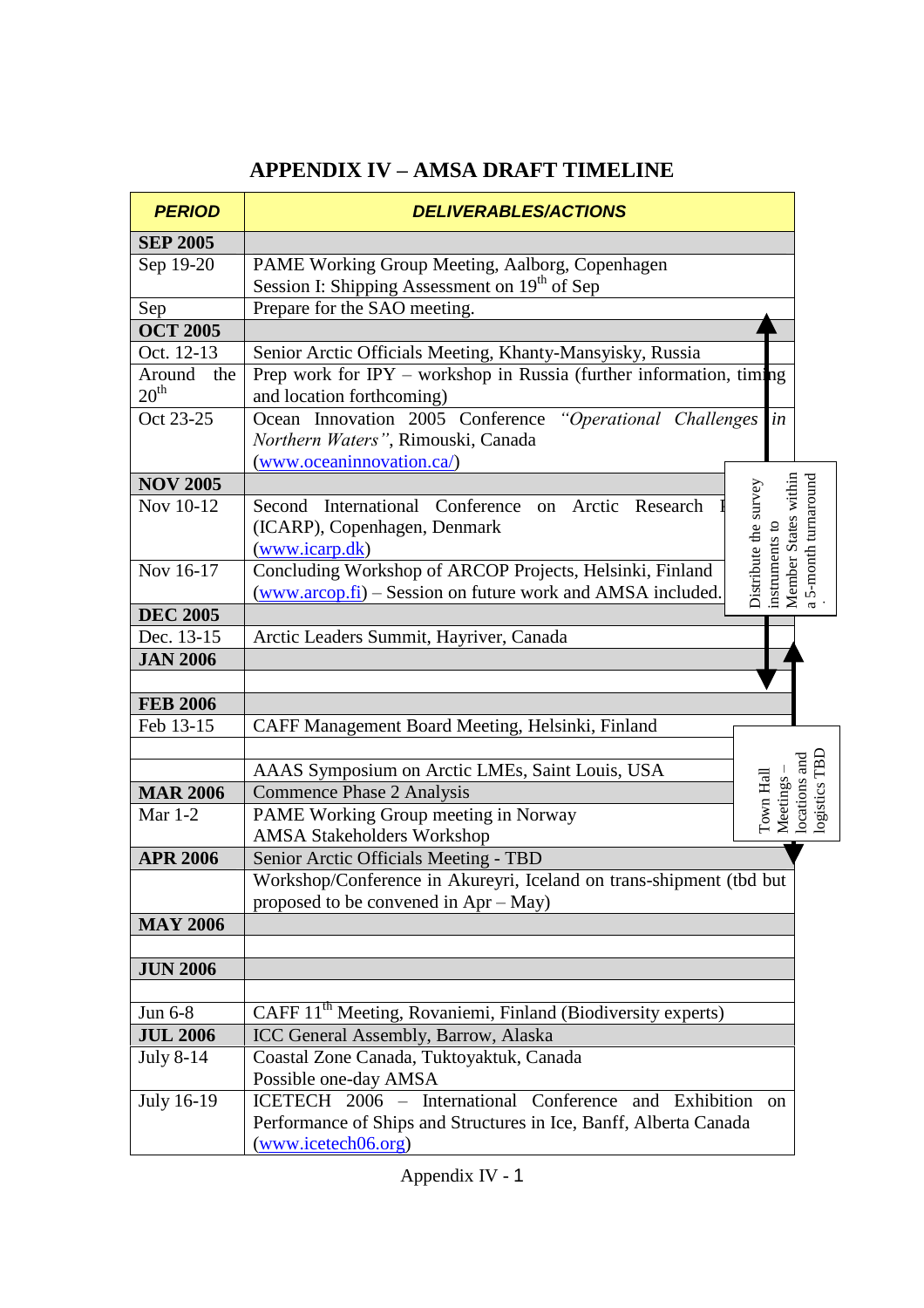|                 | AMSA as one of the sessions and/or AMSA stakeholder conference<br>and one-day PAME meeting back-to-back with ICETECH? |
|-----------------|-----------------------------------------------------------------------------------------------------------------------|
| <b>AUG 2006</b> |                                                                                                                       |
|                 |                                                                                                                       |
| <b>SEP 2006</b> |                                                                                                                       |
|                 |                                                                                                                       |
| <b>OCT 2006</b> |                                                                                                                       |
|                 | $2nd$ GPA IGR meeting in Bejing, China – Involvement of the Regional                                                  |
|                 | Seas programmes                                                                                                       |
| <b>NOV 2006</b> |                                                                                                                       |
| TRD             | 5 <sup>th</sup> AC Ministerial – submit AMSA Phase 2 report                                                           |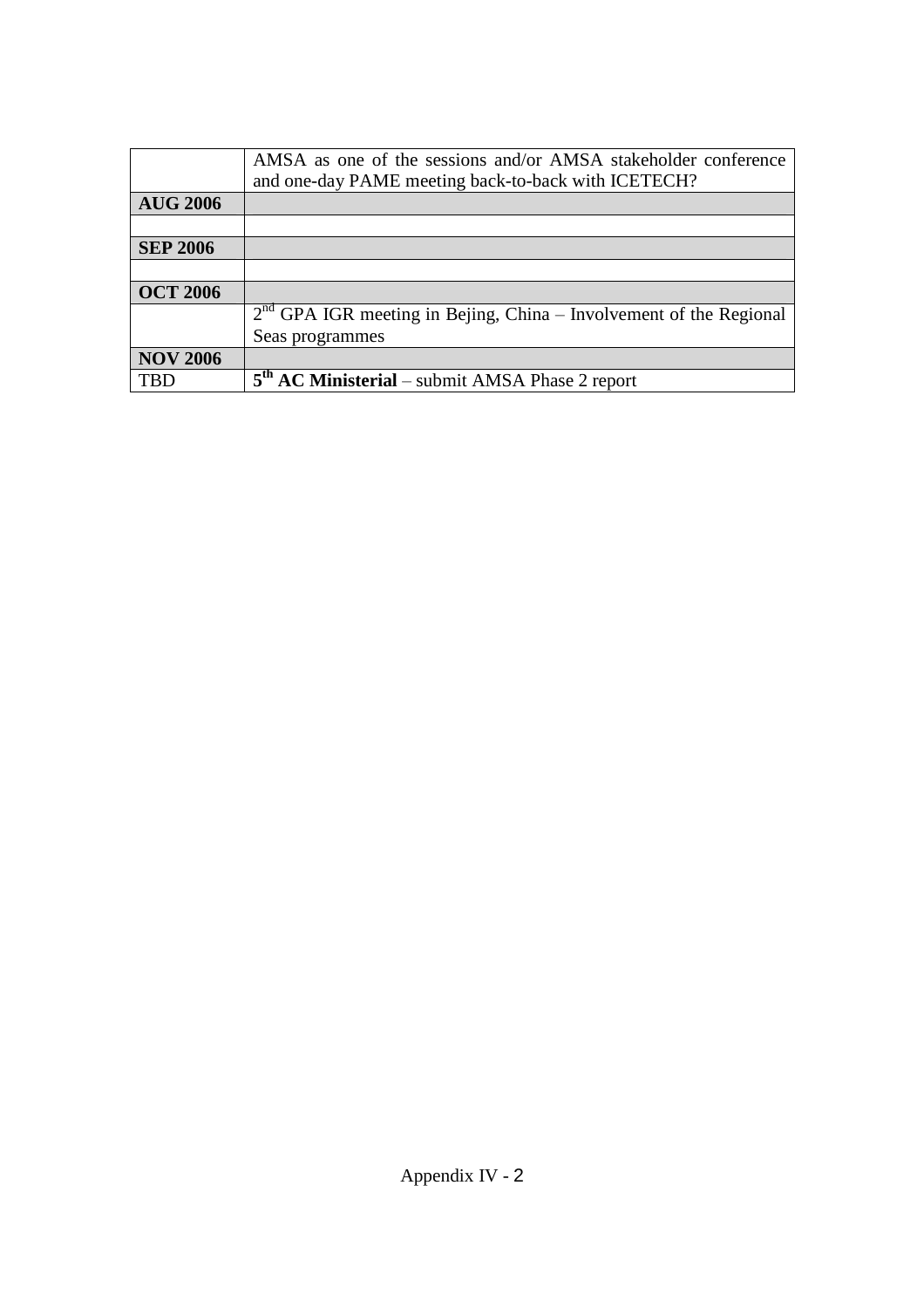| <b>PHASE</b>   | <b>TITLE/TASK</b> | <b>ACTIVITIES</b>                                        | <b>RESOURCES</b> <sup>1</sup> |
|----------------|-------------------|----------------------------------------------------------|-------------------------------|
| <b>Phase 1</b> |                   | <b>Project Planning and Management</b>                   | <b>AMSA</b> leads             |
|                | <b>Task 1.1</b>   | Develop concept paper                                    | Leads                         |
|                |                   | TOR's                                                    |                               |
|                |                   | Vision                                                   |                               |
|                |                   | Project Scope                                            |                               |
|                |                   | Work plan                                                |                               |
|                |                   | Engaging others                                          |                               |
|                |                   | Communication                                            |                               |
|                |                   | Timeline and milestones                                  |                               |
|                |                   | Resources                                                |                               |
|                | <b>Task 1.2</b>   | Briefings to PAME delegation and the<br>SAO's            | Leads                         |
|                | <b>Task 1.3</b>   | Monitor and adjust plan as necessary                     | Leads                         |
|                | <b>Task 1.4</b>   | Communicate project                                      | Leads                         |
|                |                   | Stakeholder workshops                                    |                               |
|                |                   | Town Hall meetings                                       |                               |
|                |                   | AMSA sessions at selected forums<br>$\bullet$            |                               |
|                |                   |                                                          |                               |
| <b>Phase 2</b> |                   | <b>Determine current level of Arctic Marine Activity</b> | <b>Expert Group I</b>         |
|                | <b>Task 2.1</b>   | Develop database framework                               | Canada                        |
|                |                   | Define data needs                                        |                               |
|                |                   | Define activity types / regions                          |                               |
|                |                   | Develop questionnaire                                    |                               |
|                |                   | Develop<br>information<br>system<br>structure incl. GIS  |                               |
|                |                   | Geographic boundaries                                    |                               |
|                |                   | Send to Arctic states                                    |                               |
|                | <b>Task 2.2</b>   | Arctic states submit data                                |                               |
|                | Task 2.3          | Collate data                                             |                               |
|                | <b>Task 2.4</b>   | Produce scientific report on current situation           |                               |
|                | <b>Task 2.5</b>   | Interim Report to all 2006 AC Ministers                  |                               |
|                |                   |                                                          |                               |
| <b>Phase 3</b> |                   | Projected levels of shipping in 2020 and 2050            | <b>Expert Group I</b>         |
|                |                   | Plausible scenarios of the future based upon             | MCA (within                   |
|                |                   | the ACIA sea-ice information and Arctic                  | subtasks)                     |
|                |                   | marine development projections                           |                               |

# **APPENDIX V –AMSA REVISED DRAFT WORK PLAN**

 $\bullet$ 1 Ice information and accident data: from e.g. national ice centres.

All phases will produce a scientific report

<sup>•</sup> Need for identification of sub-tasks (e.g. MCA expertise)

Explore experts that attended the Cambridge workshop in Sep 2005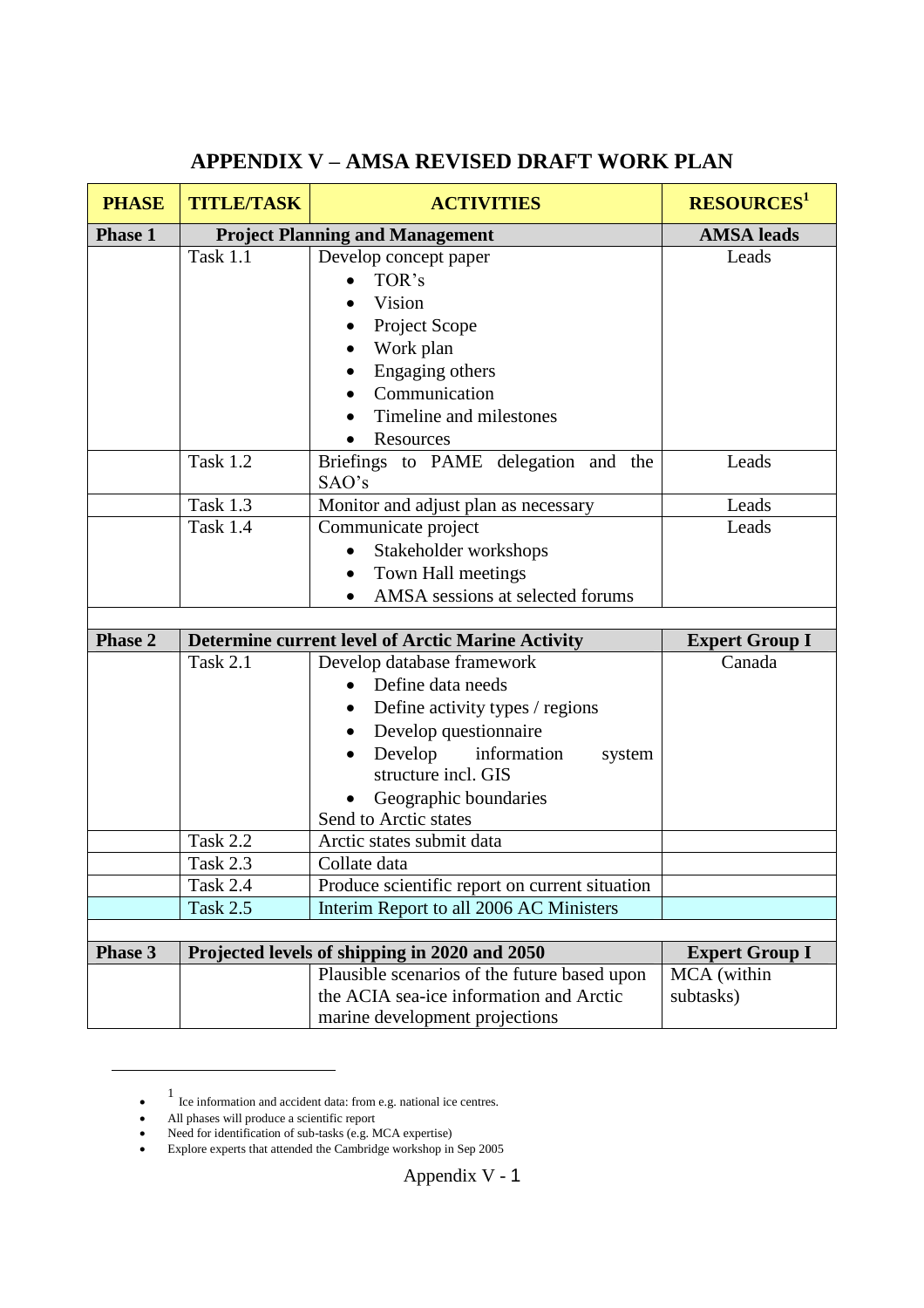|                | <b>Task 3.1</b> | Develop scenarios for the different                 | <b>National Experts</b> |
|----------------|-----------------|-----------------------------------------------------|-------------------------|
|                |                 | activities/industries up to 2020                    | <b>AMAP</b>             |
|                |                 | Fishery                                             | Cam. Experts            |
|                |                 | Oil and gas                                         |                         |
|                |                 | Cruise                                              |                         |
|                |                 | Mining                                              |                         |
|                |                 | Container transportation                            |                         |
|                |                 | Community supplies                                  |                         |
|                |                 | Scientific vsls.                                    |                         |
|                | <b>Task 3.2</b> | Translate scenarios in activity volumes /           |                         |
|                |                 | regions as in Database in Task 2.1                  |                         |
|                | Task 3.3        | Develop regional ice scenarios up to 2050           | Int. ice centres        |
|                | <b>Task 3.4</b> | Estimate change in activity volumes and             |                         |
|                |                 | shipping modes considering the change in            |                         |
|                |                 | ice conditions                                      |                         |
|                | <b>Task 3.5</b> | Produce scientific report for future scenarios      |                         |
|                |                 |                                                     |                         |
| <b>Phase 4</b> |                 | <b>Environmental impacts of shipping today</b>      | <b>Expert Group II</b>  |
|                | <b>Task 4.1</b> | Define pollutant emissions and other                |                         |
|                |                 | environmental factors (e.g. noise from ice-         |                         |
|                |                 | breaking, scaring off, destruction of ice           |                         |
|                |                 | cover) per unit volume of activity                  |                         |
|                | <b>Task 4.2</b> | Define the Arctic Large Marine Ecosystems           | CAFF, PAME,             |
|                |                 | (LME's).                                            | <b>AMAP</b>             |
|                |                 |                                                     | Other                   |
|                |                 |                                                     | Partners/Collaborato    |
|                |                 |                                                     | rs e.g. EEA             |
|                | <b>Task 4.3</b> | Define the baseline data for each LME               | CAFF, PAME,             |
|                |                 |                                                     |                         |
|                |                 |                                                     | <b>AMAP</b>             |
|                |                 |                                                     | Other                   |
|                |                 |                                                     | Partners/Collaborato    |
|                |                 |                                                     | rs e.g. EEA             |
|                | <b>Task 4.4</b> | Define regional hot spot areas                      | CAFF, PAME,             |
|                |                 |                                                     | <b>AMAP</b>             |
|                |                 |                                                     | Other                   |
|                |                 |                                                     | Partners/Collaborato    |
|                |                 |                                                     | rs e.g. EEA             |
|                | Task 4.5        | Environmental Impact Assessment (EIA) of            | CAFF, PAME,             |
|                |                 | pollutant emissions and other environmental         | <b>AMAP</b>             |
|                |                 | factors                                             | Other                   |
|                |                 |                                                     | Partners/Collaborato    |
|                |                 |                                                     | rs e.g. EEA             |
|                | Task 4.5        | Produce scientific report for current LME           |                         |
|                |                 |                                                     |                         |
|                |                 | conditions and impacts of the current<br>activities |                         |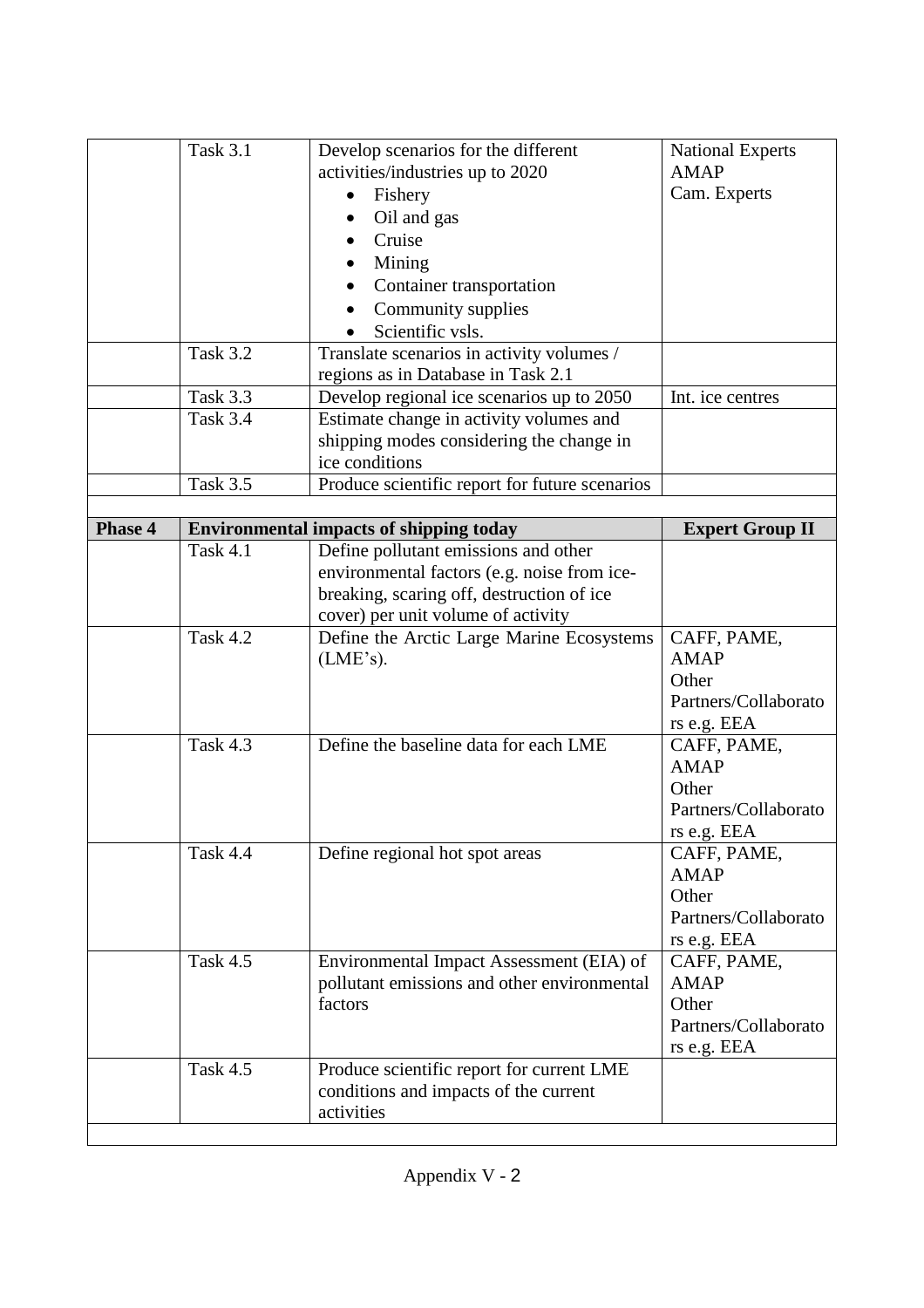| Phase 5        |                                                             | Environmental impacts of shipping in 2020 and 2050 | <b>Expert Group II</b>  |
|----------------|-------------------------------------------------------------|----------------------------------------------------|-------------------------|
|                |                                                             | Follow same methodology as Phase 4.                |                         |
|                | <b>Task 5.1</b>                                             |                                                    |                         |
|                |                                                             |                                                    |                         |
|                | destruction of ice cover) per unit volume of                |                                                    |                         |
|                |                                                             | activity                                           |                         |
|                | <b>Task 5.2</b>                                             | Define the Arctic LME's                            |                         |
|                | <b>Task 5.3</b>                                             | Define the baseline data for each LME              |                         |
|                | Task 5.4                                                    | Define regional hot spot areas                     |                         |
|                | <b>Task 5.5</b>                                             | EIA of pollutant emissions and other               |                         |
|                |                                                             | environmental factors for LME's and hot            |                         |
|                |                                                             | spots                                              |                         |
|                | <b>Task 5.6</b>                                             | EIA for accidental events                          |                         |
|                | <b>Task 5.7</b>                                             | Produce scientific report for environmental        |                         |
|                |                                                             | impacts                                            |                         |
|                |                                                             |                                                    |                         |
| Phase 6        | <b>Risk analyses</b>                                        |                                                    | <b>Expert Group III</b> |
|                | <b>Task 6.1</b>                                             | Define accident scenarios                          |                         |
|                | Task 6.2                                                    | Develop methodology for accident                   |                         |
|                |                                                             | probabilities for different activities and areas   |                         |
|                | <b>Task 6.3</b>                                             | Develop methodology for ice damage                 |                         |
|                |                                                             | probability for different ice classes / ice        |                         |
|                |                                                             | conditions                                         |                         |
|                | <b>Task 6.4</b>                                             | Estimate accident rates for current, 2020 and      |                         |
|                |                                                             | 2050 conditions for different regions              |                         |
|                | <b>Task 6.5</b>                                             | Define expected accidental emission levels         |                         |
|                |                                                             | in different regions                               |                         |
|                | <b>Task 6.6</b>                                             | Preparedness and response technologies             |                         |
|                | Produce scientific report for risks<br>Task 6.7             |                                                    |                         |
|                |                                                             |                                                    |                         |
| <b>Phase 7</b> |                                                             | Social and economic impacts                        | <b>Expert Group IV</b>  |
|                | <b>Task 7.1</b>                                             | Define the range of social impacts                 |                         |
|                | <b>Task 7.2</b>                                             | Develop regional economic impacts                  |                         |
|                |                                                             |                                                    |                         |
| <b>Phase 8</b> |                                                             | <b>Analysis and recommendations</b>                | <b>AMSA Leads and</b>   |
|                |                                                             |                                                    | relevant experts        |
|                | <b>Task 8.1</b>                                             | Review the current regulatory framework            |                         |
|                | <b>Task 8.2</b>                                             | Assess the need for additional regulations         |                         |
|                | based on AMSA results                                       |                                                    |                         |
|                | <b>Task 8.3</b><br>Develop the recommendations where needed |                                                    |                         |
|                | <b>Task 8.4</b>                                             | Develop conclusion for activities, volumes,        |                         |
|                | risks and impacts                                           |                                                    |                         |
|                | <b>Task 8.5</b>                                             | Produce the Summary report (Policy Report)         |                         |
|                | <b>Task 8.6</b>                                             | Present to fall 2008 AC ministers                  |                         |
|                |                                                             |                                                    |                         |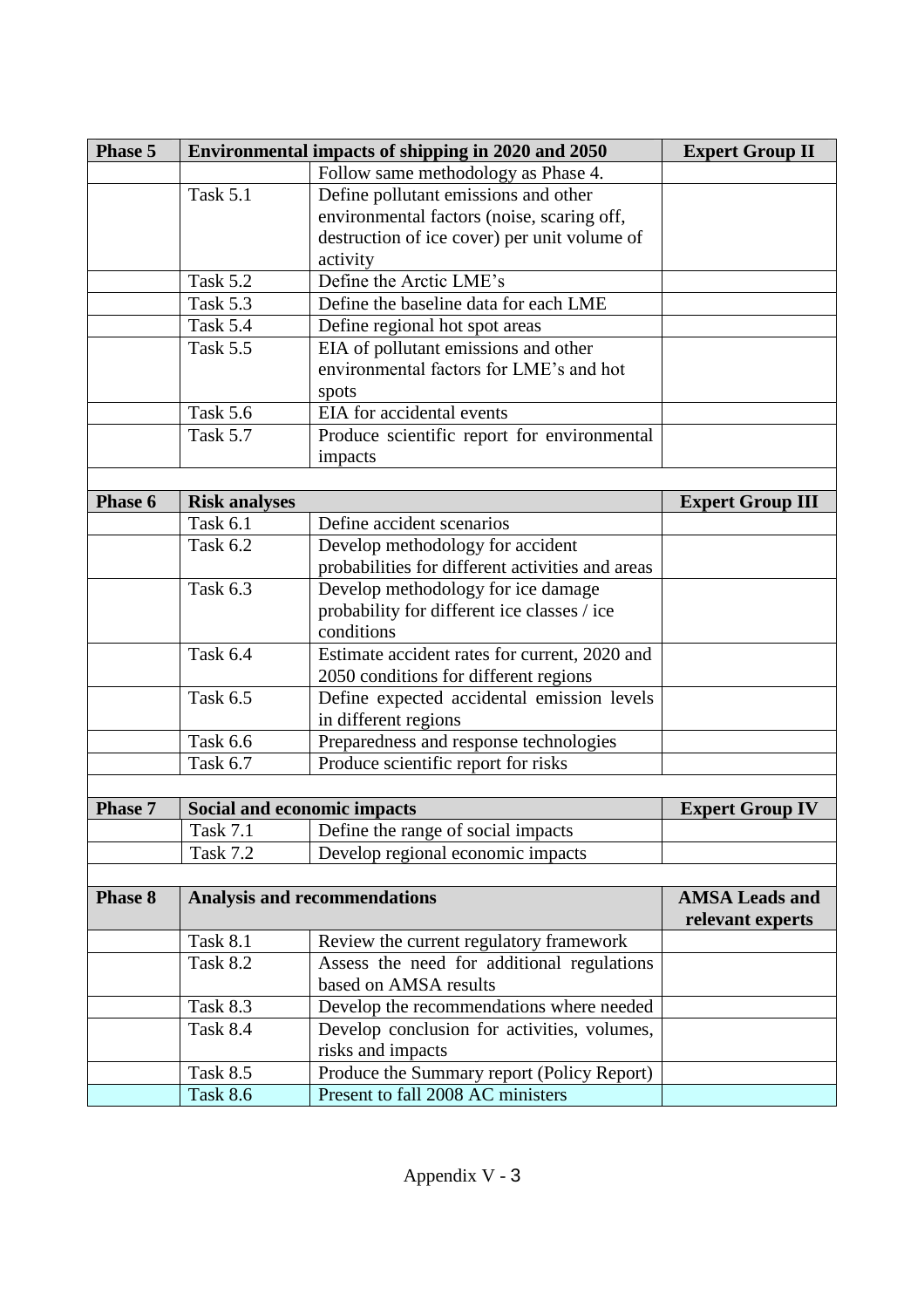# **APPENDIX VI –Powepoint Slides presented by Leads on AMSA Work Plan, Timeline and Organization**

ľ

 $\overline{1}$ 

*Arctic Marine Shipping Assessment (AMSA)*

| <b>AMSA Work Plan Phases</b>                                                                                                                                                                                                                         | <b>DRAFT Timeline</b>                             |                                                                                                                                                                                                                                                                                |  |  |
|------------------------------------------------------------------------------------------------------------------------------------------------------------------------------------------------------------------------------------------------------|---------------------------------------------------|--------------------------------------------------------------------------------------------------------------------------------------------------------------------------------------------------------------------------------------------------------------------------------|--|--|
| Phase 1 - Project Planning & Management                                                                                                                                                                                                              | <b>PERIOD</b>                                     | <b>DELIVERABLES/ACTIONS</b>                                                                                                                                                                                                                                                    |  |  |
| Phase 2 - Determination of Current Level of Arctic Marine Activity<br>(Database Collection ~ Member States)                                                                                                                                          | <b>SEP 2005</b><br>Sep 19-20                      | PAME Working Group Meeting, Aalborg, Copenhagen<br>Session I: Shipping Assessment on 19 <sup>th</sup> of Sep                                                                                                                                                                   |  |  |
| Phase 3 – Projected levels of Arctic Marine Activity in 2020 & 2050<br>(Plausible Future Scenarios ~ ACIA Sea Ice Projections and                                                                                                                    | Sep<br><b>OCT 2005</b><br>Oct. 12-13<br>Oct 23-25 | Prepare for the SAO meeting.<br>Senior Arctic Officials Meeting, Khanty-Mansyisky, Russia<br>Ocean Innovation 2005 Conference "Operational Challenges in Northern                                                                                                              |  |  |
| Regional Economics)<br>Phase 4 - Environmental Impact of Today's Arctic Marine Activity                                                                                                                                                              | <b>NOV 2005</b>                                   | Waters". Rimouski. Canada<br>(www.oceaninnovation.ca/)                                                                                                                                                                                                                         |  |  |
| <b>Phase 5 - Environmental Impact of Arctic Marine Activity</b><br>in 2020 & 2050                                                                                                                                                                    | Nov 10-12                                         | Distribute the<br>survey instruments<br>to Member States<br>within a 5-month<br>turnaround time<br>Second International Conference on Arctic Research Planning (ICARP II).<br>Copenhagen, Denmark<br>(www.jcarp.dk)                                                            |  |  |
| Phase 6 – Risk Analyses                                                                                                                                                                                                                              | Nov 16-17<br><b>DEC 2005</b>                      | Concluding Workshop of ARCOP Project, Helsinki, Finland<br>(www. arcon.fi)                                                                                                                                                                                                     |  |  |
| <b>Phase 7 - Social and Economic Impact</b>                                                                                                                                                                                                          | <b>JAN 2006</b>                                   |                                                                                                                                                                                                                                                                                |  |  |
| Phase 8 - Analysis & Recommendations                                                                                                                                                                                                                 | <b>FEB 2006</b>                                   | PAME Working Group meeting in Norway (to be confirmed)                                                                                                                                                                                                                         |  |  |
|                                                                                                                                                                                                                                                      | <b>MAR 2006</b>                                   | <b>AMSA Stakeholders Workshop</b><br>Commence Phase 2 Analysis                                                                                                                                                                                                                 |  |  |
| <b>AMSA Organization</b>                                                                                                                                                                                                                             | <b>APR 2006</b>                                   | Senior Arctic Officials Meeting - TBD                                                                                                                                                                                                                                          |  |  |
| PAME - led Assessment for the SAOs Policy Direction<br>$\bullet$<br>~ AG Working Group & Permanent Participant Involvement                                                                                                                           | <b>MAY 2006</b><br><b>JUN2006</b>                 |                                                                                                                                                                                                                                                                                |  |  |
| Lead Countries - Canada, Finland, USA<br>٠                                                                                                                                                                                                           | <b>JUL 2006</b>                                   | Town Hall<br>Meetings –<br>locations and<br>logistics TBD                                                                                                                                                                                                                      |  |  |
| Steering Group / Roundtable Research Direction by Experts<br>٠<br>(estimated 16 - 18 members)<br>6 - lead country experts<br>3-4 - Barents Sea experts from Russia & Norway<br>1 - indigenous expert from regional government<br>1- social scientist | July 16-19                                        | ICEIECH 2006 - International Conference and Exhibition on<br>Performance of Ships and Structures in Ice, Banff, Alberta Canada<br>(www.icetech06.org)<br>AMSA as one of the sessions and/or AMSA stakeholder conference<br>and one-day PAME meeting back-to-back with ICETECH? |  |  |
| others: maritime industry (including marine tourism);<br>scenario – building & environmental assessment                                                                                                                                              | <b>AUG 2006</b>                                   |                                                                                                                                                                                                                                                                                |  |  |
| Expert Groups: AMSA Phases 2-7<br>٠<br>~Steering Group Member<br>~AC Working Group experts, others                                                                                                                                                   | <b>SEP 2006</b><br><b>OCT 2006</b>                |                                                                                                                                                                                                                                                                                |  |  |
| Steering Group & Relevant Experts:<br>AMSA Phase 8 (Recommendations)                                                                                                                                                                                 | <b>NOV 2006</b>                                   |                                                                                                                                                                                                                                                                                |  |  |
|                                                                                                                                                                                                                                                      | TBD                                               | 5 <sup>th</sup> AC Ministerial - submit AMSA Phase 2 report                                                                                                                                                                                                                    |  |  |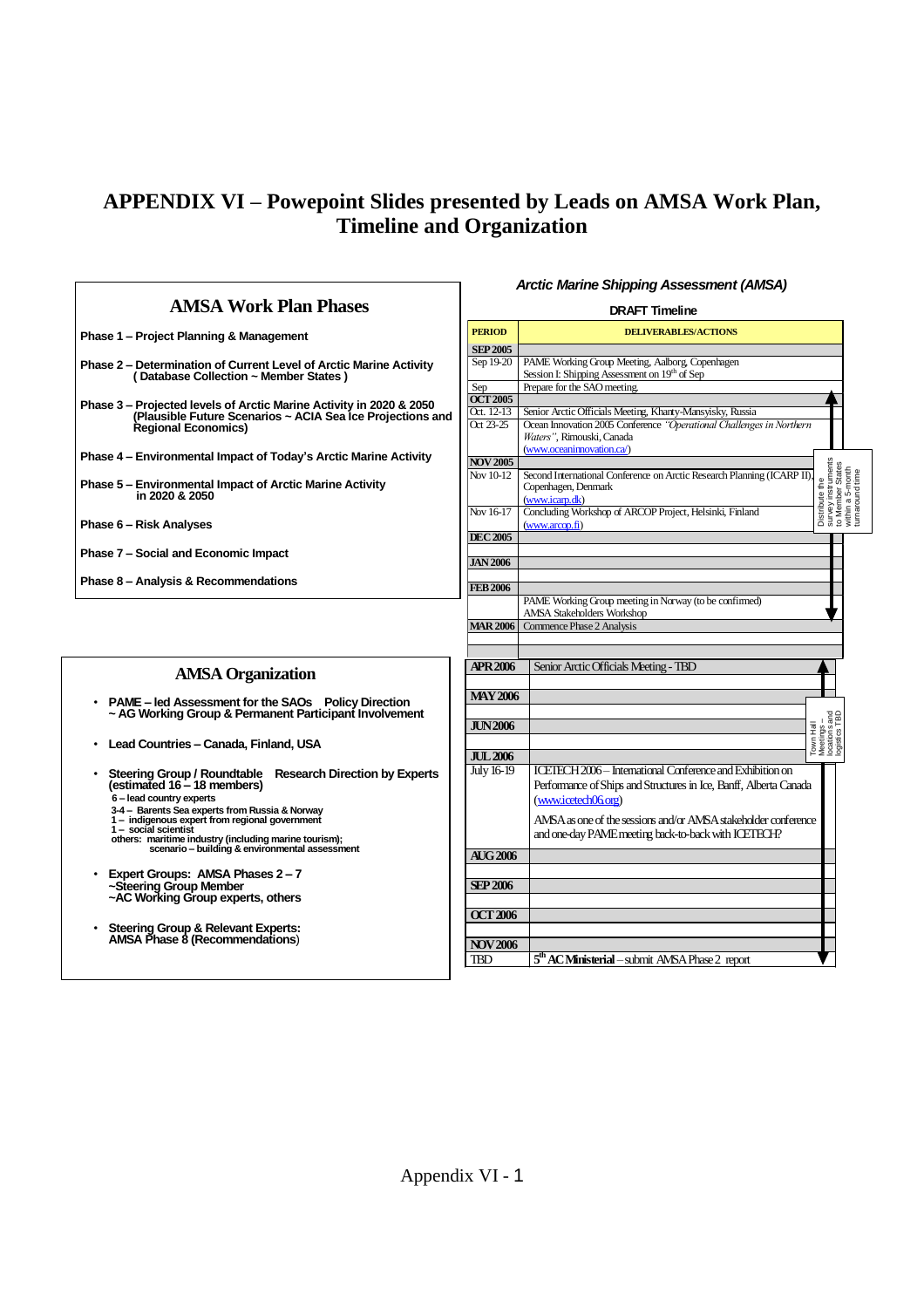# **APPENDIX VII –PAME FINANCE REPORT**

# *Interim Financial Report of the PAME International Secretariat*

|                   | $1 Jan - 1 Sep 2005$                                                                            |                         |    |                         |               |
|-------------------|-------------------------------------------------------------------------------------------------|-------------------------|----|-------------------------|---------------|
|                   | <b>Contributions for 2005:</b>                                                                  |                         |    |                         |               |
|                   |                                                                                                 | <b>ACTUAL</b>           |    | <b>SUGGESTED</b>        |               |
|                   | Suggested revenue from fixed contributions:                                                     | <b>IKR</b>              |    | <b>IKR</b>              |               |
|                   | Canada                                                                                          | 1.600.500               | 1) | 1.460.000               |               |
|                   | Canada                                                                                          | $533.500^{2}$           |    |                         |               |
|                   | Denmark                                                                                         | 1.460.000               |    | 1.460.000               |               |
|                   | Finland                                                                                         | 1.063.212               |    | 1.460.000               |               |
|                   | Iceland                                                                                         | 8.200.000               |    | 8.200.000               |               |
|                   | Norway                                                                                          | in-kind                 |    | in-kind                 |               |
|                   | Russia                                                                                          | in-kind                 |    | in-kind                 |               |
|                   | Sweden                                                                                          | $1.460.000^{3}$         |    | 1.460.000               |               |
|                   | United States                                                                                   | 1.280.458               |    | 1.460.000               |               |
|                   | <b>Subtotal</b>                                                                                 | 15.597.670              |    | 15.500.000              |               |
|                   |                                                                                                 |                         |    |                         |               |
|                   | Expenditures from 1 Jan - 1 Sep 2005 (67% of the fiscal year)                                   |                         |    |                         |               |
| <b>OVERVIEW:</b>  |                                                                                                 |                         |    |                         |               |
|                   |                                                                                                 |                         |    |                         |               |
|                   | <b>TYPE OF EXPENDITURE</b>                                                                      | <b>IKR</b>              |    | <b>IKR</b>              | <b>Actual</b> |
|                   |                                                                                                 |                         |    |                         | in $%$        |
|                   | Staff                                                                                           | 4.882.288               |    | 7.500.000               | 65%           |
|                   | Operating costs - office                                                                        | 3.790.654               |    | 5.200.000               | 73%           |
|                   | Operating costs - travel<br><b>TOTAL</b>                                                        | 1.810.838<br>10.483.780 |    | 2.350.000<br>15.050.000 | 77%           |
|                   |                                                                                                 |                         |    |                         | 70%           |
| <b>BREAKDOWN:</b> |                                                                                                 |                         |    |                         |               |
|                   | <b>TYPE OF EXPENDITURE:</b>                                                                     | IKR                     |    | <b>IKR</b>              |               |
| <b>STAFF</b>      | Salary, benefits, taxes, insurance, pension                                                     | 4.882.288               |    | 7.500.000               | 65%           |
|                   | (1 person full time and 1 person 40%)                                                           |                         |    |                         |               |
|                   | <b>SUBTOTAL</b>                                                                                 | 4.882.288               |    | <b>IKR</b>              |               |
| <b>OFFICE</b>     | Service (telephone, fax, e-mail, internet, homepage)                                            | 884.003                 |    | 1.400.000               | 63%           |
|                   | Office supplies                                                                                 | 156.503                 |    | 500.000                 | 31%           |
|                   | Housing (rent, heat, electricity, cleaning)                                                     | 1.259.051               |    | 1.800.000               | 70%           |
|                   | Shipping/Postage/Bank Services                                                                  | 105.633                 |    | 300.000                 | 35%           |
|                   | Equipments                                                                                      | 0                       |    | 200.000                 | 0%            |
|                   | Hospitality                                                                                     | 3.787                   |    | 100.000                 | 4%            |
|                   | Update the homepage                                                                             | 0                       |    | 250.000                 | 0%            |
|                   | <b>Bank Service</b>                                                                             | 33.137                  |    | 50.000                  | 66%           |
|                   | Printing                                                                                        | 1.348.540               |    | 600.000                 | >100%         |
|                   | <b>SUBTOTAL</b>                                                                                 | 3.790.654               |    | 5.200.000               | 73%           |
| <b>TRAVEL</b>     | Domestic - airline tickets, taxis                                                               | 378.670                 |    | 600.000                 | 63%           |
|                   | 2) International - airline tickets, hotel, per diem, etc.                                       | 1.432.168               |    | 1.750.000               | 82%           |
|                   | <b>SUBTOTAL</b>                                                                                 | 1.810.838               |    | 2.350.000               | 77%           |
| Notes:            |                                                                                                 |                         |    |                         |               |
|                   | 1) Canada has confirmed an increase in the contribution to CDN \$10,000 - not yet deposited     |                         |    |                         |               |
|                   | 2) Canada has confirmed an addition one time funding of CDN \$10,000 for Secretariat activities |                         |    |                         |               |
|                   | associated with implementation of the AMSP - not yet deposited                                  |                         |    |                         |               |
|                   | 3) Note form Sweden on willingness to contribute but not confirmed the exact amount             |                         |    |                         |               |
|                   | The average ISK/USD exchange rate for the period 1. Jan - 1 Sep 2005 is 63 kr.                  |                         |    |                         |               |
|                   |                                                                                                 |                         |    |                         |               |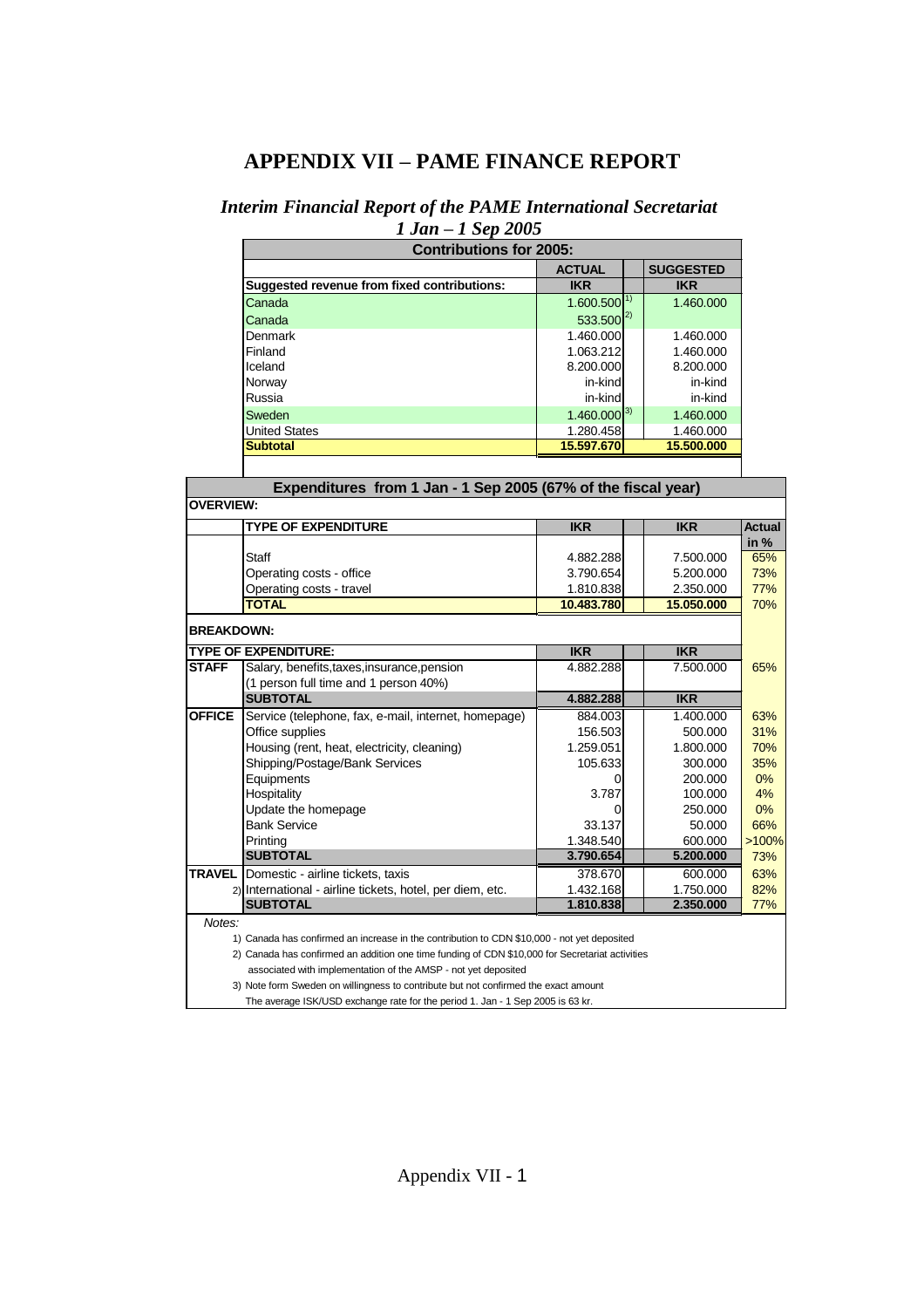| Country Contributions for the years 1999 - 2005 (in USD) |                                                                                                                                                                                                                                                                |                |                |                                                     |                  |                  |                  |
|----------------------------------------------------------|----------------------------------------------------------------------------------------------------------------------------------------------------------------------------------------------------------------------------------------------------------------|----------------|----------------|-----------------------------------------------------|------------------|------------------|------------------|
|                                                          |                                                                                                                                                                                                                                                                |                |                |                                                     |                  |                  | <b>SUGGESTED</b> |
| Country                                                  | 1999                                                                                                                                                                                                                                                           | 2000           | 2001           | 2002                                                | 2003             | 2004             | 2005             |
| Canada                                                   |                                                                                                                                                                                                                                                                | \$20.000       | \$12.800       | \$13.600                                            | \$13.523         | \$20.000         | 1.460.000 kr.    |
| Denmark                                                  |                                                                                                                                                                                                                                                                | \$11.000       | \$11.000       | \$11.000                                            | \$11.000         | \$15.200         | 1.460.000 kr.    |
| Finland                                                  |                                                                                                                                                                                                                                                                | \$9.700        | \$12.600       | \$6.900                                             | \$7.299          | \$8.000          | 1.460.000 kr.    |
| lceland                                                  | $$142.248$ <sup>1)</sup>                                                                                                                                                                                                                                       | \$68.194       | \$59.866       | \$55.341                                            | \$81.926         | \$108.000        | 8.200.000 kr.    |
| Norway                                                   |                                                                                                                                                                                                                                                                | in-kind        | in-kind        | in-kind                                             | in-kind          | in-kind          | in-kind          |
| Russia                                                   |                                                                                                                                                                                                                                                                | in-kind        | in-kind        | in-kind                                             | in-kind          | in-kind          | in-kind          |
| Sweden                                                   |                                                                                                                                                                                                                                                                | \$17.600       | \$17.600       | \$17.600                                            | \$17.600         | \$17.600         | 1.460.000 kr.    |
| <b>United States</b>                                     |                                                                                                                                                                                                                                                                | \$30.000       | \$30.000       | in-kind                                             | \$20.000         | \$20.000         | 1.460.000 kr.    |
| Total Contributions/year:                                | \$142.248                                                                                                                                                                                                                                                      | \$156.494      | \$143.866      | \$104.441                                           | \$151.348        | \$188.800        | \$15.500.000     |
|                                                          |                                                                                                                                                                                                                                                                |                |                |                                                     |                  | \$744.950        |                  |
|                                                          |                                                                                                                                                                                                                                                                |                |                | Financial Statment for the years 1999-2005 (in ISK) |                  |                  |                  |
|                                                          | 1999                                                                                                                                                                                                                                                           | 2000           | 2001           | 2002                                                | 2003             | 2004             | 2005             |
| <b>REVENUE</b>                                           |                                                                                                                                                                                                                                                                |                |                |                                                     |                  |                  |                  |
| Contributions                                            | 3)<br>10.000.000 kr.                                                                                                                                                                                                                                           | 12.892.497 kr. |                |                                                     | 12.669.258 kr.   |                  | 15.500.000 kr.   |
| Misc revenue                                             |                                                                                                                                                                                                                                                                |                | 11.605.750 kr. | 10.771.473 kr.                                      |                  | 13.666.111 kr.   | 100.000 kr.      |
|                                                          | 6.000 kr.                                                                                                                                                                                                                                                      | 250.635 kr.    | 85.135 kr.     | 146.952 kr.                                         | 200.000 kr.      | 50.000 kr.       |                  |
| Sub-total Revenue/year:                                  | 10.006.000 kr.                                                                                                                                                                                                                                                 | 13.143.132 kr. | 11.690.885 kr. | 10.918.425 kr.                                      | 12.869.258 kr.   | 13.716.111 kr.   | 15.600.000 kr.   |
| Carryforward from previous year:                         |                                                                                                                                                                                                                                                                | 6.382.201 kr.  | 6.377.357 kr.  | 2.080.905 kr.                                       | $-1.285.768$ kr. | $-1.023.903$ kr. | $-782.251$ kr.   |
| TOTAL                                                    | 10.006.000 kr.                                                                                                                                                                                                                                                 | 19.525.333 kr. | 18.068.242 kr. | 12.999.330 kr.                                      | 11.583.490 kr.   | 12.692.208 kr.   | 14.817.749 kr.   |
| <b>EXPENDITURES:</b>                                     |                                                                                                                                                                                                                                                                |                |                |                                                     |                  |                  |                  |
| Staff                                                    | 1.103.880 kr.                                                                                                                                                                                                                                                  | 6.772.930 kr.  | 7.724.721 kr.  | 7.696.689 kr.                                       | 7.379.010 kr.    | 6.918.345 kr.    | 7.500.000 kr.    |
| O ffice                                                  | 1.859.991 kr.                                                                                                                                                                                                                                                  | 3.023.210 kr.  | 3.773.092 kr.  | 3.150.843 kr.                                       | 3.498.688 kr.    | 5.010.086 kr.    | 5.095.000 kr.    |
| Travel/Meetings                                          | 659.928 kr.                                                                                                                                                                                                                                                    | 3.351.836 kr.  | 4.489.524 kr.  | 3.437.566 kr.                                       | 1.729.695 kr.    | 1.546.028 kr.    | 2.350.000 kr.    |
|                                                          |                                                                                                                                                                                                                                                                |                |                |                                                     |                  |                  |                  |
| Total Expenditure/year:                                  | 3.623.799 kr.                                                                                                                                                                                                                                                  | 13.147.976 kr. | 15.987.337 kr. | 14.285.098 kr.                                      | 12.607.393 kr.   | 13.474.459 kr.   | 14.945.000 kr.   |
| Balance per year:                                        | 6.382.201 kr.                                                                                                                                                                                                                                                  | $-4.844$ kr.   | -4.296.452 kr. | $-3.366.673$ kr.                                    | 261.865 kr.      | 241.652 kr.      | 655.000 kr.      |
| Closing balance/year:                                    | 6.382.201 kr.                                                                                                                                                                                                                                                  | 6.377.357 kr.  | 2.080.905 kr.  | $-1.285.768$ kr.                                    | $-1.023.903$ kr. | $-782.251$ kr.   | $-127.251$ kr.   |
|                                                          |                                                                                                                                                                                                                                                                |                |                |                                                     |                  |                  |                  |
| Exchange Rate ISK/USD:                                   |                                                                                                                                                                                                                                                                |                |                |                                                     |                  |                  |                  |
| Daily min.                                               |                                                                                                                                                                                                                                                                | 72 kr.         | 84 kr.         | 81 kr.                                              | 70 kr.           | 61 kr.           |                  |
| Daily max.                                               |                                                                                                                                                                                                                                                                | 90 kr.         | 110 kr.        | 103 kr.                                             | 82 kr.           | 75 kr.           |                  |
| Annual Avg.                                              |                                                                                                                                                                                                                                                                | 79 kr.         | 98 kr.         | 92 kr.                                              | 77 kr.           | 70 kr.           |                  |
| Notes:                                                   | 1) Icelandic contribution towards the start-up and operation of the PAME Secretariat in 1999<br>2) Refer to a separate sheet for more details on the projected expenditures for 2005<br>3) Contributions based on the ISK/USD exchange rate at time of deposit |                |                |                                                     |                  |                  |                  |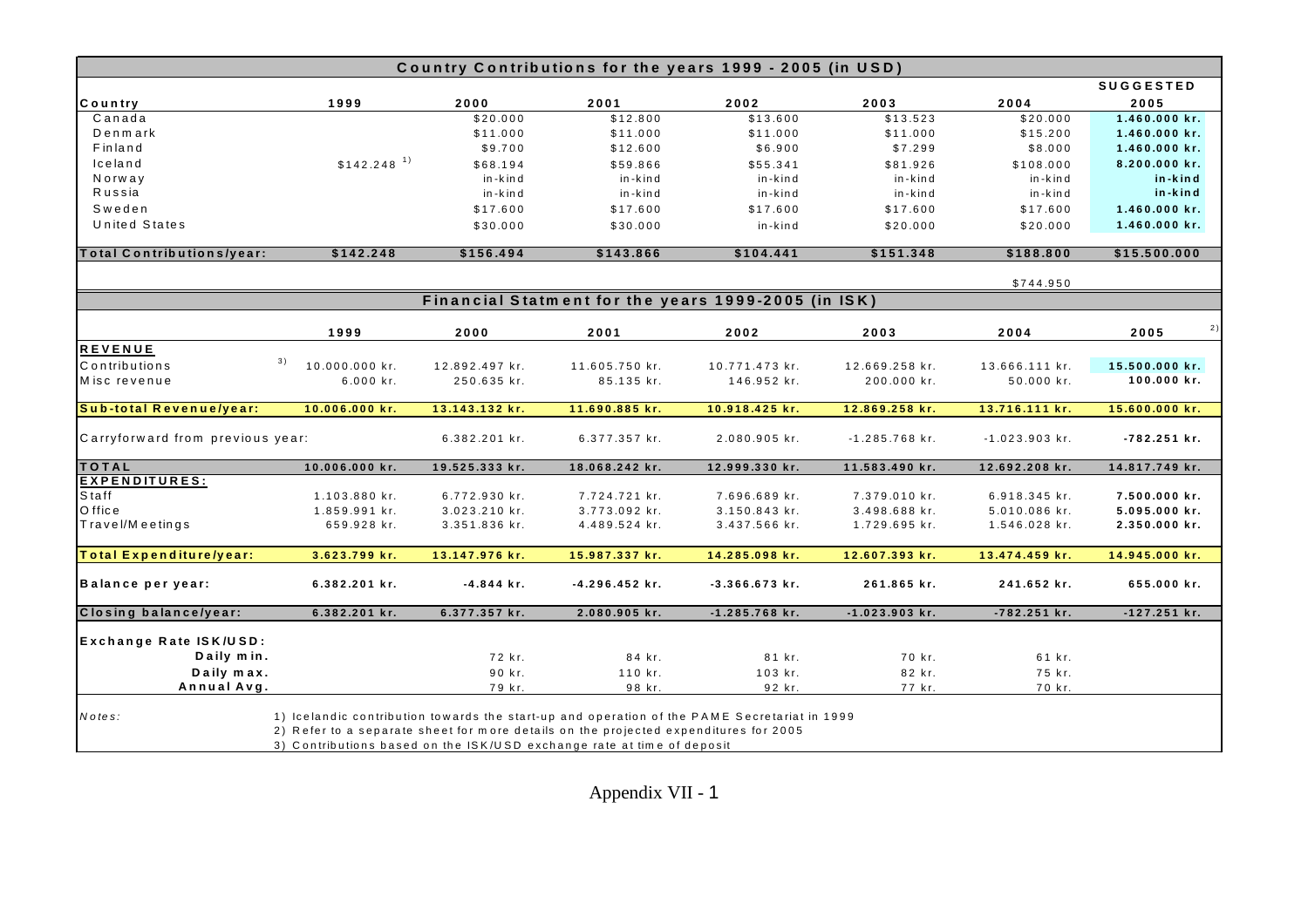|                                          | <b>63 ISK / USD</b>                                                                                                                                         |                        |                  |  |  |  |
|------------------------------------------|-------------------------------------------------------------------------------------------------------------------------------------------------------------|------------------------|------------------|--|--|--|
| <b>Suggested contributions for 2005:</b> |                                                                                                                                                             |                        |                  |  |  |  |
|                                          | <b>Suggested revenue from fixed contributions:</b>                                                                                                          | <b>IKR</b>             | <b>USD</b>       |  |  |  |
|                                          | Canada                                                                                                                                                      | 1.460.000              | 23.175           |  |  |  |
|                                          | Denmark                                                                                                                                                     | 1.460.000              | 23.175           |  |  |  |
|                                          | Finland                                                                                                                                                     | 1.460.000              | 23.175           |  |  |  |
|                                          | Iceland                                                                                                                                                     | 8.200.000              | 130.159          |  |  |  |
|                                          | Norway                                                                                                                                                      | in-kind                | in-kind          |  |  |  |
|                                          | Russia                                                                                                                                                      | in-kind                | in-kind          |  |  |  |
|                                          | Sweden                                                                                                                                                      | 1.460.000              | 23.175           |  |  |  |
|                                          | <b>United States</b>                                                                                                                                        | 1.460.000              | 23.175           |  |  |  |
|                                          | <b>Subtotal</b>                                                                                                                                             | 15.500.000             | 246.032          |  |  |  |
|                                          |                                                                                                                                                             |                        |                  |  |  |  |
|                                          | <b>Total Expected Revenue for 2005:</b>                                                                                                                     |                        |                  |  |  |  |
|                                          | Suggested Contributions 2005:                                                                                                                               | 15.500.000             | 246.032          |  |  |  |
|                                          | 2) Misc Revenue (estimated):                                                                                                                                | 100.000                | 1.220            |  |  |  |
|                                          | <b>Subtotal</b>                                                                                                                                             | 15.600.000             | 247.251          |  |  |  |
|                                          | Carryforward from 2004:                                                                                                                                     | $-782.251$             | $-12.417$        |  |  |  |
|                                          | <b>TOTAL</b>                                                                                                                                                | 14.817.749             | 234.835          |  |  |  |
|                                          |                                                                                                                                                             |                        |                  |  |  |  |
|                                          | Projected closing balance for 2005 (carryforward 2006):                                                                                                     | $-127.251$             | $-2.020$         |  |  |  |
|                                          | <b>Projected Operational Expenditures for 2005</b>                                                                                                          |                        |                  |  |  |  |
|                                          | January - December 2005                                                                                                                                     |                        |                  |  |  |  |
| <b>OVERVIEW:</b>                         |                                                                                                                                                             |                        |                  |  |  |  |
|                                          | <b>TYPE OF EXPENDITURE</b>                                                                                                                                  | <b>IKR</b>             | <b>USD</b>       |  |  |  |
|                                          | <b>Staff</b>                                                                                                                                                | 7.500.000              | 119.048          |  |  |  |
|                                          | Operating costs - office                                                                                                                                    | 5.095.000              | 80.873           |  |  |  |
|                                          | Operating costs - travel                                                                                                                                    | 2.350.000              | 37.302           |  |  |  |
|                                          | <b>TOTAL</b>                                                                                                                                                | 14.945.000             | 237.222          |  |  |  |
| <b>BREAKDOWN:</b>                        |                                                                                                                                                             |                        |                  |  |  |  |
|                                          | <b>TYPE OF EXPENDITURE:</b>                                                                                                                                 | <b>IKR</b>             | <b>USD</b>       |  |  |  |
| <b>STAFF</b>                             | Salary, benefits, taxes, insurance, pension                                                                                                                 | 7.500.000              | 119.048          |  |  |  |
|                                          | (1 person full time and 1 person 40%)                                                                                                                       |                        |                  |  |  |  |
|                                          | <b>SUBTOTAL</b>                                                                                                                                             | 7.500.000              | 119.048          |  |  |  |
| <b>OFFICE</b>                            | Service (telephone, fax, e-mail, internet, homepage)                                                                                                        | 1.400.000              | 22.222           |  |  |  |
|                                          | Office supplies                                                                                                                                             | 500.000                | 7.937            |  |  |  |
|                                          | Housing (rent, heat, electricity, cleaning)                                                                                                                 | 1.800.000              | 28.571           |  |  |  |
|                                          | Shipping/Postage/Bank Services                                                                                                                              | 300.000                | 4.762            |  |  |  |
|                                          | Equipments                                                                                                                                                  | 200.000                | 3.175            |  |  |  |
|                                          | Hospitality                                                                                                                                                 | 100.000                | 1.587            |  |  |  |
|                                          | Update the homepage                                                                                                                                         | 250.000                | 3.968            |  |  |  |
|                                          | <b>Bank Service</b>                                                                                                                                         | 45.000                 | 714              |  |  |  |
|                                          | Printing                                                                                                                                                    | 500.000                | 7.937            |  |  |  |
|                                          | <b>SUBTOTAL</b>                                                                                                                                             | 5.095.000              | 80.873           |  |  |  |
|                                          |                                                                                                                                                             |                        |                  |  |  |  |
| <b>TRAVEL</b>                            | Domestic - airline tickets, taxis                                                                                                                           | 600.000                | 9.524            |  |  |  |
|                                          | 2) International - airline tickets, hotel, per diem, etc.<br><b>SUBTOTAL</b>                                                                                | 1.750.000<br>2.350.000 | 27.778<br>37.302 |  |  |  |
|                                          |                                                                                                                                                             |                        |                  |  |  |  |
|                                          | Notes: 2) Interest rates, expected exchange rates etc.                                                                                                      |                        |                  |  |  |  |
|                                          | 3) PAME meeting x 2, SAO meeting x 2, other meetings x 3 (each at 250.000 IKR)<br>All calculations are based on the average ISK/USD exchange rate for 2004: |                        | 63 kr.           |  |  |  |
|                                          |                                                                                                                                                             |                        |                  |  |  |  |

# **PAME INTERNATIONAL SECRETARIAT**

Appendix VII - 1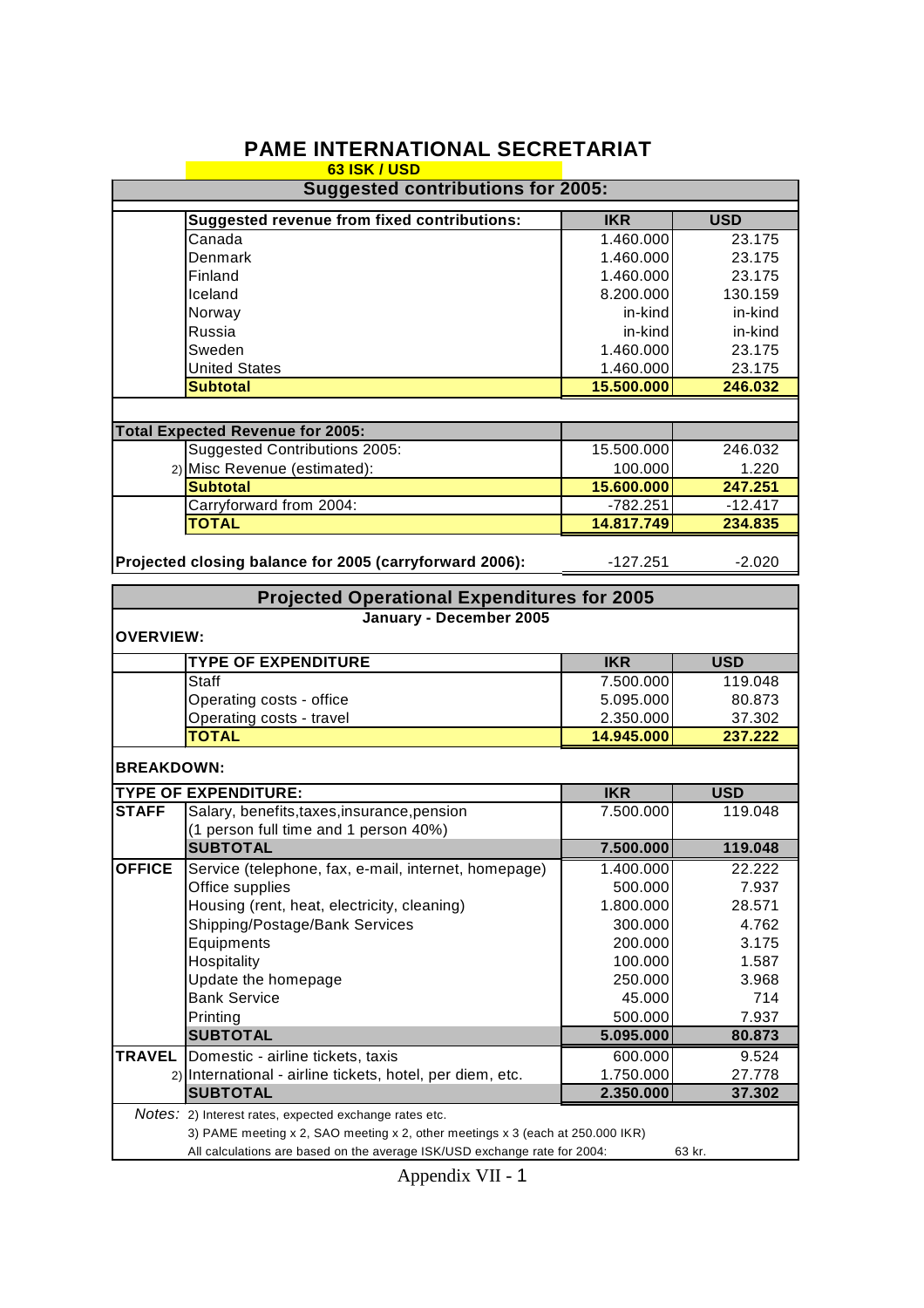# **APPENDIX VIII**



**Offer no.: MONNO312-2004-131 Date: 26th August 2005**

**Sign.:** 

**Jan Erik Granholdt Head of Section**

# **OFFER**

**to**

# **Norwegian Maritime Directorate**

**on**

# **Port reception facilities in the PAME region**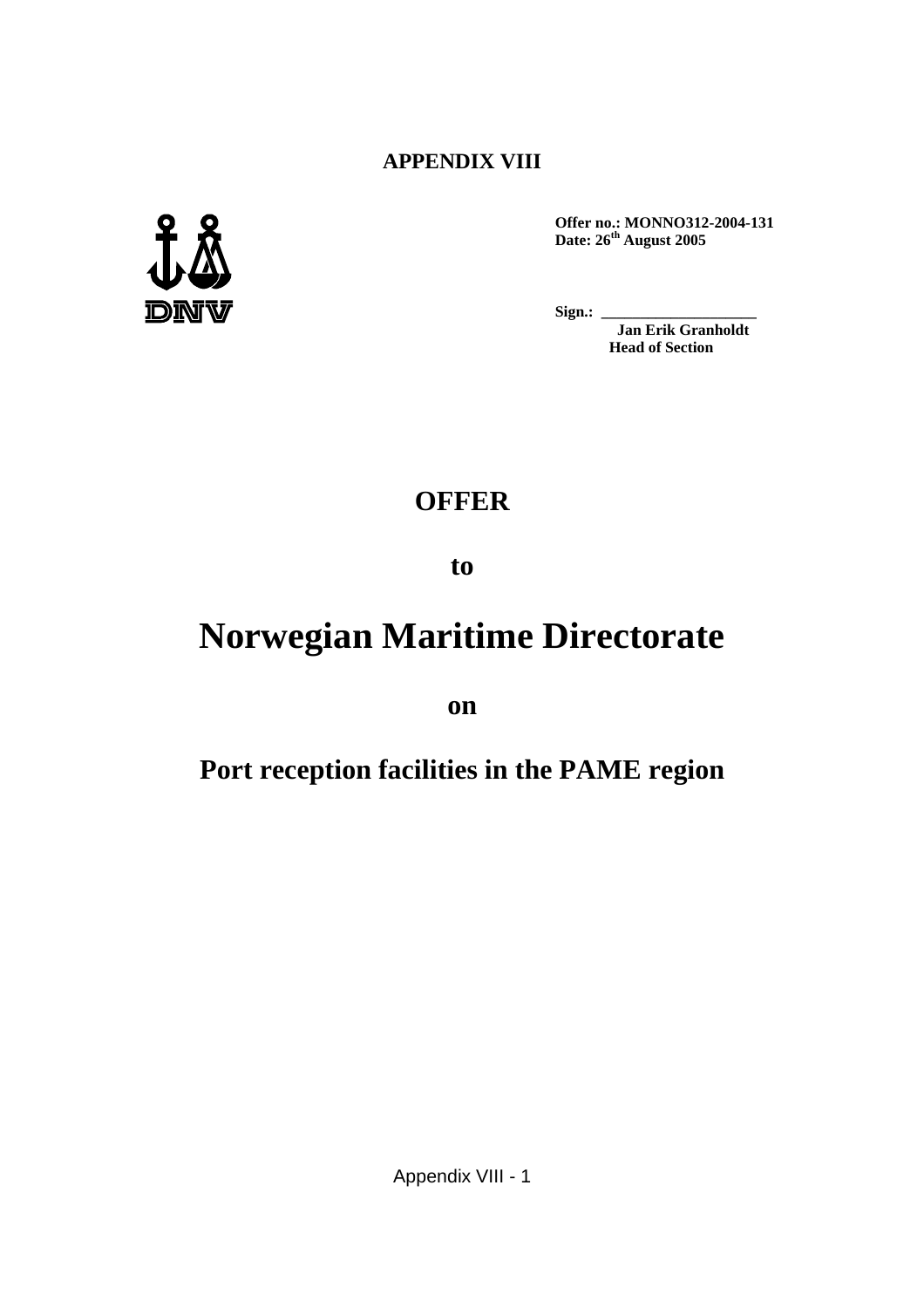# **TABLE OF CONTENTS**

| $\mathbf{1}$          |                                                                                   |  |
|-----------------------|-----------------------------------------------------------------------------------|--|
| $\mathcal{D}_{\cdot}$ |                                                                                   |  |
| $\mathcal{F}$         |                                                                                   |  |
|                       | PHASE 1 - ASSESS AVAILABILITY OF AND MEASURES FOR PORT RECEPTION FACILITIES<br>31 |  |
|                       |                                                                                   |  |
|                       | 3.2 PHASE 2 - IDENTIFY GAPS IN EXISTING COVERAGE AND POSSIBLE IMPROVEMENTS IN     |  |
|                       |                                                                                   |  |
|                       | 3.3 PHASE 3 - DEVELOP RECOMMENDATIONS FOR HARMONIZED GUIDELINES 5                 |  |
| $\overline{4}$        |                                                                                   |  |
| 5.                    |                                                                                   |  |
| 6                     |                                                                                   |  |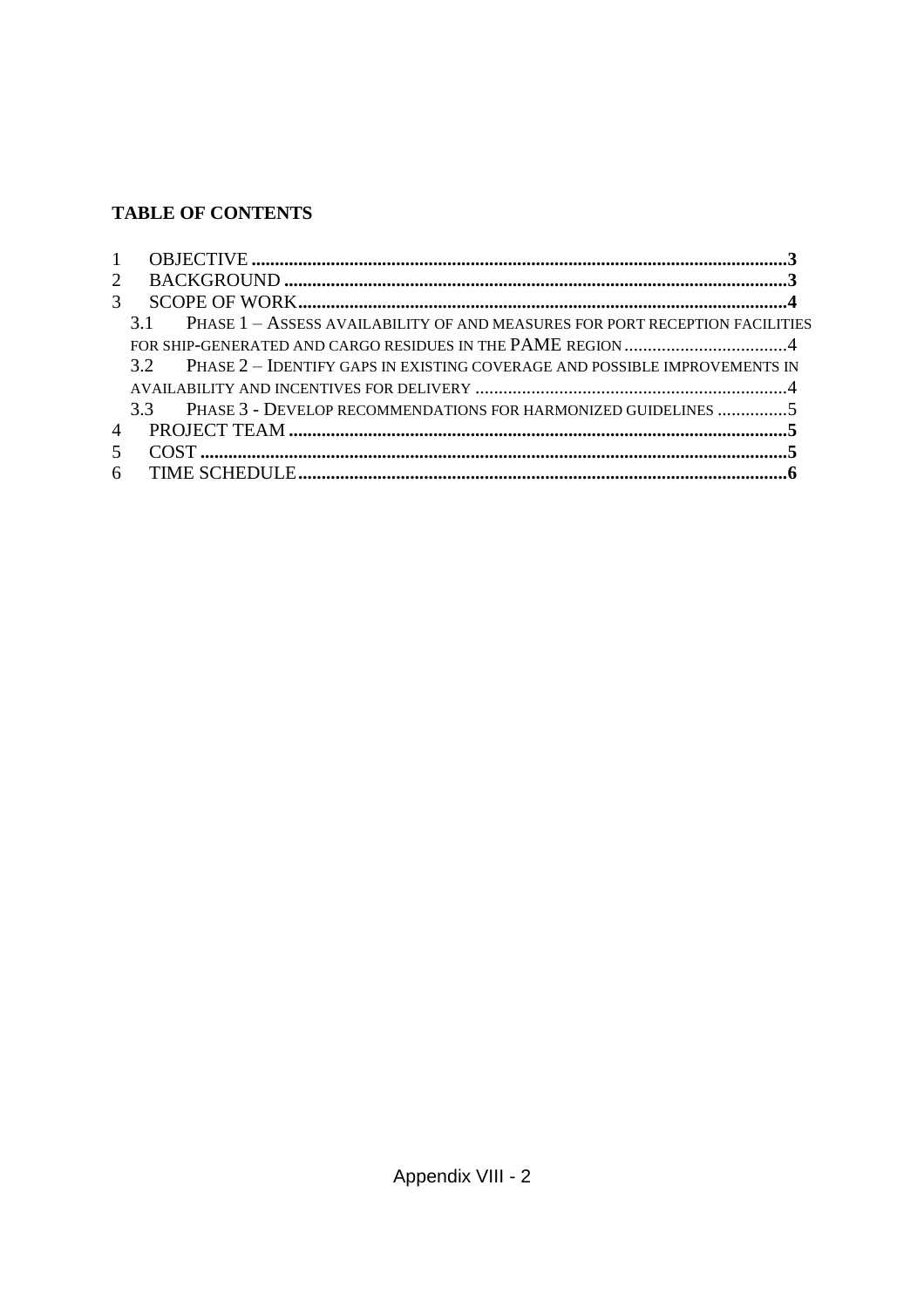### 1 OBJECTIVE

One of the objectives in PAME (Protection of the Arctic Marine Environment) is to prevent Pollution from Maritime Activities. To achieve this objective, one action is to provide better protection of the marine environment against pollution by ships by enhancing the availability and use of port reception facilities for ship-generated waste and cargo residues.

The objective of this project is to assess existing measures for port reception facilities for ship-generated waste and cargo residues, and to develop harmonized guidelines for member states for their consideration.

### 2 BACKGROUND

In general the main challenge with regard to reception facilities has been their availability and associated high costs. The consequence is that many vessels are illegally discharging waste into the sea. The most important international convention related to control and management of pollution from ships is the International Convention for the Prevention of Pollution from ships 1973, as modified by the Protocol of 1978 relating thereto, also abbreviated MARPOL 73/78 (MARPOL). The different annexes to this convention include regulations regarding waste reception facilities for the following waste types:

- Annex I: Oil (Dirty ballast water, oily tank washing, oily bilge water, slops, sludge, fuel residues and waste oil).
- Annex II: Noxious liquid substances (NLS), (chemicals) in bulk-tank cleaning after discharge of cargo.
- Annex IV: Sewage, black water.
- Annex V: Garbage, trash, foodstuff, oily rags, plastic, packing material and dunnage.
- Annex VI: Ozone depleting substances and residues of exhaust gas cleaning.

As an example, Norway has ratified the convention and all its annexes. Thus Norway has undertaken to establish waste reception facilities for the types mentioned above. By ratifying MARPOL and its Annexes, the country is committed to establish an overview of national waste reception facilities and to regularly report to the International Maritime Organization (IMO).

It should further be noted that Annex III to MARPOL, dealing with harmful substances carried in packaged form, in freight containers, portable tanks or similar, have no regulations with regard to waste reception facilities. Possible wastes associated to this annex would most probably be handled as garbage (Annex V).

Thus all annexes (except Annex III) will be included in this study. Five of eight PAME countries are a part of the EU-regime. Because of that reason, EU directive 2000/59/EC of 27 November on port reception facilities for ship-generated waste and cargo residues also will be included in the study.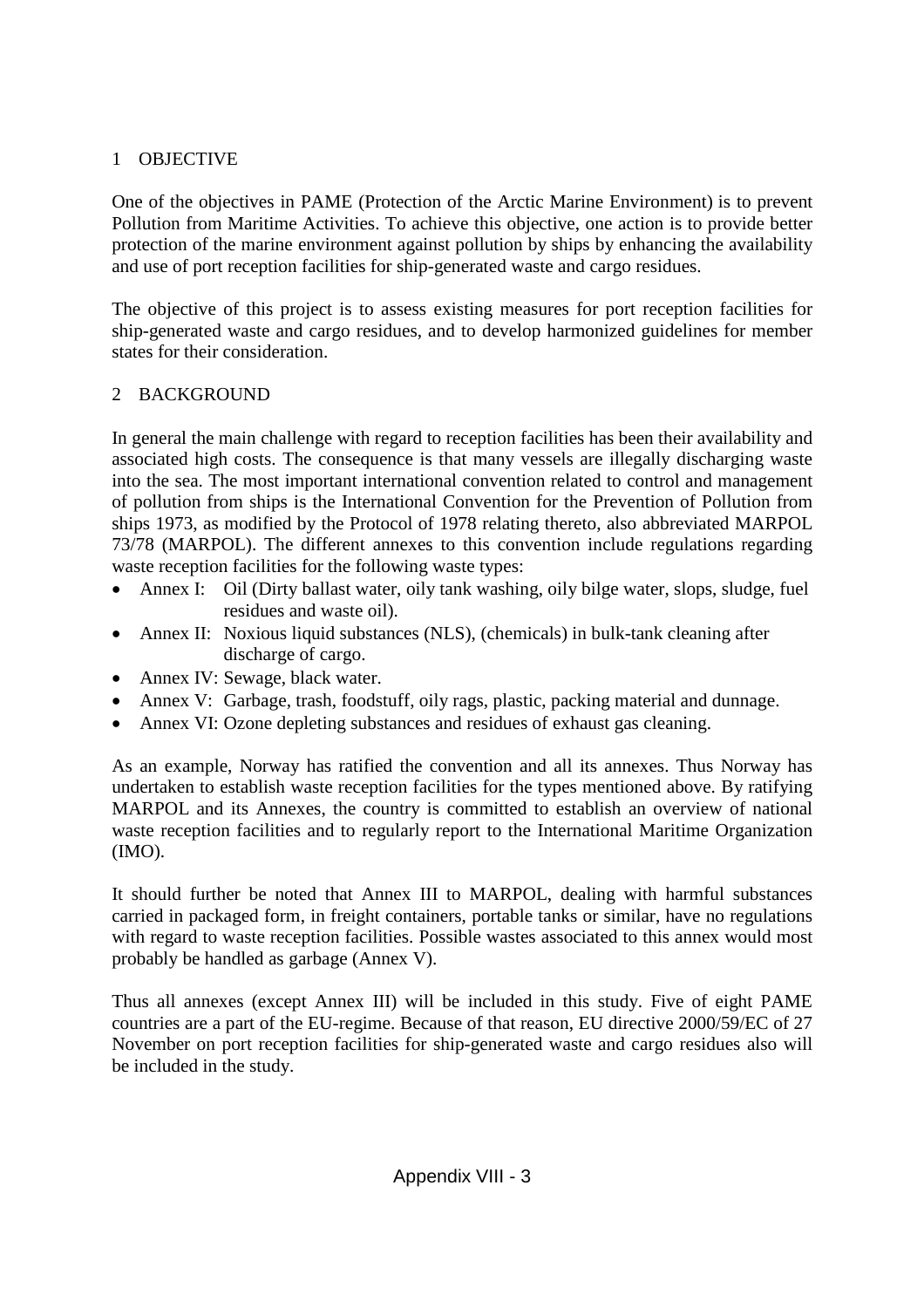### SCOPE OF WORK

The project will be divided into three phases as described in the following.

### **Phase 1 –Assess availability of and measures for port reception facilities for shipgenerated and cargo residues in the PAME region**

The first activity will be to identify the existing port reception facilities for ship-generated and cargo residues in the PAME region and which regulations and incentives for delivery each country has implemented.



The information will be based on a survey of existing information (e.g. IMO sources). If the existing information is insufficient, it will be necessary to prepare and send a questionnaire to some selected ports in the area. PAME member countries will also be contacted if necessary. The Norwegian Maritime Directorate will assist DNV to get the necessary information and will also be responsible for contacting the different ports and countries. Incoming information will be systemized by DNV.

### **Phase 2 –Identify gaps in existing coverage and possible improvements in availability and incentives for delivery**

The second activity, a gap analysis, will identify gaps in existing reception provisions compared to the desired deliverance performance. The desired performance will be when the port reception facilities are available and the intensives are so good that the ship will deliver the waste to the port. This gap analysis will be based on the outcome from phase 1.



Appendix VIII - 4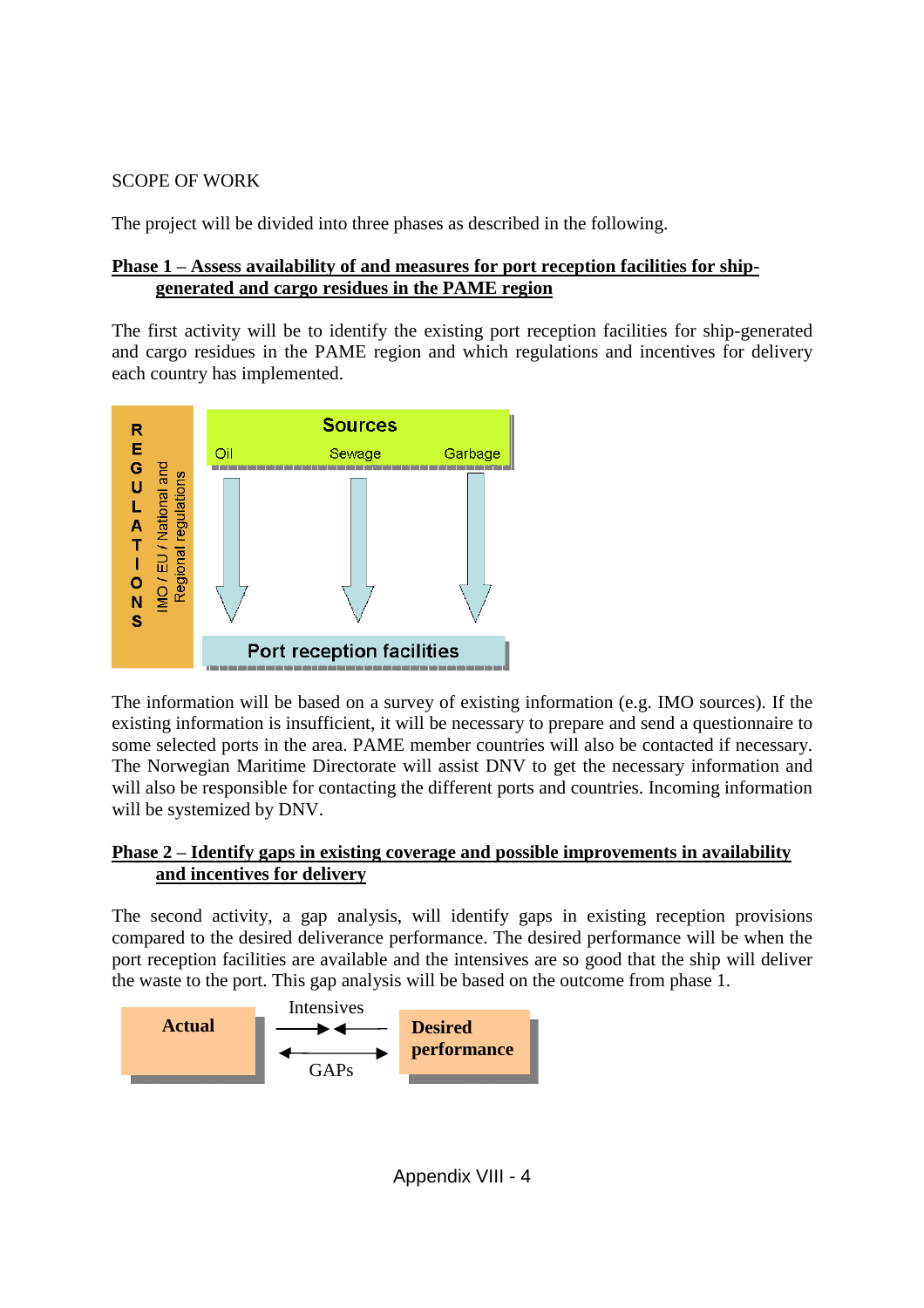In addition DNV will recommend possible improvements in availability and incentives for delivery. Again this will be based upon the outcome from phase 1 and DNV's knowledge of ship waste reception facilities. The work will be done in cooperation with the Norwegian Maritime Directorate.

### **Phase 3 - Develop recommendations for harmonized guidelines**

Based on the gap analysis the third activity will be to present the improvements as a recommendation for a harmonized guideline on waste reception facilities. The work will be done in cooperation with the Norwegian Maritime Directorate.

### PROJECT TEAM

The project will be done as cooperation between Det Norske Veritas (DNV) and the Norwegian Maritime Directorate.

The DNV project team will be as below:



### COST

Costs below represent the cost for the work done by DNV:

| <b>Phase</b>                                                | Costs              |
|-------------------------------------------------------------|--------------------|
| Phase $1$ – identify the existing port reception facilities | 65 000 NOK         |
| Phase $2$ – gap analysis                                    | 110 000 NOK        |
| Phase $3$ – recommendation for a harmonized guideline       | 75 000 NOK         |
|                                                             |                    |
|                                                             | <b>250 000 NOK</b> |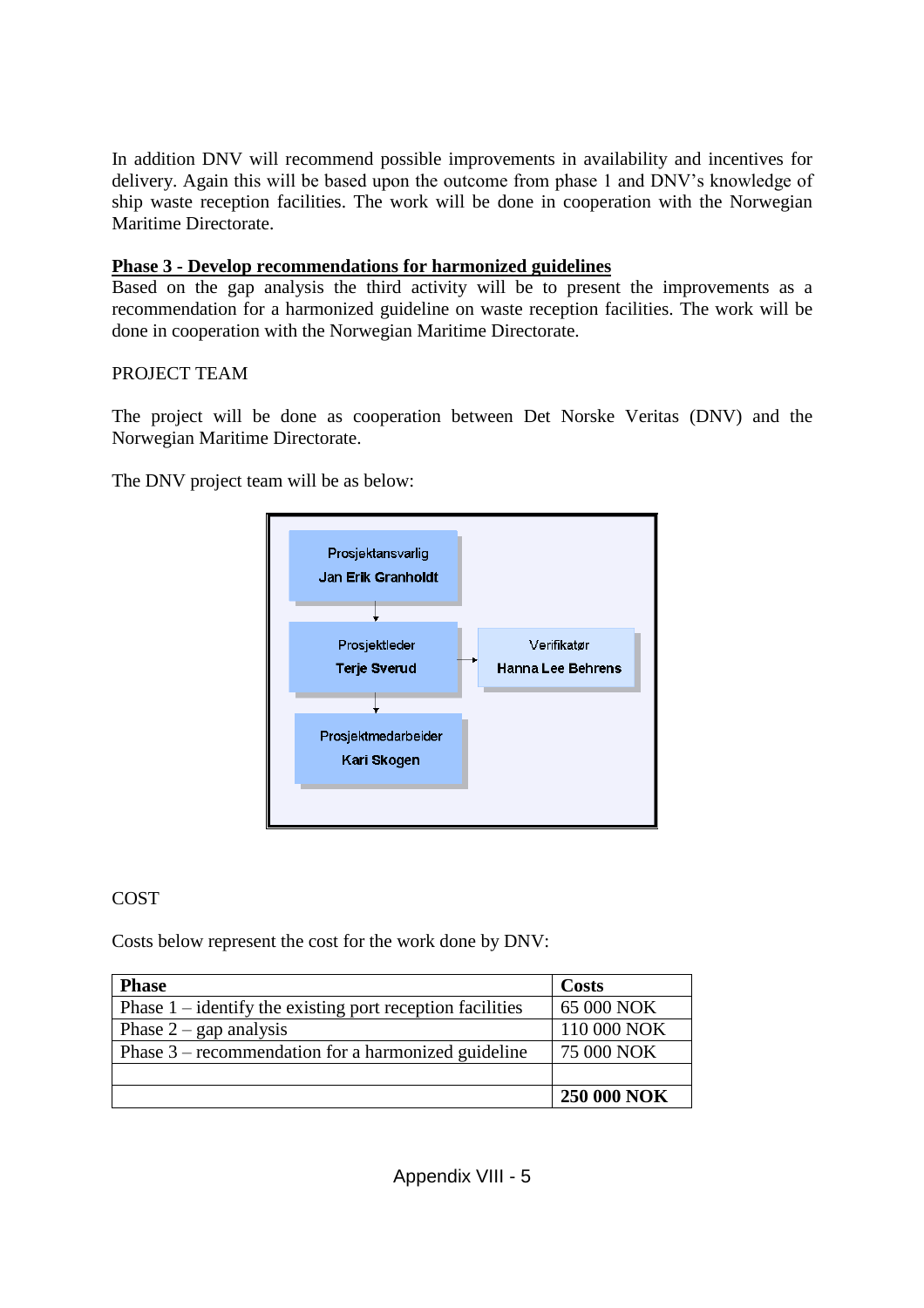We estimate that the work done by the Norwegian Maritime Directorate will be around 80 man-hours.

### TIME SCHEDULE

| <b>Phase</b> | <b>Start</b>     | End              |
|--------------|------------------|------------------|
| Phase 1      | $01 - 09 - 2005$ | $01 - 10 - 2005$ |
| Phase 2      | $02 - 10 - 2005$ | 19-10-2005       |
| Phase 3      | 20-10-2005       | $01 - 12 - 2005$ |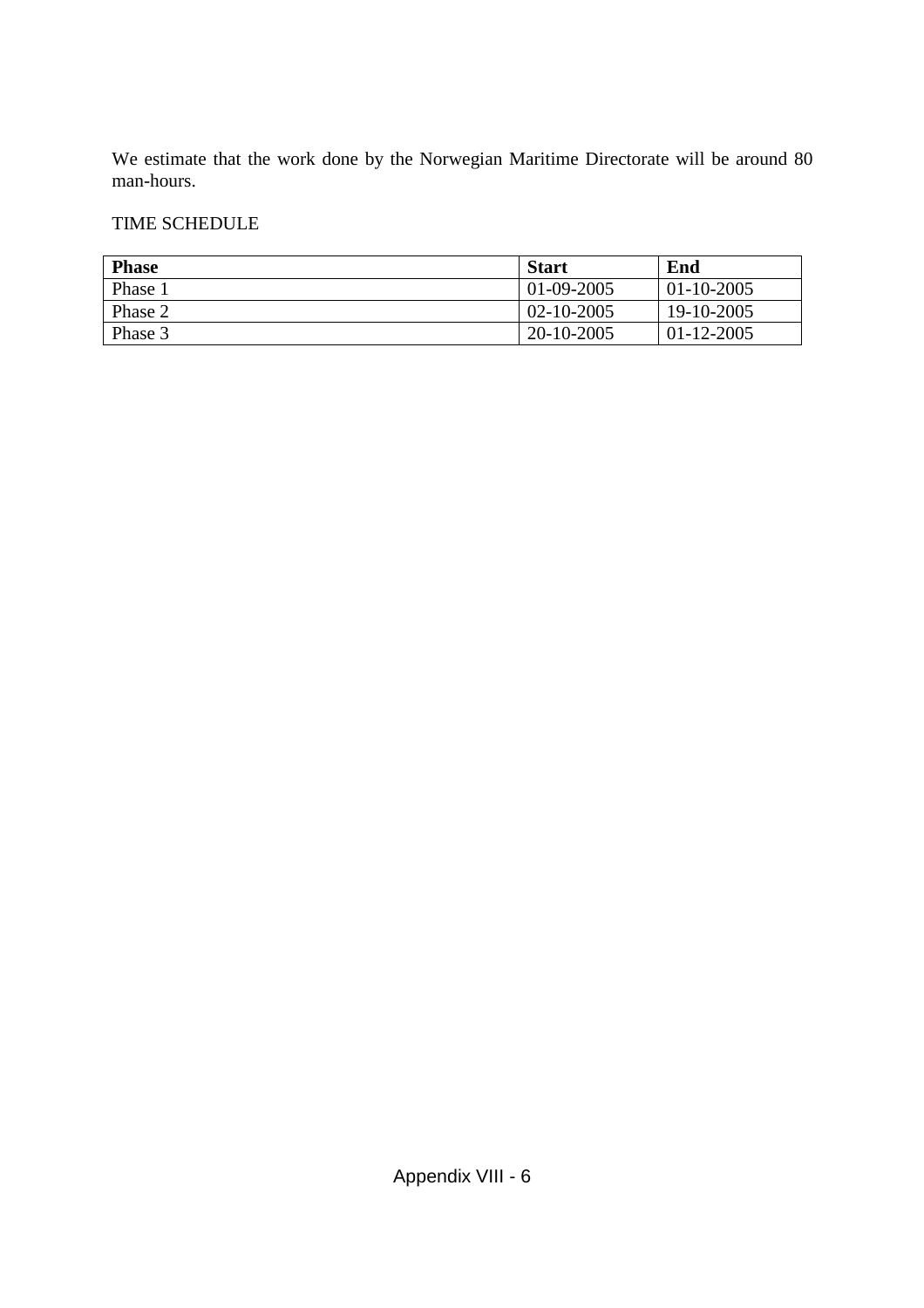# **APPENDIX IX**

### Update on ACOPS' involvement in the GEF/Russian NPA-Arctic

Since the **Second Consultative Meeting (**Geneva, July 2004), during which the Ministry of Economic Development and Trade of the Russian Federation was designated as the sole Executing Agency and two Partner Agencies were established (NEFCO & ACOPS), two further meetings have taken place. On  $16-17<sup>th</sup>$  March 2005, a 'Donors Meeting' was held in London between ACOPS, the bilateral donors (USA, Canada, Italy, Iceland, also representing NEFCO) and Russia. At this meeting donors raised concerns over the revised project document that had been revised and signed between UNEP and the Ministry in February 2005.

At the request of those present at the London Meeting, a **Meeting of Implementing, Executing and Partner Agencies with donors** was held at the GEF Secretariat in Washington, D.C. on 30 May 2005. At this meeting there was an exchange of views on the basis for revising the project document to be submitted for CEO endorsement, and a discussion of the terms of reference for the Steering Committee and Project Supervisory Council. The co-financing arrangements and timetable for implementing the project were also discussed. It was agreed that although the project will have three parallel funding channels (GEF, bilateral donors and the Russian Federation), the substantive activities funded by these funds would be coordinated and duplication of activities avoided. The starting date for project implementation was set at 15 June 2005, and it was agreed that the Ministry should conclude the recruitment of necessary Project Office personnel by this date. It was also agreed that the First Meeting of the Steering Committee should be held in the first half of September 2005 in Moscow (this will now probably take place in October/November). Participants also welcomed the intention to undertake steps to prepare the Partnership Conference in accordance with the Ministerial Declarations of the Arctic Council.

Since the Washington Meeting, progress has been made in setting up the structures to commence implementation of the Project. All parties have now agreed the project document, and the MEDT has designated the Russian National Pollution Abatement Facility (NPAF) as the government agency to manage the project on its behalf. The project office has been established within NPAF, and the Project Manager was appointed in mid-August. ACOPS, with the agreement of Donors, will manage its work through the ACOPS project office established in Moscow in July/August 2005 at the premises of ACOPS'local partner, the ATRP (Advance Technology Research Programme). The ACOPS team, led by project manager, Tim Turner, is currently in the process of identifying and interviewing candidates for the Technical Task Team, which will meet for the first time on  $18-19<sup>th</sup>$  October 2005 in Moscow.

In the first eighteen months assistance will be given to the GEF project by the bi-lateral donors in preparing the TDA, stakeholder analysis and public involvement and communications strategy as well as development of the PINS, using Canadian, Italian and United States funds. It is envisaged that a further \$1 million of bi-lateral funds will be required to support these activities in the remaining project period. This will leave an estimated \$5 million, based on current bi-lateral donor contributions, to be spent on pilot